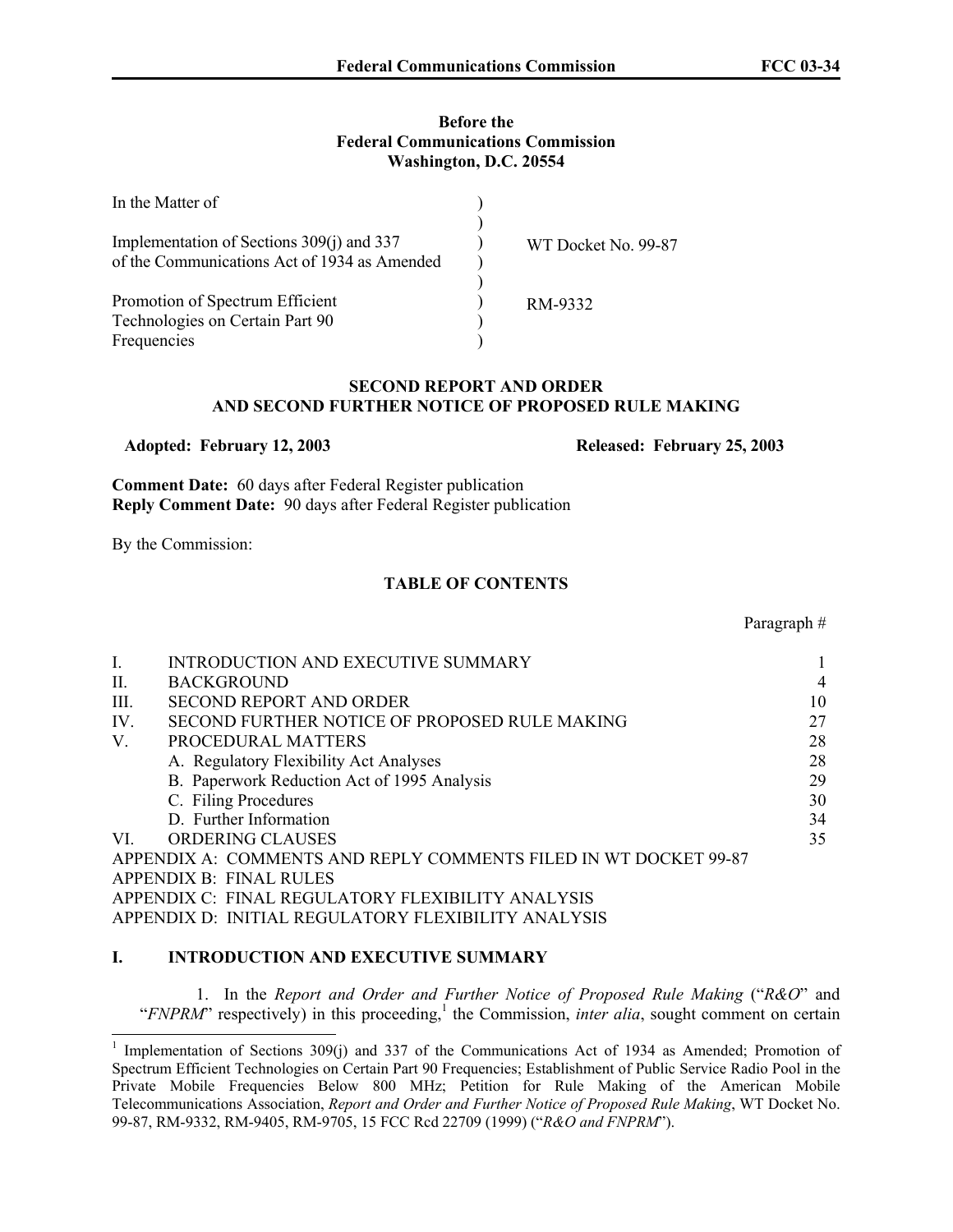proposals to promote new spectrum-efficient technology. This *Second Report and Order* ("*2nd R&O*") addresses the comments and reply comments received with respect to promoting new spectrum-efficient technologies as proposed in the *FNPRM*. The *Second Further Notice of Proposed Rule Making* ("2"<sup>*d NPRM*") seeks comment on additional issues related to promoting spectrum</sup> efficiency in the private land mobile radio services (PLMRS).

- 2. The major decisions in this *2nd R&O* are as follows:
- We prohibit any applications for new operations using 25 kHz channels, beginning six months after publication of the *2nd R&O* in the Federal Register.
- We prohibit any modification applications that expand the authorized contour of an existing station if the bandwidth for transmissions specified in the modification application is greater than 12.5 kHz, beginning six months after publication of the *2nd R&O* in the Federal Register.
- We prohibit the certification of any equipment capable of operating at one voice path per 25 kHz of spectrum, *i.e.* equipment that includes a 25 kHz mode, beginning January 1, 2005.
- We prohibit the manufacture and importation of any 150-174 MHz and 421-512 MHz band equipment that can operate on a 25 kHz bandwidth beginning January 1, 2008.
- We impose deadlines for migration to 12.5 kHz technology for PLMRS systems operating in the 150-174 MHz and 421-512 MHz bands. The deadlines are January 1, 2013 for non-public safety systems and January 1, 2018 for public safety systems.

3. In addition, the *2nd FNPRM* seeks comment on whether the equipment certification provision in the current rules is sufficient to promote migration to one voice path per 6.25 kHz bandwidth, or equivalent technology or whether migration to 6.25 kHz bandwidth or equivalent technology should be mandatory.

# **II. BACKGROUND**

4. In the *R&O*, the Commission adopted rules and policies to implement Sections 309(j) and 337 of the Communications Act of 1934, as amended by the Balanced Budget Act of 1997. $\frac{2}{3}$  The Commission decided to retain the current licensing scheme for the PLMRS frequencies below 470 MHz.<sup>3</sup> It concluded that the continued use of a site-based licensing approach for these channels on a shared basis, rather than on an exclusive basis, was in the public interest.<sup>4</sup>

5. Within this context, the Commission sought further comment in the *FNPRM* on a petition for rulemaking filed by the American Mobile Telecommunications Association, Inc. (AMTA) proposing that certain Part 90 licensees be required to employ new spectrum-efficient technologies.<sup>5</sup>

<sup>2</sup> The Commission addressed petitions for reconsideration of the *R&O* in a *Memorandum Opinion and Order* in this proceeding. *See* Implementation of Sections 309(j) and 337 of the Communications Act of 1934 as Amended, *Memorandum Opinion and Order*, WT Docket No. 99-87, 17 FCC Rcd 7553 (2002).

<sup>3</sup> *R&O and FNPRM*, 15 FCC Rcd at 22755 ¶ 96, 22759 ¶ 107.

 $4$  *Id.* at 22754 ¶ 95.

<sup>5</sup> *R&O and FNPRM*, 15 FCC Rcd at 22772-73 ¶¶ 141-42. *See generally* AMTA Petition for Rulemaking (RM-9332) at 3 (filed June 19, 1998) (describes AMTA's proposal) ("AMTA Petition"). AMTA's petition was placed on public notice on July 31, 1998, *see* Public Notice, Report No. 2288 (rel. July 31, 1998), and included in the *NPRM* in this proceeding, *see* Implementation of Sections 309(j) and 337 of the Communications Act of 1934 as Amended; Promotion of Spectrum Efficient Technologies on Certain Part 90 Frequencies; Establishment of Public Service (continued....)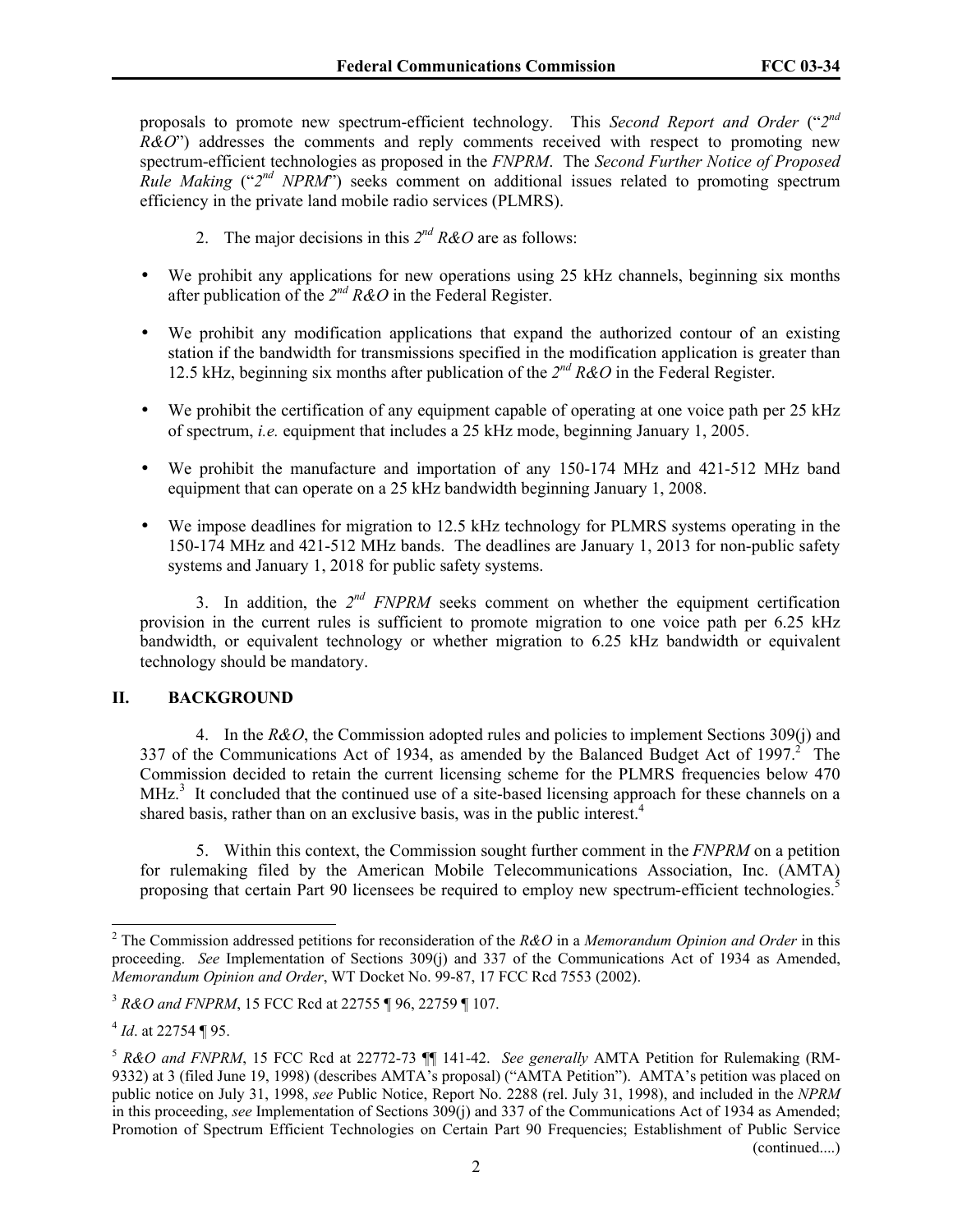The AMTA Petition urged that non-public safety licensees in the bands between 222 MHz and 896 MHz be required to either deploy technology that achieves the equivalent of two times the capacity of most current operations, *i.e.*, one voice path per 12.5 kilohertz of spectrum using a 25 kilohertz frequency,<sup>6</sup> or accept secondary status.<sup>7</sup> AMTA contended that such requirements are needed because, under the current rules, it is financially imprudent for a licensee to invest in new, more efficient technology, since doing so results in additional costs without additional benefits for its system.<sup>8</sup>

6. In addition, in the *FNPRM*, the Commission sought comment on the effectiveness of the current Part 90 rules, which were adopted in the course of the Commission's *Refarming* proceeding, PR Docket No. 92-235;<sup>9</sup> on the current pace of migration to narrowband technology;<sup>10</sup> and on whether sufficient time has elapsed to allow it to evaluate the effectiveness of the current rules.<sup>11</sup> The current rules provide that, in order to encourage migration to narrower bandwidths or their technological equivalents, we will certify only increasingly efficient equipment.<sup>12</sup> The Commission allowed 25 kHz capability to be included in new narrowband 12.5 kHz and/or 6.25 kHz equipment, *i.e.* multi-mode operation, facilitating "backward compatibility." The Commission permitted this multi-mode equipment on the premise that supporting existing 25 kHz systems would ultimately lead

 $\overline{a}$ 

 $<sup>7</sup>$  AMTA Petition at 7. Secondary operations may not cause interference to operations authorized on a primary basis</sup> and are not protected from interference from those primary operations. 47 C.F.R. § 90.7.

<sup>8</sup> AMTA Petition at 3. AMTA argued that when commercial licensees operate on shared spectrum, any increased capacity would merely become available to co-channel licensees who have not made a comparable investment. *Id.* 

<sup>9</sup> *See Refarming R&O and FNPRM* 10 FCC Rcd 10076; *see also Memorandum Opinion and Order*, 11 FCC Rcd 17676 (1996) ("*Refarming MO&O*").

<sup>(...</sup>continued from previous page)

Radio Pool in the Private Mobile Frequencies Below 800 MHz; Petition for Rule Making of the American Mobile Telecommunications Association, *Notice of Proposed Rule Making*, WT Docket No. 99-87, RM-9332, RM-9405, RM-9705, 14 FCC Rcd 5206, 5242 ¶ 71 (1999). The Commission also sought comments addressing the use of 900 MHz PLMR channels in commercial operations. This matter is now being addressed in another proceeding. *See* Improving Public Safety Communications in the 800 MHz Band; Consolidating the 900 MHz Industrial/Land Transportation and Business Pool Channels, *Notice of Proposed Rule Making*, WT Docket No. 02-55, 17 FCC Rcd 4873 (2002) (*800 MHz NPRM*).

<sup>&</sup>lt;sup>6</sup> AMTA Petition at 6. AMTA excluded from this proposal all channel blocks awarded by competitive bidding, as well as Part 90 spectrum at 220 and 900 MHz, because bandwidth requirements are already strict in those bands. *Id.* Although AMTA's primary concern here is to facilitate migration to one voice path per 12.5 kHz of spectrum, we note that the Commission, in the *Refarming R&O and FNPRM*, stated that narrowband or NB refers to channel spacings of 7.5 kHz in the VHF PLMR band and 6.25 kHz in the UHF PLMR bands, or channel bandwidths of 6.25 kHz or less in all PLMR bands unless otherwise specified. *See* Replacement of Part 90 by Part 88 to Revise the Private Land Mobile Radio Services and Modify the Policies Governing Them, *Report and Order and Further Notice of Proposed Rule Making,* PR Docket No. 92-235, 10 FCC Rcd 10076, 10080 n.6 (1995) ("*Refarming R&O*  and FNPRM<sup>"</sup>). In that connection, the Commission added NB technology or NB equipment will include all advanced technologies designed to operate with channel bandwidths of 6.25 kHz or less or equipment with 6.25 kHz equivalent efficiency such as TDMA (2 channels in 12.5 kHz or 4 channels in 25 kHz). *Id*.

<sup>&</sup>lt;sup>10</sup> In the *Refarming NOI*, the Commission noted that narrowband is a relative term and prior to 1968, there was a one voice path per 120 kHz standard. *See* Spectrum Efficiency in the Private Land Mobile Radio Bands in Use Prior to 1968, *Notice of Inquiry*, PR Docket No. 91-170, 6 FCC Rcd 4126, 4131-32 ¶ 40 (1991) (*Refarming NOI*). For the purposes of this  $2^{nd} R\&O$  and  $2^{nd} FNPRM$ , narrowband technology will refer to utilization of one voice path per 12.5 kHz of spectrum.

<sup>11</sup> *R&O and FNPRM*, 15 FCC Rcd at 22772-73 ¶ 141.

<sup>12</sup> *Refarming R&O and FNPRM*, 10 FCC Rcd at 10099 ¶ 38; *see also* 47 C.F.R. § 90.203(j)(2)-(3).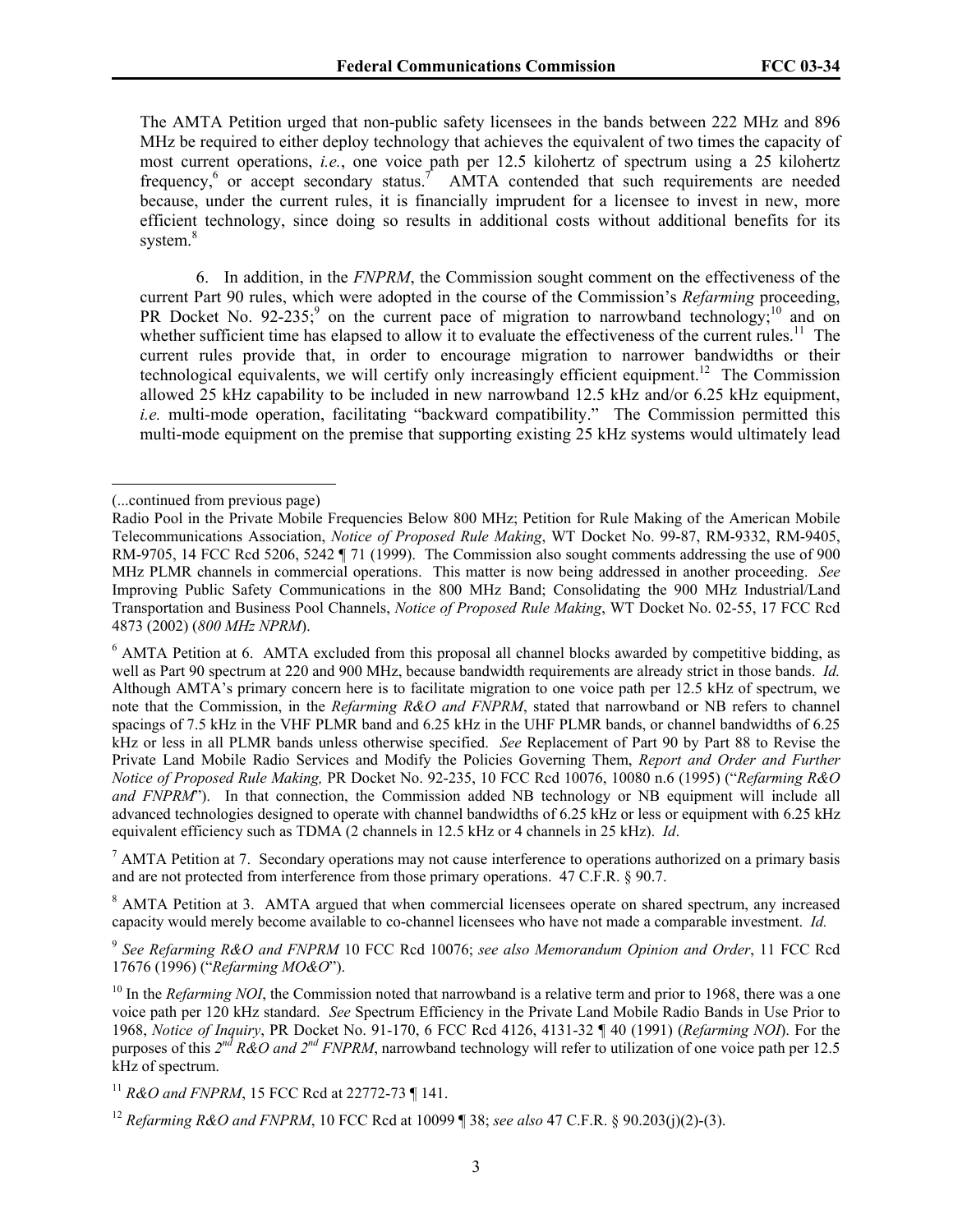to conversion to 12.5 kHz and/or 6.25 kHz operations.<sup>13</sup> It was envisioned that such an approach would provide for ease of transition and introduce narrower-band equipment to a nascent marketplace. In particular, since February 1, 1997, certification of equipment for 25 kHz channels has been permitted only if the equipment is capable of operating on 12.5 kHz and/or narrower channels, though it may also operate on wider channels.<sup>14</sup> Further, under the current rules, after January 1, 2005, only new equipment that is capable of operating on 6.25 kHz channel bandwidths will be certified.<sup>15</sup> That is, the Commission's rules provide that new equipment that operates on 25 and/or 12.5 kHz channels will be authorized after January 1, 2005 only if it is also capable of operating on 6.25 kHz or narrower channels.<sup>16</sup>

7. Although the Commission encouraged migration to narrowband technology, the current rules do not require users to replace existing systems.<sup>17</sup> Nor do they prohibit the sale of previously certified equipment that uses less spectrally efficient technology. Rather, by limiting the availability of new certifications to such equipment, the Commission expected that the certification process itself could provide the catalyst for transition from one technology to another.<sup>18</sup> The Commission specifically declined in the *Refarming* proceeding to mandate manufacturing and licensing requirements, deciding instead to allow licensees to choose equipment and a transition schedule that best fulfills their needs while balancing technical capabilities and financial considerations.<sup>19</sup>

8. AMTA and others have argued in this proceeding that we should adopt a timetable for mandatory migration to narrowband technology, because the certification rules from the *Refarming*  proceeding are not resulting in migration as rapidly as the Commission anticipated.<sup>20</sup> Other commenters believed that the *Refarming* rules should be retained at least for the time being, because not enough time has elapsed to assess the outcome of that approach.<sup>21</sup>

9. In the *FNPRM*, the Commission tentatively concluded that the current pace of migration to more spectrally efficient technology has not been sufficiently rapid.<sup>22</sup> It sought comment on this tentative conclusion, as well as on whether enough time has elapsed to allow us to evaluate the effectiveness of our current rules.<sup>23</sup> The Commission tentatively concluded that it should encourage migration to narrowband technology by prohibiting the manufacture or importation of equipment that  $\frac{1}{2}$  does not meet certain efficiency standards by certain dates.<sup>24</sup> The Commission also sought comment on whether it should require employment of new spectrum-efficient technologies by certain dates, and, if so, what timetable would be appropriate for implementing any new requirement.<sup>25</sup>

- <sup>21</sup> *See id*.
- $^{22}$  *Id*.

l

 $^{23}$  *Id.* 

```
24 Id. at 22773 ¶ 142.
```
<sup>25</sup> *Id*.

<sup>&</sup>lt;sup>13</sup> See Refarming R&O and FNPRM, 10 FCC Rcd at 10100 ¶ 40.

<sup>14</sup> *Id*. at 10 FCC Rcd at 10099-100 ¶ 38-40; *see also Refarming MO&O*, 11 FCC Rcd 17676.

<sup>15</sup> *See* 47 C.F.R. § 203(j)(4)-(5); *see also Refarming R&O and FNPRM*, 10 FCC Rcd at 10099 ¶ 38.

<sup>16</sup> *See* 47 C.F.R. § 203(j)(2)(ii), (4)(iii); *see also Refarming R&O and FNPRM*, 10 FCC Rcd at 10100 ¶ 40.

<sup>17</sup> *Refarming R&O and FNPRM*, 10 FCC Rcd at 10080-82 ¶ 7.

<sup>18</sup> *Id*. at 10097-98 ¶¶ 34-36.

<sup>19</sup> *Id*. at 10099 ¶ 37.

<sup>20</sup> *See R&O and FNPRM*, 15 FCC Rcd at 22772 ¶ 141.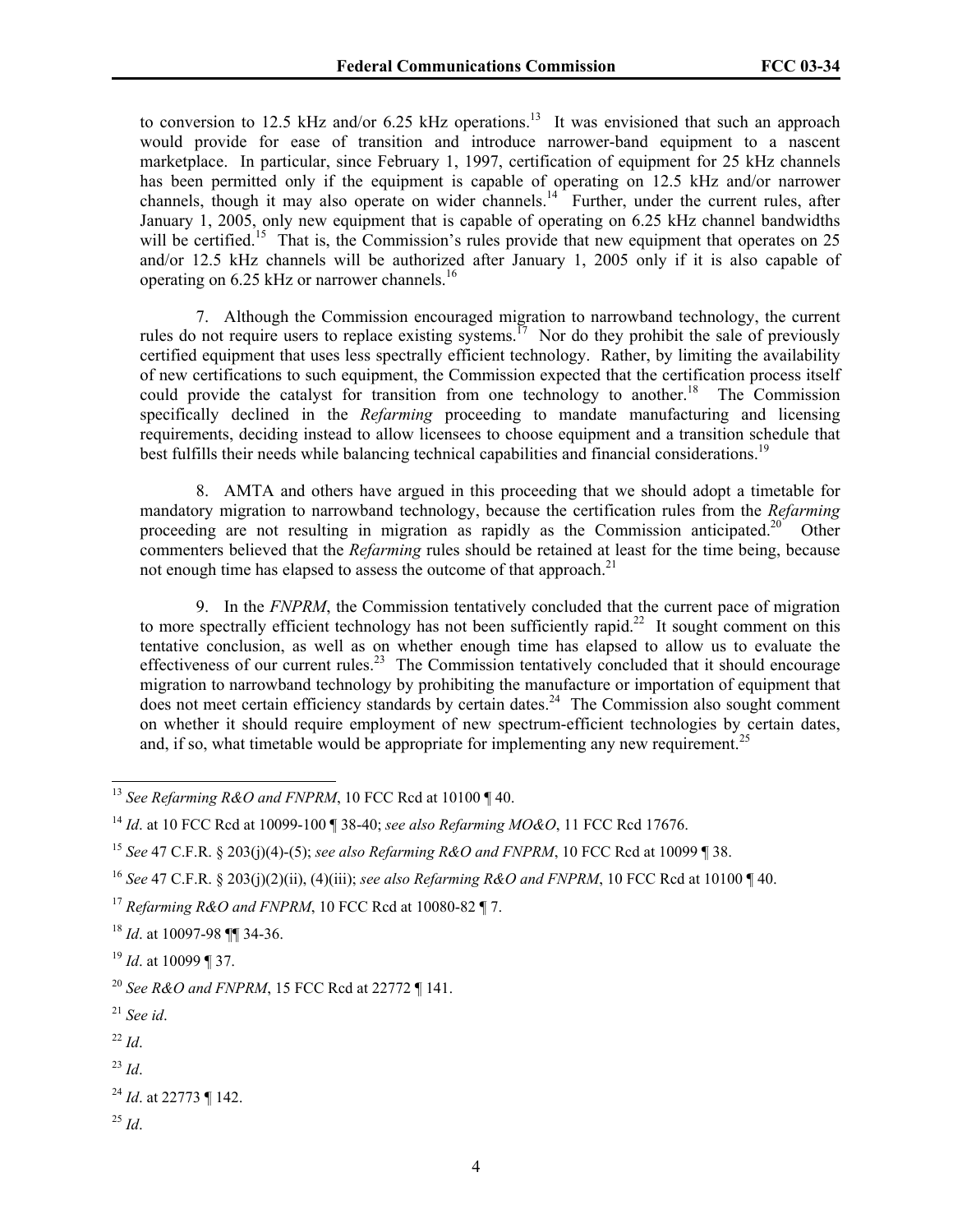## **III. SECOND REPORT AND ORDER**

10. Our tentative conclusion that the *Refarming* proceeding has not resulted in a rapid migration to narrower band usage or the technological equivalent on PLMRS frequencies below 800 MHz was based on the observations of many of the commenters at the initial stages of this rulemaking proceeding. For example, AMTA and PCIA opined that the transition is not occurring as rapidly as the Commission intended.26 UTC stated that the *Refarming* process has caused significant delays due to regulatory uncertainty.<sup>27</sup> Similarly, ComSpace believed that the current regulatory scheme has resulted in unbalanced uncertainty, a delayed transition and ever-increasing congestion.<sup>28</sup>

11. The record developed in response to our tentative conclusion supports the proposition that the Commission's *Refarming* rules have not resulted in the desired efficiency of use of spectrum in the 150-174 MHz and 421-512 MHz bands. AMTA contends that inefficient use of spectrum continues because the current *Refarming* rules do not provide a sufficient incentive for incumbents to use more efficient technology.<sup>29</sup> APCO asserts that the vast majority of operations on channels below 512 MHz remain at wider bandwidths.<sup>30</sup> Similarly, ITA believes that the stimulus anticipated in the *Refarming* proceeding has proven inadequate to propel use of more efficient technology.<sup>31</sup> LMCC notes the continued receipt of applications for frequency coordination of new 25 kHz wideband systems.<sup>32</sup> UTC also avers that the current *Refarming* rules do not promote migration to more efficient technologies.<sup>33</sup>

12. We agree with the majority of commenters that our current approach to encourage spectral efficiency in the PLMRS bands, based on the equipment certification process, is not by itself sufficient to bring about a timely transition to narrowband technology; thus, we conclude that stronger action is required. As discussed herein, we amend our rules to provide a 10-year schedule for the migration of PLMR systems to narrowband technology. Specifically, our amended rules will: 1) beginning six months after publication of this  $2^{nd}$   $\widetilde{R}$   $\&O$  in the Federal Register, prohibit any applications for new operations using 25 kHz channels, for any system operating in the 150-174 MHz or 421-512 MHz bands; 2) beginning six months after publication of this  $2^{nd} R & O$  in the Federal Register, allow incumbent 25 kHz Part 90 licensees in the 150-174 MHz and 421-512 MHz bands to make modifications to their systems provided their respective authorized interference contours are not expanded as a result thereof; 3) beginning January 1, 2005, prohibit the certification of *any* equipment capable of operating at one voice path per 25 kHz of spectrum, *i.e.*, multi-mode equipment that includes a 25 kHz mode; 4) beginning January 1, 2008, prohibit the manufacture and importation of any 25 kHz equipment (including multi-mode equipment that can operate on a 25 kHz bandwidth); 5) beginning January 1, 2013, require non-public safety licensees using channels in these bands to deploy technology that achieves the equivalent of one voice path per 12.5 kHz of spectrum; 6) beginning January 1, 2018, require public safety licensees<sup>34</sup> using channels in these bands to deploy

<sup>26</sup> *See* AMTA Petition at 5; PCIA Comments (RM-9332) at 2-3.

 $27$  UTC Comments (RM-9332) at 12.

<sup>28</sup> ComSpace Reply Comments (RM-9332) at 4.

<sup>29</sup> AMTA Comments at 4.

<sup>30</sup> APCO Comments at 3.

<sup>&</sup>lt;sup>31</sup> ITA Comments at 7.

<sup>&</sup>lt;sup>32</sup> LMCC Comments at 3.

<sup>&</sup>lt;sup>33</sup> UTC Reply Comments at 3.

<sup>34</sup> *See* 47 C.F.R. § 90.20.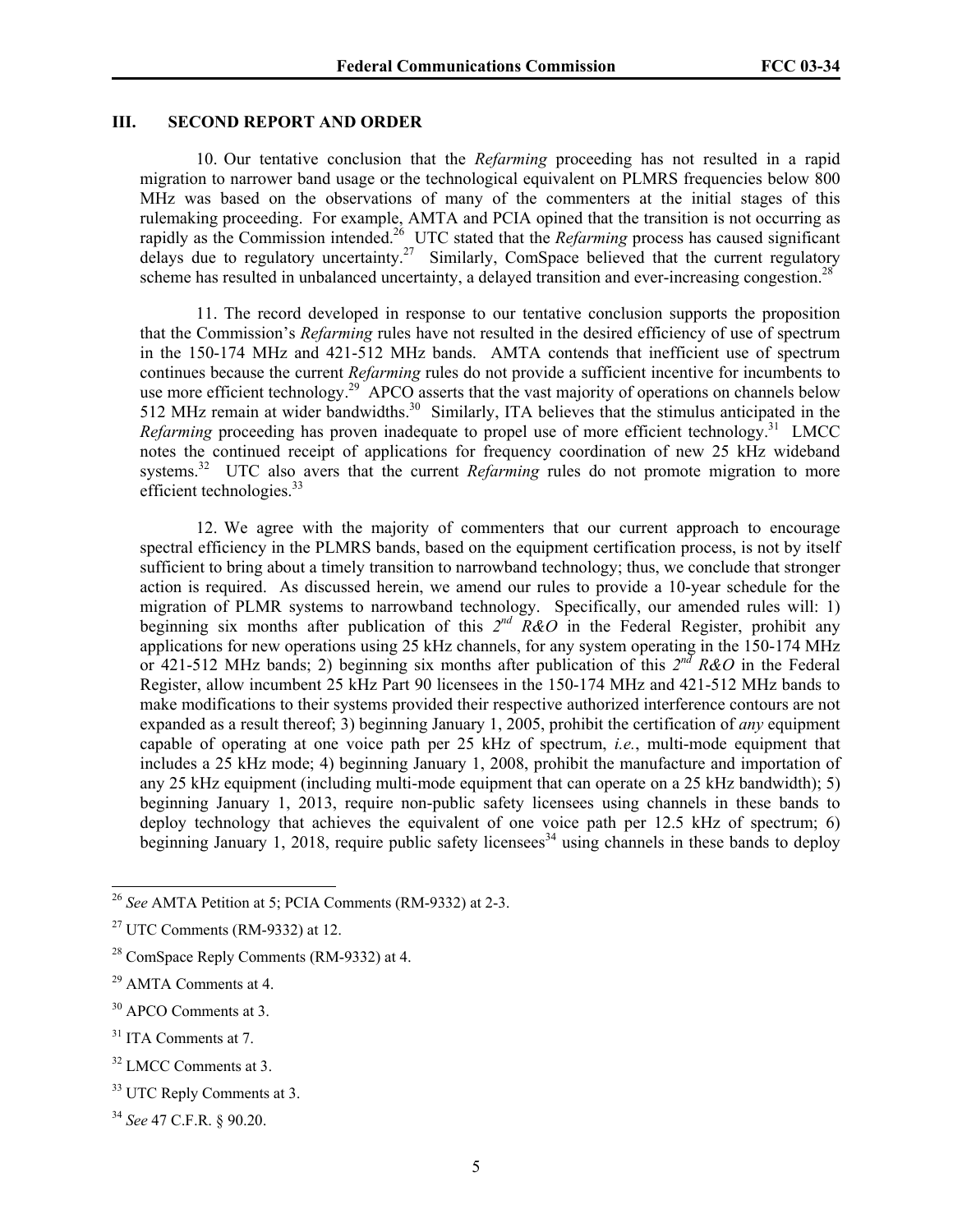technology that achieves the equivalent of one voice path per 12.5 kHz of spectrum.<sup>35</sup>

13. First, we note that there is a consensus among the commenters, including AMTA, that any change in spectrum efficiency requirements should be limited to frequency bands below 800 MHz, *i.e.*, "refarmed" bands.<sup>36</sup> We agree. The "refarmed" bands at 150-174 MHz and 421-512 MHz are licensed on a shared basis. By contrast, the 800 MHz and 900 MHz bands are licensed on an exclusive basis.<sup>37</sup> A licensee operating in a shared use environment does not necessarily directly accrue the benefits of its own investment in narrowband technology. Even if that licensee chooses more efficient equipment, other users in the band may not. Moreover, any spectrum efficiency gains may be realized by others sharing the spectrum, or by new applicants who gain access to the shared spectrum, rather than by the licensee choosing to use more efficient technology. Such dependency and resulting investment disincentives for any licensee to become more efficient are not manifest in the bands above 800 MHz where channels are exclusive, rather than shared.<sup>38</sup> The current certification rules apply to use of channels in the 150-174 MHz and 421-512 MHz bands and do not extend to channels above 512 MHz.<sup>39</sup> As the Commission indicated in the *Refarming NOI*, the rules governing spectrum above 800 MHz already contain incentives designed to foster the research and development of advanced, spectrum-efficient techniques.<sup>40</sup> For example, PCIA contends that trunked 800 MHz operations already efficiently use spectrum.<sup>41</sup> In that connection, we note that the *Refarming NOI* cites trunking as an efficiency that is encouraged in the 800 MHz band.<sup>42</sup> Additionally, there are regulatory and operational distinctions between operations above 800 MHz band and those below 800 MHz band.<sup>43</sup> For example, licensees in 800 MHz and 900 MHz bands are

38 Petition at 3; *see also Refarming NOI*, 6 FCC Rcd 4126, 4133 ¶ 51.

<sup>&</sup>lt;sup>35</sup> Except for the date that operation on a 12.5 kHz bandwidth becomes mandatory, the rule changes that we adopt today apply equally to both public safety and non-public safety licensees. We note that, while AMTA's original proposal was limited to non-public safety users, the actions suggested by the Commission's tentative conclusions applied equally to public safety licensees. Similarly, while AMTA's original proposal concerned the bands between 222 MHz and 800 MHz, the Commission proposed to amend rules that also govern the 150-174 MHz band. Thus, the decisions in this *2nd R&O* do not expand the scope of this proceeding beyond that contemplated by the *FNPRM*.

<sup>&</sup>lt;sup>36</sup> AMTA Comments at n.5; American Petroleum Institute (API) Comments at 3-4; Cinergy Comments at 7; Personal Communications Industry Association, Inc. (PCIA) Comments at 3; SCANA Reply Comments at 3-4; Xcel Reply Comments at 3-4; UTC Reply Comments at 5-6; AMTA Reply Comments at 1-3, 6 (agreeing with commenters that its proposal should be limited to bands below 800 MHz band); *see generally Refarming R&O and FNPRM*, 10 FCC Rcd at 10092 ¶ 24 (identifying frequency bands 150-174, 421-430, 450-470 and 470-512 MHz as the frequency bands subject to refarming).

<sup>&</sup>lt;sup>37</sup> See Amendment of Part 90 of the Commission's Rules to Release Spectrum in the 806-821/856-866 MHz bands and to Adopt Rules and Regulations which Govern Their Use, PR Docket 79-191, RM-3380, PR Docket 79-334, RM-3691, PR Docket 79-107, PR Docket 81-703, *Second Report and Order*, 90 FCC 2d 1281 (1982) and Amendment of Parts 2, 15, and 90 of the Commission's Rules and Regulations to Allocate Frequencies in the 900 MHz Reserve Band for Private Land Mobile Use, GEN Docket 84-1231, RM 4812, GEN Docket 84-1233, RM 4829, GEN Docket 84-1234, RM-4247, *Report and Order*, 2 FCC Rcd 1825 (1986).

<sup>39</sup> *See* 47 C.F.R. § 90.203(j); *see* Motorola Comments at 5 (noting the inapplicability of *Refarming* to 800 MHz band); SCANA Reply Comments at 5 (stating that any rule changes should not apply to 800 MHz band because the current rules do not apply to 800 MHz band).

<sup>40</sup> *See Refarming NOI*, 6 FCC Rcd at 4127 ¶¶ 4-5.

<sup>41</sup> PCIA Comments at 3.

<sup>42</sup> *Refarming NOI*, 6 FCC Rcd at 4129-30, ¶¶ 24-25, 29.

<sup>43</sup> API Comments at 4.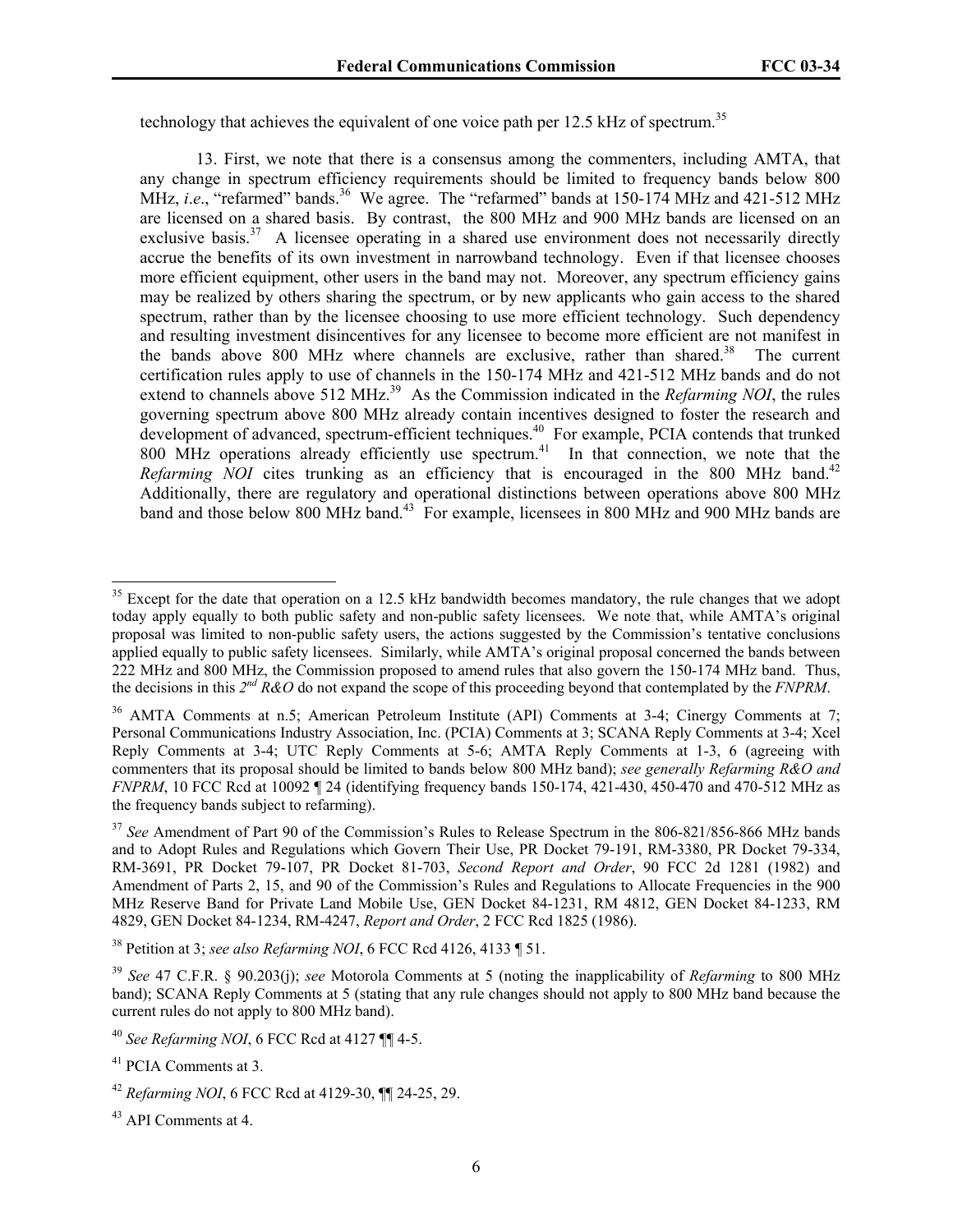permitted to utilize non-standard bandwidths, subject to interference standards.<sup>44</sup> We agree with these commenters and the reasons offered above for excluding operations above 512 MHz, and will limit any new requirements to operations in the *Refarming* bands -- 150-174 MHz and 421-512 MHz.

14. The clear majority of commenters support mandatory conversion to 12.5 kHz equivalent equipment. Most of these commenters agree that such a conversion should be by a date certain, although they do not agree on the timeframe for such mandatory conversion.<sup>45</sup> AMTA, Digital Wireless Corporation (DWC) and the American Petroleum Institute (API) propose mandatory migration in a tiered fashion based on market size.<sup>46</sup> Similarly, APCO argues that public safety licensees in rural areas should not be required to migrate to narrowband technology at the same time as those in urban areas, in light of state and local government budgetary constraints.<sup>47</sup> AMTA and API argue for a phased approach on the basis that greater efficiency is required in those areas where demand for spectrum is at a high level; moreover, they suggest that congestion is generally less severe in smaller markets.<sup>48</sup> In addition, DWC states that a phase-in schedule would ease the burden on equipment manufacturers and better balance the supply and demand ratio.<sup>49</sup>

15. By contrast, the majority of the remaining commenters argue that a single transition date should be used for the entire country. In this connection, PCIA and ITA argue that a nationwide plan ensures a uniform and smooth transition to narrowband technology and avoids the difficulty of defining a market's location and defining benchmarks for frequency coordination for operators inside and outside a market.<sup>50</sup> Moreover, ITA states that a tiered transition to narrowband technology, with differing technologies deployed in rural and urban areas, would not address the extent to which radio systems are integrated across all geographic areas.<sup>51</sup> It anticipates that certain licensees may operate communications systems in various markets that cross more than one geographic area, and a migration period that attempts to draw lines of distinction among markets would either delay or impede the most efficient use of spectrum.<sup>52</sup> As for the proposed time frames in which to mandate nationwide conversion to narrowband technology, some parties suggest a relatively brief transition

<sup>44</sup> *See* Amendment of Part 90 of the Commission's Rules to Release Spectrum in the 806-821/856-866 MHz bands and to Adopt Rules and Regulations which Govern Their Use, PR Docket 79-191, RM-3380, PR Docket 79-334, RM-3691, PR Docket 79-107, PR Docket 81-703, *Second Report and Order*, 90 FCC 2d 1281 (1982) and Amendment of Parts 2, 15, and 90 of the Commission's Rules and Regulations to Allocate Frequencies in the 900 MHz Reserve Band for Private Land Mobile Use, GEN Docket 84-1231, RM 4812, GEN Docket 84-1233, RM 4829, GEN Docket 84-1234, RM-4247, *Report and Order*, 2 FCC Rcd 1825 (1986).

<sup>45</sup> *See e.g.* AMTA Comments at 6; API Comments at 5-6; Industrial Telecommunications Inc. (ITA) Supplemental Comments at 2-3; Digital Wireless Corporation (DWC) Reply Comments at 2, 4-6; UTC Reply Comments at 3.

<sup>46</sup> *See* AMTA Comments at 6 (suggests mandatory migration to 12.5 kHz equipment in the top fifty markets by December 31, 2003; markets 51-100 by December 31, 2008; and all other markets by December 31, 2020); AMTA Reply Comments at n.10 (states that it is considering changing its proposal to require mandatory migration for the top 100 markets by December 31, 2003); API Comments at 5-6 (proposes migration to 12.5 kHz equipment for markets 1-50 by five years from effective date of this *2nd R&O* and for markets 51-100 by eight years from effective date of this *2nd R&O*); DWC Reply Comments at 2, 4-6 (suggests migration to 12.5 kHz equipment for markets 1-50 by December 31, 2003, for markets 51-100 by December 31, 2005, and for all other markets by December 31, 2008).

<sup>47</sup> APCO Comments at 3-4.

<sup>48</sup> AMTA Comments at 7; API Comments at 6.

<sup>49</sup> DWC Reply Comments at 4.

<sup>50</sup> PCIA Comments at 3; ITA Supplemental Comments at 2-3.

<sup>&</sup>lt;sup>51</sup> ITA Supplemental Comments at 2.

<sup>52</sup> *Id*.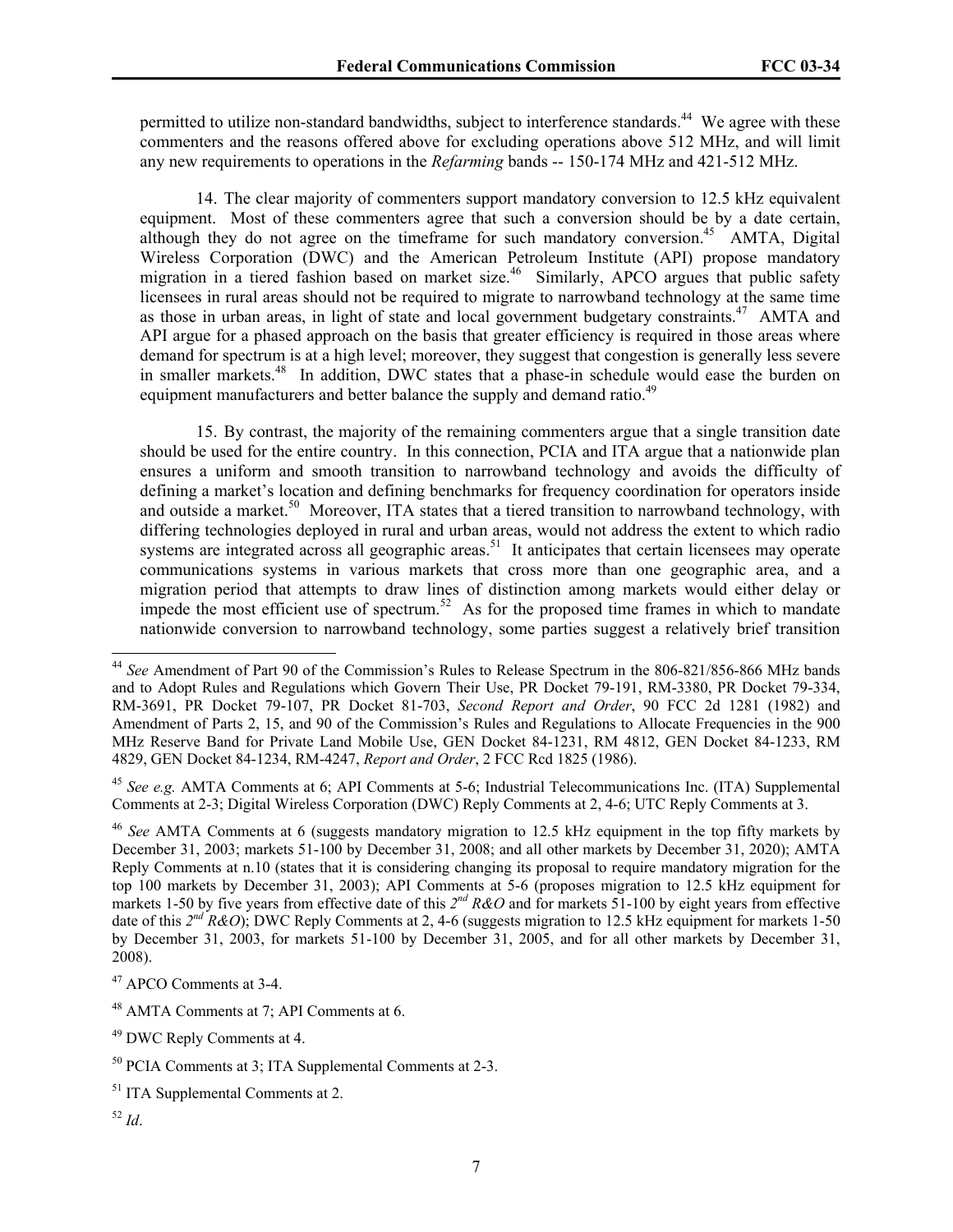period in the range of three years (proposed by ITA)<sup>53</sup> to five years (proposed by PCIA and  $MRFAC$ ).<sup>54</sup> Other commenters, however, while not opposing mandatory migration to narrowband technology, argue that the lifespan of equipment, which they suggest is ten to fifteen years,  $55$  be considered prior to adoption of a date certain for mandatory migration.<sup>56</sup>

16. Finally, two commenters argue that the tenets of the *Refarming* proceeding should be allowed to mature prior to implementing any additional spectrum efficiency requirements.<sup>57</sup> They suggest that the imposition of mandatory conversion dates would fail to consider the amortization and lifespan of current equipment and the costs associated with converting or abandoning current equipment.<sup>58</sup> They also are concerned that such an approach would impose a significant and unnecessary burden on licensees.

17. Based upon our review and analysis of the record in this proceeding, we conclude that the public interest would be best served if we establish a date certain by which PLMRS licensees in the *Refarming* bands must migrate to narrowband technology. We agree with the majority of commenters, who advocate a nationwide implementation methodology to affect migration to narrowband technology, rather than the establishment of different dates for different areas.<sup>59</sup> We also agree with APCO, however, that consideration should be given to the budgetary constraints of state and local governments and the associated budgetary planning cycles. Consequently, we adopt different nationwide mandatory migration dates for non-public safety systems and public safety systems.

18. We believe that the date certain should be January 1, 2013 for non-public safety licensees. As discussed earlier, some parties advocate a three-to-five year span for implementation of narrowband migration; while others argue that a ten-to-twenty year span is necessary.<sup>60</sup> The parties that support a shorter time frame suggest that PLMR licensees have been on notice since the *Refarming* proceeding that the Commission sought to improve migration to narrowband technology. On the other hand, those commenters that suggest the longer time frame for migrating to narrowband technology note the importance of amortization of equipment costs and the life span of equipment. We believe that mandating migration to 12.5 kHz technology by January 1, 2013 for non-public safety entities strikes a balance between the budgetary exigencies surrounding equipment costs and our goal of promoting spectral efficiency in a fairly expeditious manner. While we cannot ensure that the lifespan of all 25 kHz equipment is completely exhausted prior to required migration to 12.5 kHz technology, we can implement rules that afford consideration of equipment lifespan and amortization. Just as users in this proceeding estimate ten-, fifteen- and twenty-year time frames for equipment

<sup>53</sup> *Id*. at 2-3.

<sup>&</sup>lt;sup>54</sup> PCIA Comments at 3-4; MFRAC Comments at 2-3. Other commenters support a uniform nationwide requirement, but do not propose a specific migration date. *See* Land Mobile Communications Council (LMCC) Comments at 3-4; Motorola Comments at 5-6; UTC Reply Comments at 3

<sup>55</sup> We note that in the *Refarming* proceeding, ten years was deemed a reasonable transition cycle for replacing equipment. *See Refarming R&O and FNPRM*, 10 FCC Rcd 10098 ¶ 35.

<sup>56</sup> APCO Comments at 3-4; Cinergy Comments at 5.

<sup>57</sup> Association of American Railroads (AAR) Comments at 3; DW Communications, Inc. Comments at 2.

<sup>58</sup> AAR Comments at 3; DW Communications, Inc. Comments at 2.

<sup>59</sup> *See supra* para. 15.

<sup>60</sup> *See supra* paras. 14-15.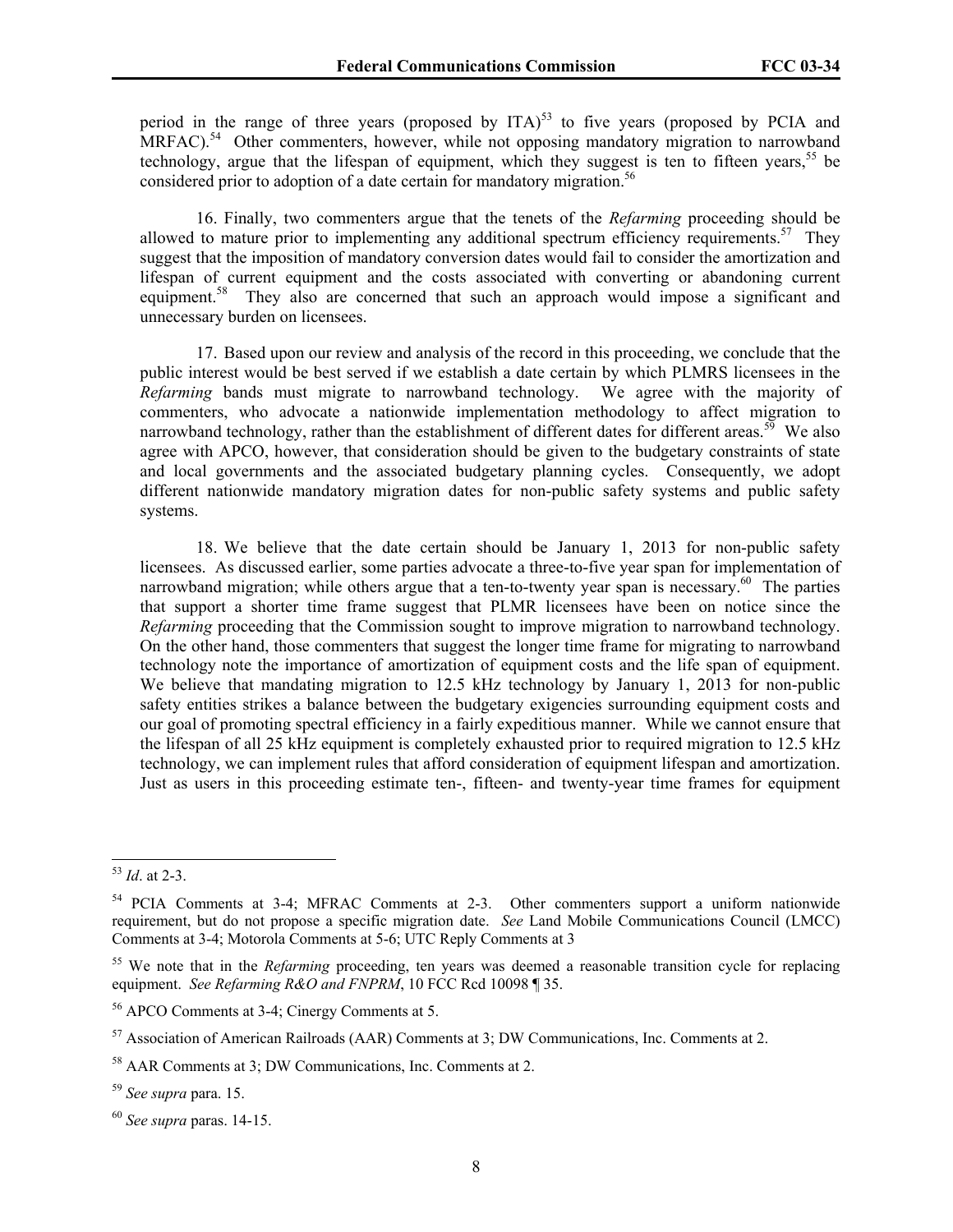lifespan,<sup>61</sup> users in the *Refarming R&O and FNPRM* stated that many systems last between fifteen to twenty years. However, in the *Refarming R&O and FNPRM*, there was general agreement that ten years was a reasonable transition cycle.<sup> $62$ </sup> Therefore, in this instance, we afford those non-public safety licensees using one voice path per 25 kHz of spectrum permission to continue operating until January 1, 2013, a ten-year period.

19. With respect to public safety licensees, we believe that public safety licensees play a role, along with other PLMR licensees, in ensuring that spectral efficiencies are realized in the 150-174 MHz and 421-512 MHz bands. As such, the Commission did not exclude public safety licensees in the *Refarming* rules; nor did the Commission exclude public safety licensees from the questions posed regarding the efficiencies in the 150-174 MHz and 421-512 MHz bands in this proceeding. APCO requests consideration of equipment cost amortization, and suggests that ten years is a reasonable equipment replacement cycle and a reasonable life span for equipment.<sup>63</sup> However, APCO asks that public safety licensees in rural markets be provided an additional five years to migrate to 12.5 kHz technology.<sup>64</sup> To avoid the inefficiencies of producing interference and impeding interoperability, we also reject APCO's request for a phased approach for public safety licensee migration to narrowband technology.<sup>65</sup> Although we decline adoption of a phase-in implementation approach by markets for public safety licensees, we nonetheless are mindful of the unique budgetary paradigm under which public safety licensees must plan, design, finance and implement their communications systems. The Commission has previously acknowledged the budgetary constraints that public safety licensees endure and implemented special provisions to account therefor. For example, in the *Microwave Relocation* proceeding, the Commission reasoned that the longer negotiation timetable provided for public safety licensees was intended to reflect the fact that public safety agencies typically operate under greater budgetary constraints and longer planning cycles than do non-public safety entities.<sup>66</sup> Likewise, the Commission incorporated a channelization approach in 700 MHz band to ensure that the 70 MHz public safety band spectrum is used efficiently in light of budgetary concerns that usually drive the public safety decision making regarding radio communications systems.<sup>67</sup> Similarly, we believe that special consideration should be given here regarding the financial limitations of public safety licensees. Accordingly, we will provide for a longer migration period for public safety licensees. All public safety licensees shall be required to migrate to 12.5 kHz technology by January 1, 2018, providing an additional five years from the time by which non-public safety licensees will be required to migrate.

20. We reject APCO's suggestion that any public safety licensee failing to meet its migration

<sup>64</sup> *Id*. at 4.

<sup>&</sup>lt;sup>61</sup> APCO Comments at 3-4 (suggesting that a reasonable equipment lifespan for top 50 markets would be 10 years and that the for remaining markets, a reasonable equipment lifespan would be 15 years); Cinergy Comments at 5 (stating that 15 years or more represents the life span of equipment).

<sup>62</sup> *Refarming R&O and FNPRM*, 10 FCC Rcd at 10098 ¶ 35.

<sup>63</sup> APCO Comments at 3.

<sup>65</sup> *See supra* para. 14.

<sup>66</sup> *See* Amendment to the Commission's Rules Regarding a Plan for Sharing the Costs of Microwave Relocation, *Second Report and Order*, WT Docket 95-157, 12 FCC Rcd 2705, 2712 ¶ 14 (1997).

<sup>67</sup> *See* Development of Operational, Technical and Spectrum Requirements For Meeting Federal, State and Local Public Safety Agency Communication Requirements Through the Year 2010; Establishment of Rules and Requirements for Priority Access Service, *Third Memorandum Opinion and Order and Third Report and Order*, WT Docket 96-86, 15 FCC Rcd 19844, 19853-54 ¶ 22 (2000) (observing that each jurisdiction typically provides public safety communications to better protect the safety of life and property – with spectrum utilization based more on budgetary limitations than on considerations of the most efficient and effective technologies).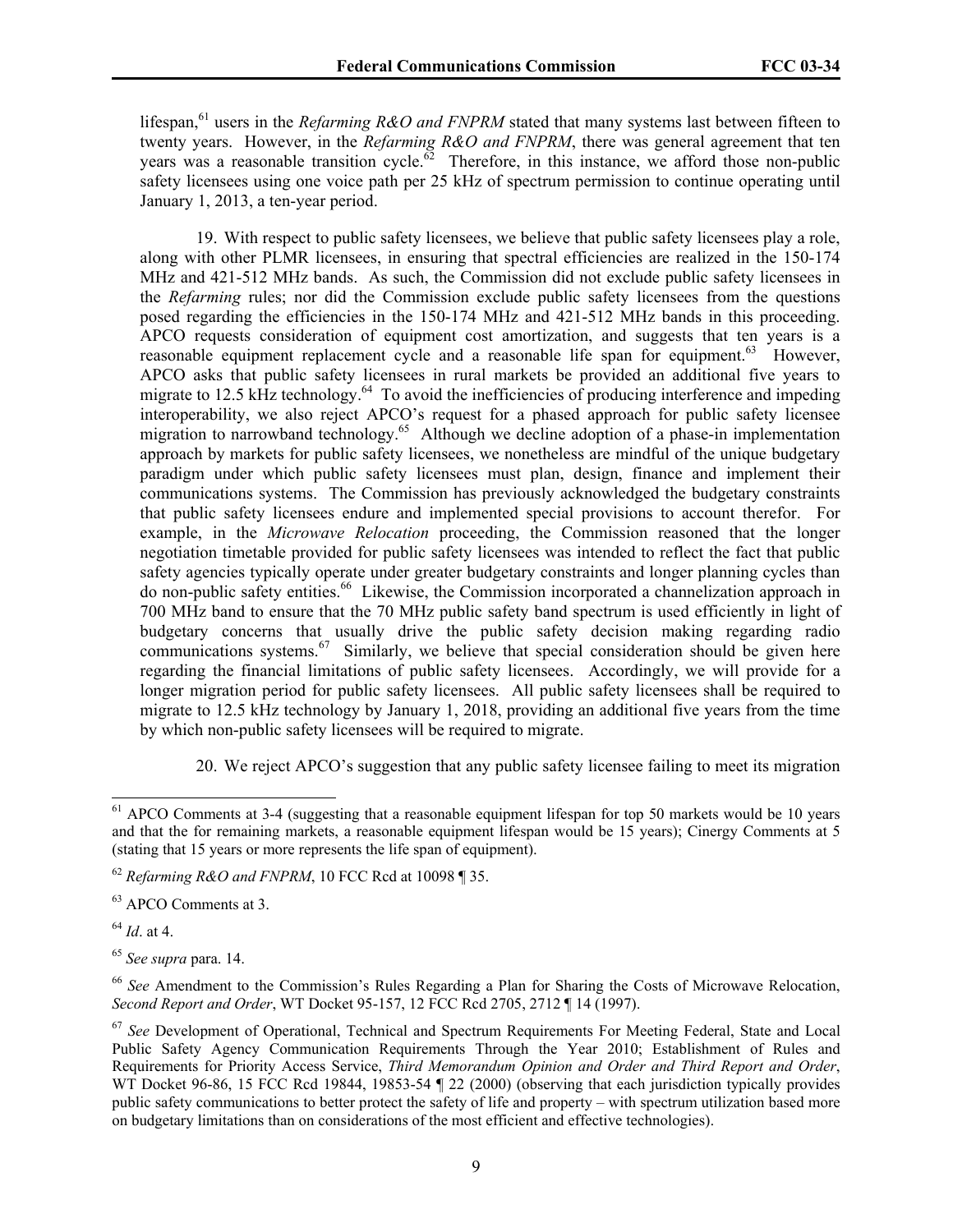deadline be permitted to continue to operate on a secondary basis.<sup>68</sup> APCO fails to offer guidance as to how to resolve issues resulting from secondary basis operation, such as resolution of interference complaints and whether it would be in the public interest to compel a secondary public safety licensee to discontinue operations immediately because it was causing interference to a primary licensee. Moreover, we believe that the relief afforded by the later mandatory migration date for public safety licensees addresses the concerns which appear to be the basis for APCO's request.

21. We also conclude that we should take other steps to increase spectrum efficiency in the 150-174 MHz and 421-512 MHz bands prior to the mandatory migration dates. While we believe that the incremental changes set forth below do not by themselves guarantee use of narrowband technology, we do believe that they will serve as catalysts toward employment of 12.5 kHz technology and encourage licensees to begin their conversion to narrowband technology prior to the mandatory migration dates established herein.

22. As noted above, presently we approve 25 kHz equipment so long as it also is capable of 12.5 kHz operation.<sup>69</sup> Under our current rules, we would continue to approve 25 kHz equipment after January 1, 2005, provided that it is capable of 6.25 kHz operation.<sup>70</sup> Based on the record in this proceeding, however, we now conclude that the continued approval of new equipment that operates on a 25 kHz bandwidth impedes our goal of encouraging more efficient spectrum use, by encouraging the continued use of 25 kHz equipment with which the new equipment is backward-compatible. Such an approach is appropriate in a regulatory framework where equipment certification represents the limit of inducement to migrate to narrowband technology. However, in light of our decision to establish a firm migration date, we are concerned that allowing backward compatibility might frustrate the underlying purpose -- to ensure efficient use of spectrum by promoting expeditious migration to narrowband technology. Therefore, we will amend our rules to prohibit the certification of *any* equipment capable of operating at one voice path per 25 kHz of spectrum, *i.e.*, multi-mode equipment that includes a 25 kHz mode, beginning January 1, 2005. We elect to begin this prohibition in concert with the date on which equipment certification will require operation on channels of 6.25 kHz or less. We also believe this interim step will prepare licensees for their upcoming migration to 12.5 kHz technology.

23. As another means toward promoting and facilitating migration to narrowband technology, commenters suggest a freeze on new applications that propose to use 25 kHz bandwidth channels.<sup>71</sup> These commenters argue that the introduction of 25  $\hat{k}$ Hz-only wideband systems must end in order to facilitate migration to 12.5 kHz technology.<sup>72</sup> We agree that continuing to accept new wideband applications would result in a continued and broader proliferation of 25 kHz operations. We also agree that such consequence would hinder migration to 12.5 kHz technology. To that end, we will amend our rules to prohibit any applications for new operations using 25 kHz channels, for systems operating in the 150-174 MHz or 421-512 MHz bands, beginning six months after publication of this  $2^{nd} R\&O$  in the Federal Register.<sup>73</sup> After that date, new systems will be authorized

<sup>68</sup> APCO Comments at 4.

 $69$  47 C.F.R. § 90.203(j)(2).

 $70$  47 C.F.R. § 90.203(j)(4).

<sup>&</sup>lt;sup>71</sup> AMTA Comments 5-6; DWC Reply Comments at 2, LMCC Reply Comments at 3-4; PCIA Reply Comments at 2. *But see* API Reply Comments at 5.

<sup>&</sup>lt;sup>72</sup> AMTA Comments 5-6; DWC Reply Comments at 2, LMCC Reply Comments at 3-4; PCIA Reply Comments at 2.

 $73$  This timing will permit the filing and processing of applications already in the process of being prepared and coordinated.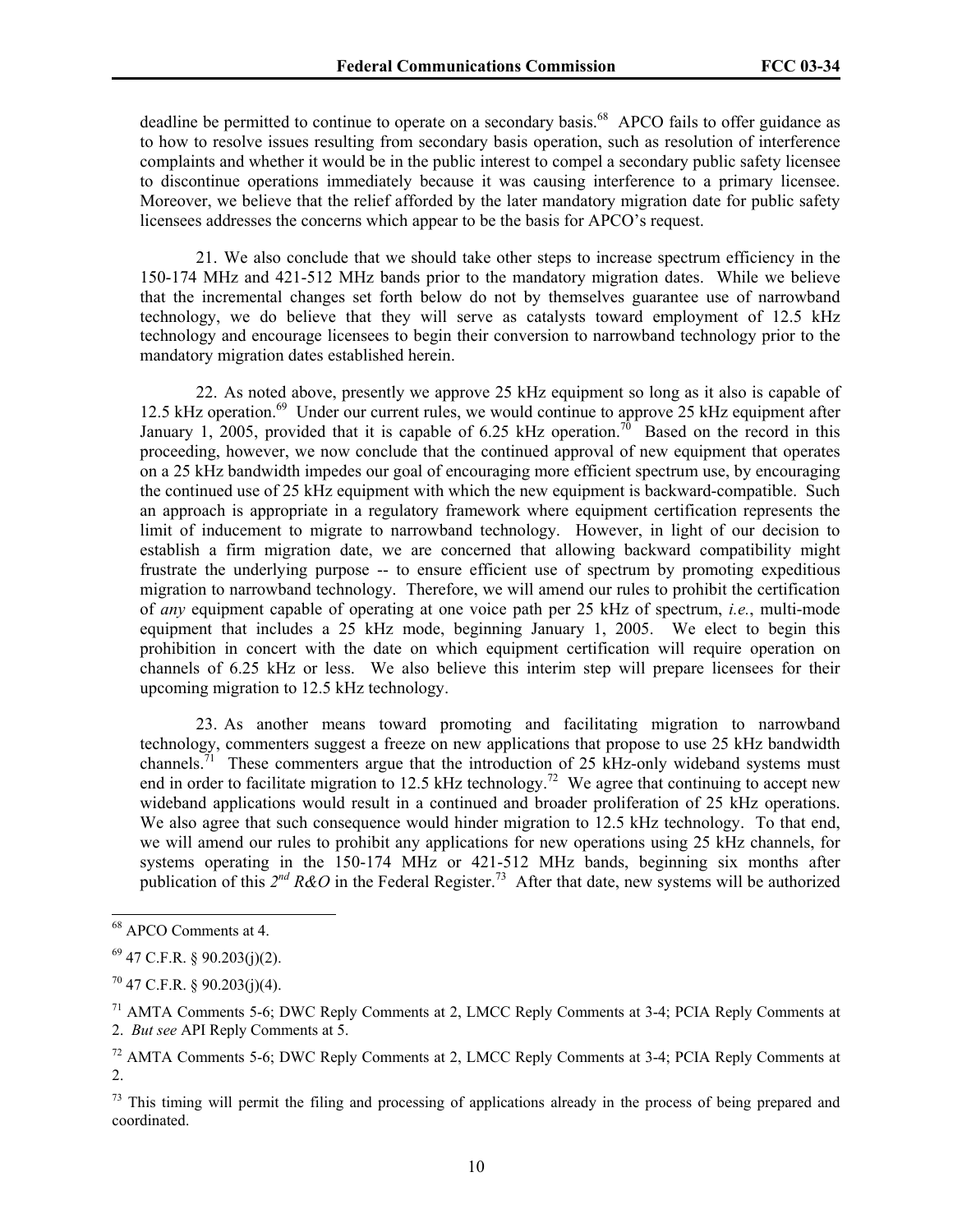only for a bandwidth of 12.5 kHz or less. We note that the record reflects that 12.5 kHz equipment  $\frac{1}{2}$  already is widely available.<sup>74</sup> Thus, we do not believe that this approach would be unduly burdensome to current and prospective licensees.

24. Another related issue is how the expansion of existing 25 kHz systems should be treated in the new PLMR environment we establish today. One commenter suggests that modification applications to add frequencies to a system should be permitted only if the equipment is 12.5 kHz compatible.<sup>75</sup> Another commenter argues that certain types of modifications, such as adding mobiles and small location changes, should be permitted even if 25 kHz equipment will be used.<sup>76</sup> When the Commission began the transition from a site-by-site licensing approach to a geographic area licensing approach for the 800 MHz Specialized Mobile Radio (SMR) service, the interests of incumbent SMR licensees were considered.<sup>77</sup> The Commission determined that the incumbent SMR licensees should be permitted to make modifications within their authorized interference contour.<sup>78</sup> These measures were implemented to promote geographic area licensing and promote the relocation of the upper 200 channel incumbents in the 800 MHz band, while accounting for the continuing needs of the site-bysite licensed incumbents. Similarly, it is our objective here to promote migration to narrowband technology in order to alleviate congestion, while also accounting for the needs of 25 kHz incumbents. Therefore, we will allow incumbent 25 kHz Part 90 licensees in the 150-174 MHz and 421-512 MHz bands to make modifications to their systems provided their respective authorized interference contours are not expanded as a result thereof. Any modification application that expands the authorized contour will be granted only on the condition that the bandwidth not exceed 12.5 kHz. This change also will take effect six months after publication of this *2nd R&O* in the Federal Register.

25. Further, the Commission tentatively concluded in the *FNPRM* that it should ban the importation and manufacture of inefficient equipment.79 One commenter suggests, *inter alia*, prohibiting manufacture or importation of equipment which does not have the capability of at least one voice path per 12.5 kHz or equivalent effective six months from publication of this item in the Federal Register.<sup>80</sup> Another commenter supports such a ban, but would make it effective beginning January 1, 2004.<sup>81</sup> We agree that the manufacture and importation of 25 kHz equipment should be prohibited in advance of the mandatory migration date to add yet another incentive for expeditious migration to 12.5 kHz technology. However, in light of the other incremental actions we take in this proceeding, *i.e.* prohibiting modifications to existing stations limited to those modifications that expand the station's authorized contour, prohibiting new operations using 25 kHz channels and prohibiting certification of any equipment capable of operating at one voice path per 25 kHz or

<sup>74</sup> *See* AMTA Comments at 5; ITA Comments at 6; Motorola Comments at 5.

<sup>75</sup> Motorola Comments at 6.

<sup>76</sup> PCIA Reply Comments at 2.

<sup>77</sup> *See* Amendment of Part 90 of the Commission's Rules to Facilitate Future Development of SMR Systems in the 800 MHz Band, Implementation of Sections 3(n) and 322 of the Communications Act - Regulatory Treatment of Mobile Services and Implementation of Section 309(j) of the Communications Act – Competitive Bidding, *First Report and Order, Eighth Report and Order and Second Further Notice of Proposed Rulemaking*, PR Docket No. 93-144, 11 FCC Rcd 1463 (1995).

<sup>78</sup> *Id*. at 1514 ¶ 86; *see also* Amendment of Part 90 of the Commission's Rules to Facilitate Future Development of SMR Systems in the 800 MHz Band, Implementation of Sections 3(n) and 322 of the Communications Act - Regulatory Treatment of Mobile Services and Implementation of Section 309(j) of the Communications Act – Competitive Bidding, *Second Report and Order*, PR Docket No. 93-144, 12 FCC Rcd 19079, 19105 ¶ 67 (1997).

<sup>79</sup> *R&O and FNPRM*, 15 FCC Rcd at 22773 ¶ 142.

<sup>80</sup> ITA Comments at 7.

<sup>81</sup> MFRAC Comments at 3.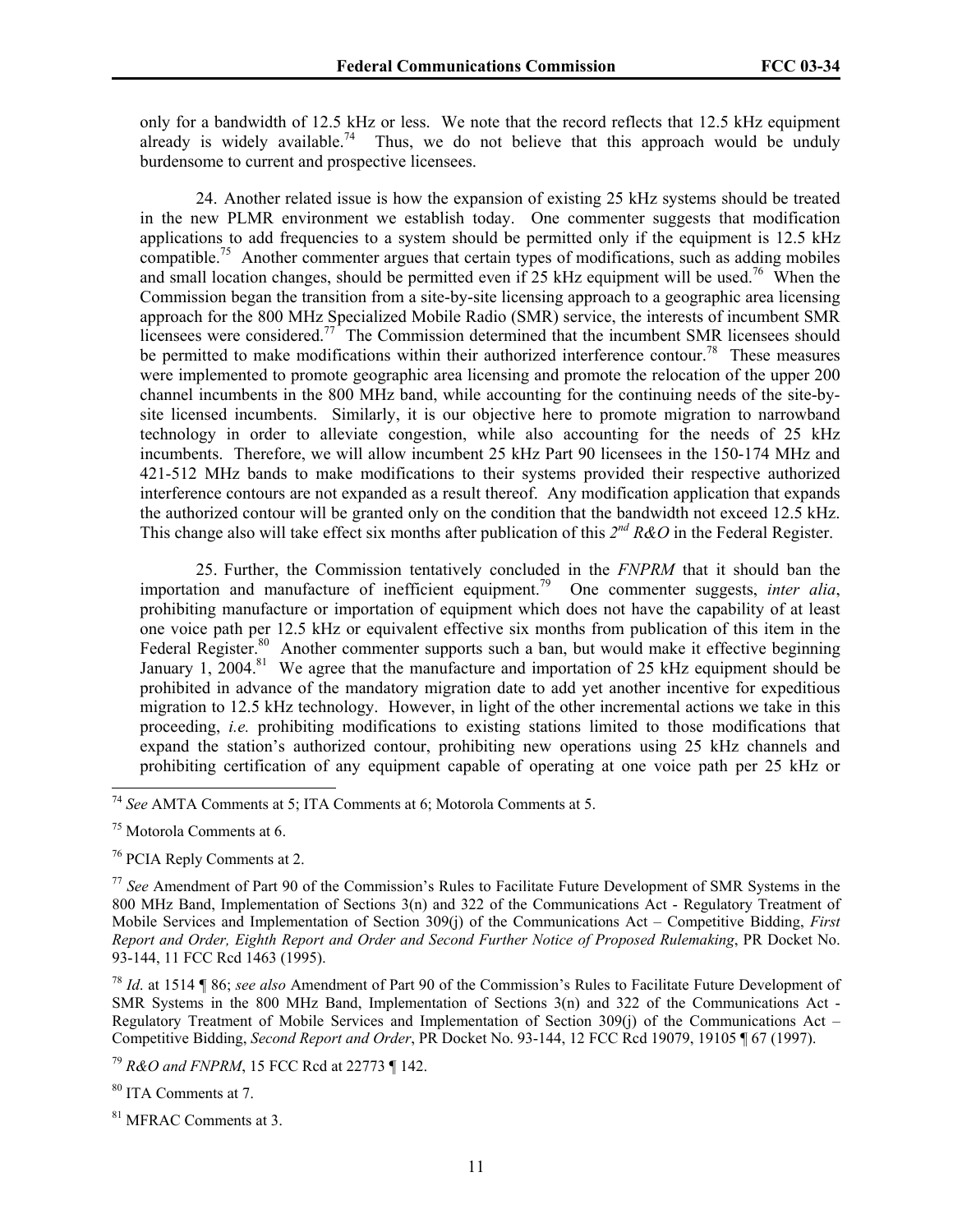spectrum, we do not believe that this prohibition needs to occur as early as certain commenters have suggested. Moreover, we believe that operators who purchase equipment and receive approval to use equipment capable of operating at one voice path per 25 kHz of spectrum as late as December 31,  $2004^{82}$  should be able to realize some benefit from their certified equipment. Therefore, we will amend our rules to prohibit the manufacture and importation of any 25 kHz equipment (including multi-mode equipment that can operate on a 25 kHz bandwidth) beginning January 1, 2008.

26. Finally, we note that use of more efficient technology creates additional channels that become available for licensing *(i.e., the 12.5 kHz channel between the center frequencies of each* current 25 kHz channel). In the *Refarming R&O and FNPRM*, the Commission noted the improved spectrum efficiency that would result from migration to narrowband technology.<sup>83</sup> Consistent with the assumptions underlying the *Refarming* proceeding, the current regulatory regime results in the licensee retaining authorization on the channels indicated on its license and the vacated channels reverting to their respective pools for assignment.<sup>84</sup> While the Commission sought comment on the treatment of new channels created as a result of users converting from 25 kHz to narrower band technology,<sup>85</sup> it never took action to implement any of the proposed alternatives. We decline to alter the current regulatory regime.

# **IV. SECOND FURTHER NOTICE OF PROPOSED RULE MAKING**

27. In the 2<sup>nd</sup> R&O in this proceeding, we amended our rules to impose a deadline of January 1, 2013 for mandatory migration to 12.5 kHz technology for non-public safety licensees and a deadline of January 1, 2018 for public safety licensees, and took other actions to encourage users to migrate from 25 kHz bandwidth to 12.5 kHz bandwidth technology before those dates. We note that the Commission did not seek comment in the *FNPRM* regarding migration to 6.25 kHz operation. Most commenters addressing the issue oppose a mandatory conversion date for use of 6.25 kHz compatible equipment.<sup>86</sup> Only one commenter proposed a date certain for conversion to 6.25 kHz equipment.<sup>87</sup> Another commenter suggests a mandatory conversion date to 6.25 kHz equipment, but warns that its proposed date may need to be revisited.<sup>88</sup> We note that operation at 12.5 kHz technology was initially viewed as a transitional standard to facilitate migration to 6.25 kHz technology.<sup>89</sup> In light of the actions taken in the  $2^{nd}$  R&O regarding migration to 12.5 kHz technology, we tentatively conclude that similar actions are warranted to facilitate migration to 6.25 kHz technology. We seek comment on our tentative conclusion and ask that the commenters provide reasons for supporting or opposing our tentative conclusion. If mandatory migration to 6.25 kHz technology were adopted, we also seek comment on the date or dates by which licensees would be required to migrate to 6.25 kHz technology, and on any other compliance dates for other provisions facilitating migration to 6.25 kHz technology.

<sup>82</sup> *See supra* para. 22.

<sup>83</sup> *Refarming R&O and FNPRM*, 10 FCC Rcd at 10092 ¶ 24.

<sup>84</sup> *See*, *e.g.*, AMTA Comments at 3 (acknowledging the broader public interest in maximizing the efficient use of limited spectrum resources); AAR Comments at 5 (recognizing the need for users of the radio spectrum to take steps to use this valuable national resource more efficiently); ITA Comments at 6 (stating that the entire industry would benefit from an increase in the amount of private land mobile channels available for use).

<sup>85</sup> *Refarming R&O and FNPRM*, 10 FCC Rcd at 10141 ¶ 148.

<sup>86</sup> ITA Comments at 8; LMCC Comments at 3; Motorola Comments at 7.

<sup>87</sup> API Comments at 5.

<sup>88</sup> PCIA Comments at 4.

<sup>89</sup> *See Refarming R&O and FNPRM*, 10 FCC Rcd 10095 ¶ 28.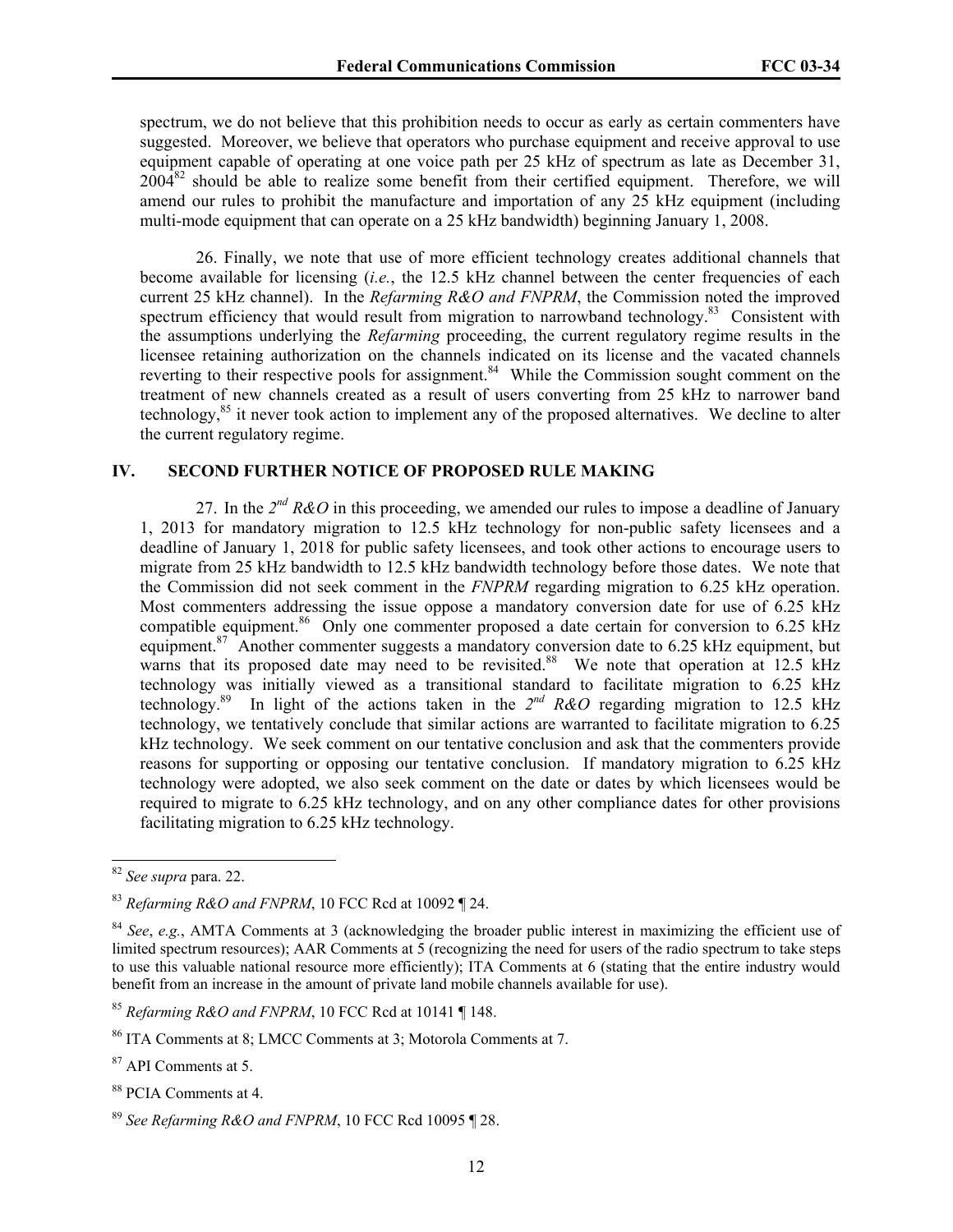## **V. PROCEDURAL MATTERS**

### **A. Regulatory Flexibility Act Analyses**

28. As required by the Regulatory Flexibility Act (RFA), *see* 5 U.S.C. § 604, the Commission has prepared a Final Regulatory Flexibility Analysis of the possible impact of the rule changes contained in this  $2^{nd}$  R&O on small entities. The Final Regulatory Flexibility Act analysis is set forth in Appendix C. Additionally, we have prepared an Initial Regulatory Flexibility Analysis concerning the impact of the policies and rules addressed by the *2nd FNPRM*. The Initial Regulatory Flexibility Analysis is set forth in Appendix D. The Commission's Consumer Information Bureau, Reference Information Center, will send a copy of this 2<sup>nd</sup> R&O and 2<sup>nd</sup> FNPRM, including the Final and Initial Regulatory Flexibility Act Analyses, to the Chief Counsel for Advocacy of the Small Business Administration.

## **B. Paperwork Reduction Act of 1995 Analysis**

29. This *2nd R&O* does not contain any new or modified information collection. Therefore, it is not subject to the requirements for a paperwork reduction analysis, and we have not performed one.

#### **C. Filing Procedures**

30. Pursuant to Sections 1.415 and 1.419 of the Commission's rules, 47 C.F.R. §§ 1.415, 1.419, interested parties may file comments on or before 60 days after publication in the Federal Register, and reply comments on or before 90 days after publication in the Federal Register. Comments may be filed using the Commission's Electronic Comment Filing System ("ECFS") or by filing paper copies. *See Electronic Filing of Documents in Rulemaking Proceedings,* 13 FCC Rcd 11322, 11326 (1998).

31. Comments filed through the ECFS can be sent as an electronic file via the Internet to <http://www.fcc.gov/e-file/ecfs.html>. Generally, only one copy of an electronic submission must be filed. If multiple docket or rulemaking numbers appear in the caption of this proceeding, however, commenters must transmit one electronic copy of the comments to each docket or rulemaking number referenced in the caption. In completing the transmittal screen, commenters should include their full name, Postal Service mailing address, and the applicable docket or rulemaking number. Parties may also submit an electronic comment by Internet e-mail. To obtain filing instructions for e-mail comments, commenters should send an e-mail to ecfs@fcc.gov, and should include the following words in the body of the message, "get form <your e-mail address>." A sample form and directions will be sent in reply.

32. Parties choosing to file by paper must file an original and four copies of each filing. If participants want each Commissioner to receive a personal copy of their comments, an original plus nine copies must be filed. All filings must be sent to the Commission's Secretary, Marlene H. Dortch, Office of the Secretary, Federal Communications Commission, The Portals, 445 12th Street, S.W., Room TW-A325, Washington, D.C. 20554. In addition, courtesy copies should be delivered to Karen Franklin, Public Safety and Private Wireless Division, Wireless Telecommunications Bureau, Federal Communications Commission, 445 12th Street, S.W., Room #4-C405, Washington, D.C. 20554.

33. All relevant and timely comments will be considered by the Commission before final action is taken in this proceeding. Comments and reply comments will be available for public inspection and duplication during regular business hours in the FCC Reference Information Center, Room CY-A257, 445 12th Street, S.W., Washington, DC 20554. Copies also may be obtained from Qualex International., 445 12th Street, S.W., Room CY-B400, Washington, DC 20554, (202) 863- 2893.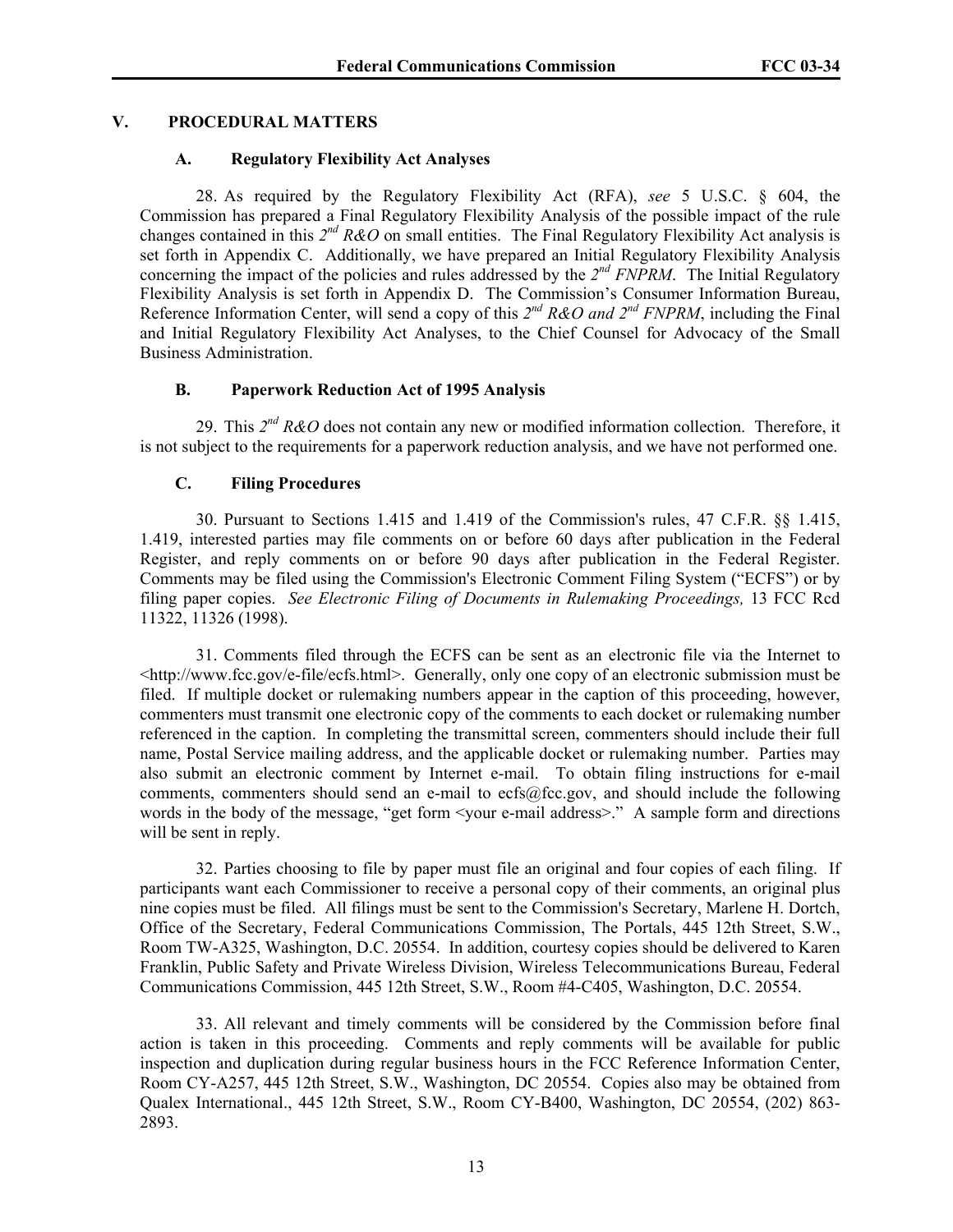### **D. Further Information**

34. For further information concerning this *2nd R&O and 2nd FNPRM*, contact Karen Franklin, Esq. Public Safety and Private Wireless Division, Wireless Telecommunications Bureau, Federal Communications Commission, Washington, D.C. 20554, at (202) 418-0680, TTY (202) 418- 7233. Alternative formats (computer diskette, large print, audio cassette, and Braille) are available to persons with disabilities by contacting Jenifer Simpson at (202) 418-0008, TTY (202) 418-2555. This 2<sup>nd</sup> R&O and 2<sup>nd</sup> FNPRM can be downloaded at http://www.fcc.gov/Wireless/Orders/2003.

### **VI. ORDERING CLAUSES**

35. Accordingly, pursuant to Sections 1, 2, 4(i), 5(c), 7(a), 11(b), 301, 302, 303, 307, 308, 309(j) , 310, 312a, 316, 319, 323, 324, 332, 333, 336, 337, and 351 of the Communications Act of 1934, as amended, 47 U.S.C. §§ 151, 152, 154(i), 155(c), 157(a), 161(b), 301, 302, 303, 307, 308, 309(j), 310, 312a, 316, 319, 323, 324, 332, 333, 336, 337, and 351, the Balanced Budget Act of 1997, Pub. L. No. 105-33, Title III, 111 Stat. 251 (1997), and Sections 1.421 and 1.425 of the Commission's Rules, 47 C.F.R. §§ 1.421 and 1.425, IT IS ORDERED that the *Second Report and Order and Second Further Notice of Proposed Rule Making* is hereby ADOPTED.

36. IT IS FURTHER ORDERED that Parts 1 and 90 of the Commission's Rules ARE AMENDED as set forth in Appendix B, and that these Rules shall be effective **[60 days after publication in the Federal Register]**.

37. IT IS FURTHER ORDERED that NOTICE IS HEREBY GIVEN of the proposed regulatory changes contained in the *Second Further Notice of Proposed Rule Making*, and that comment is sought on these proposals.

38. IT IS FURTHER ORDERED that the Commission's Consumer Information Bureau, Reference Information Center, SHALL SEND a copy of this *Second Report and Order and Order and Second Further Notice of Proposed Rule Making*, including the Initial and Final Regulatory Flexibility Analyses, to the Chief Counsel for Advocacy of the U.S. Small Business Administration.

39. IT IS FURTHER ORDERED that the Motion to Accept Supplemental Comments submitted by Industrial Telecommunications Association, Inc. is GRANTED.

## FEDERAL COMMUNICATIONS COMMISSION

 Marlene H. Dortch **Secretary**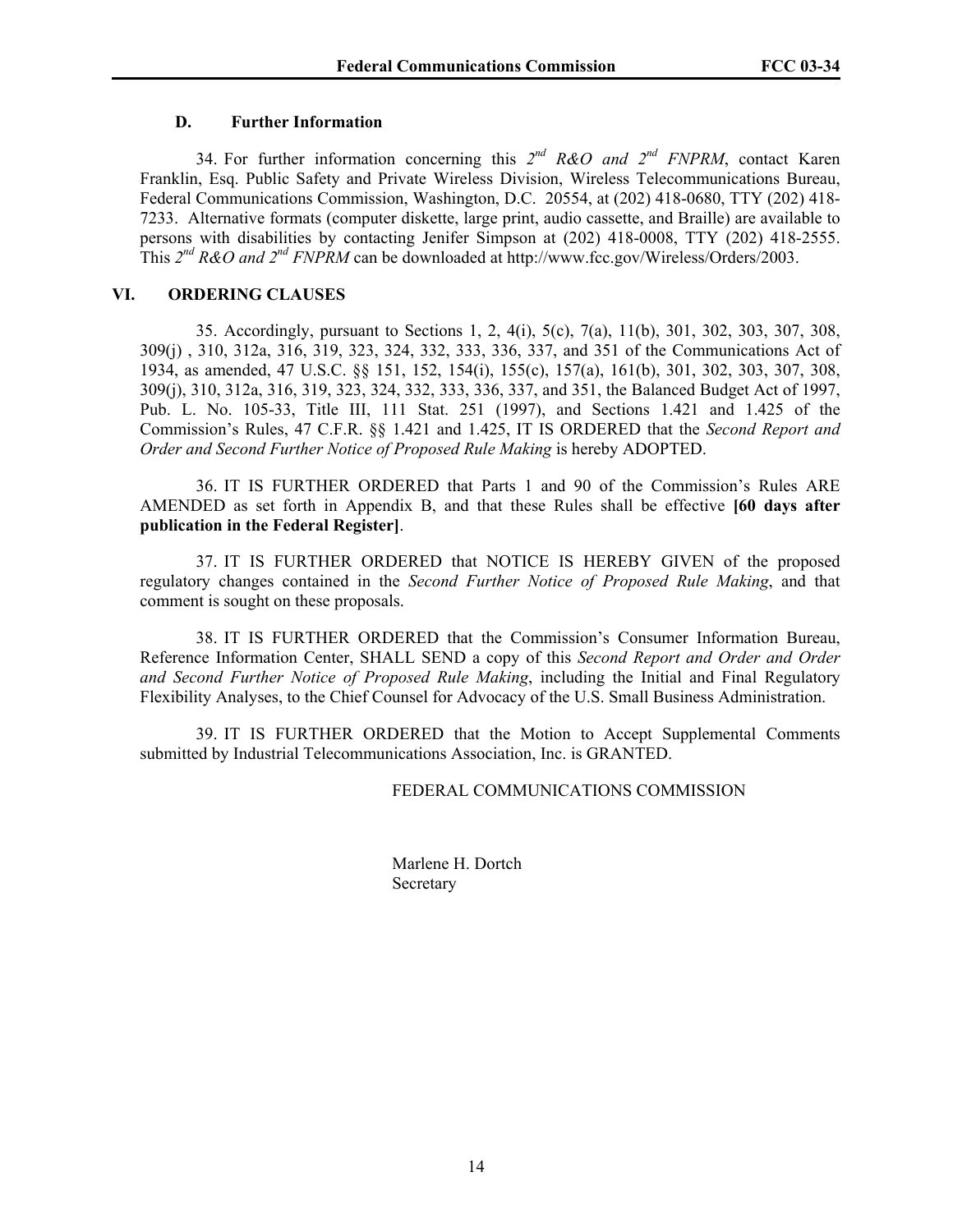# **APPENDIX A**

#### **Pleadings Filed in WT Docket 99-87**

#### **Comments**

Ad Hoc 800/900 MHz Licensees' Committee (Ad Hoc) American Mobile Telecommunications Association, Inc. (AMTA) American Petroleum Institute (API) Association of American Railroads (AAR) Association of Public-Safety Communications Officials-International (APCO) Central Station Alarm Association (CSAA) Cinergy Corporation (Cinergy) DW Communications, Inc. East bay Municipal Utility District Industrial Telecommunications Association, Inc. (ITA) Land Mobile Communications Council (LMCC) MFRAC, Inc. (MFRAC) Motorola Nextel Communications, Inc. (Nextel) Personal Communications Industry Association, Inc. (PCIA)

#### **Reply Comments**

AMTA Ad Hoc 800/900 MHz Licensees' Committee (Ad Hoc) API CSAA Digital Wireless Corporation (DWC) LMCC Nextel PCIA SCANA Communications, Inc. (SCANA) United Telecom Council (UTC) Xcel Energy Inc. (Xcel)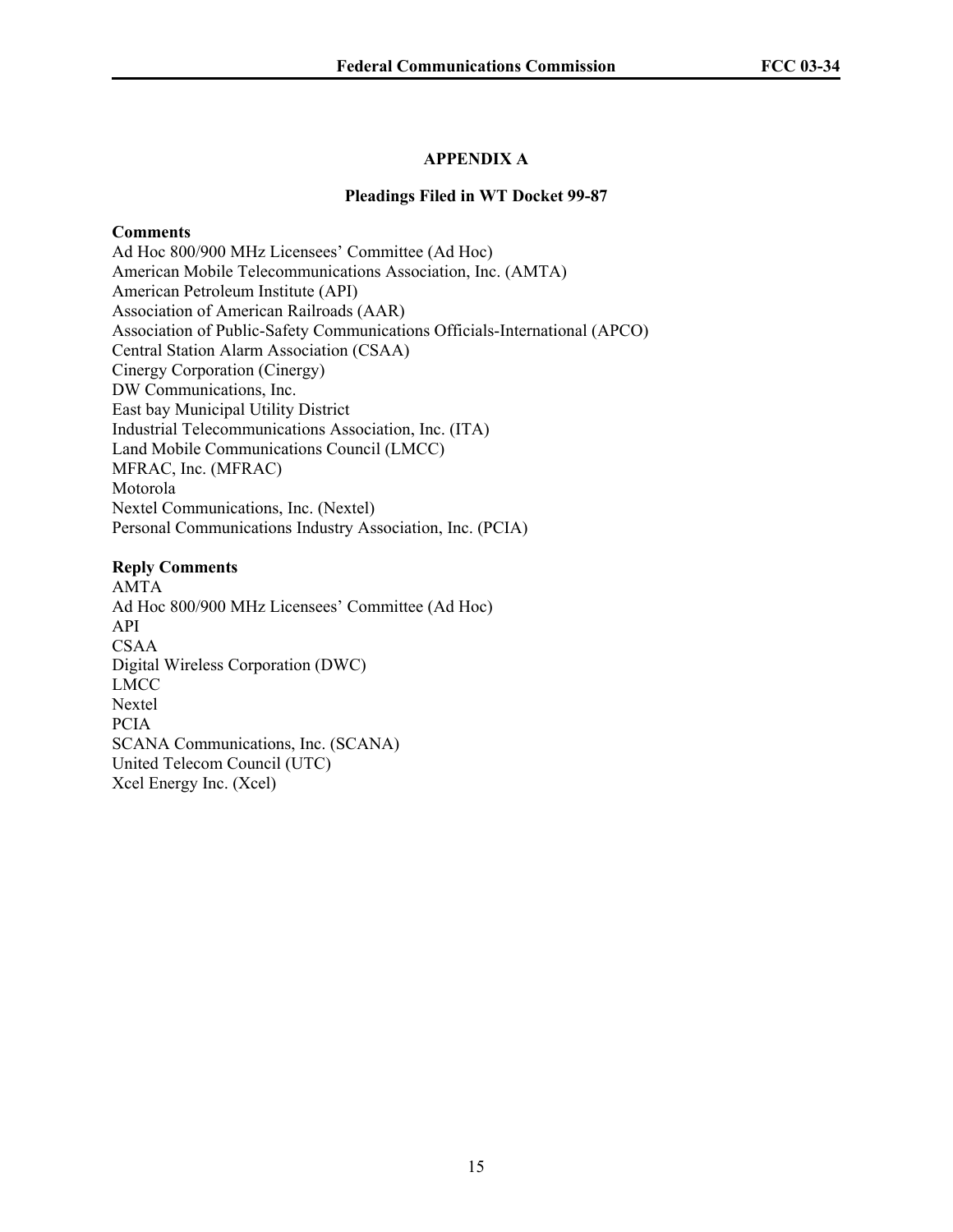## **APPENDIX B**

# **FINAL RULES**

Part 90 of Title 47 of the Code of Federal Regulations is amended as follows:

### PART 90 – PRIVATE LAND MOBILE RADIO SERVICES

1. The authority citation for Part 90 continues to read as follows:

AUTHORITY: Sections  $4(i)$ , 11, 303(g), 303(r) and 332(c)(7) of the Communications Act of 1934, as amended, 47 U.S.C. 154(i), 161, 303(g), 303(r), 332(c)(7).

2. Section 90.20 is amended by revising the table in paragraph  $(c)(3)$  and paragraph  $(d)(27)$ to read as follows:

## **§ 90.20 Public Safety Pool.**

\* \* \* \* \*  $(c)$  \* \* \* \* \*

$$
(3)***
$$

# PUBLIC SAFETY POOL FREQUENCY TABLE

| Frequency or band | Class of station(s) | Limitations | Coordinator |
|-------------------|---------------------|-------------|-------------|
| * * * * *         | * * * * *           | * * * * *   | * * * * *   |
| $150.7825$        |                     |             | PM -        |
| * * * * *         | * * * * *           | * * * * *   | * * * * *   |
|                   | do                  |             | PH -        |
| * * * * *         | * * * * *           | * * * * *   | * * * * *   |
| 151.0325          |                     |             | PH          |
| * * * * *         | * * * * *           | * * * * *   | * * * * *   |
| 151.0475          |                     |             | PH -        |
| * * * * *         | * * * * *           | * * * * *   | * * * * *   |
| 151.0625          |                     |             | PH -        |
| * * * * *         | * * * * *           | * * * * *   | * * * * *   |
| 151.0075          |                     |             | PH -        |
| * * * * *         | * * * * *           | * * * * *   | * * * * *   |
| 151.0925          |                     |             | PH -        |
| * * * * *         | * * * * *           | * * * * *   | * * * * *   |
| 151.1075          |                     |             | PH.         |
| * * * * *         | * * * * *           | * * * * *   | * * * * *   |
| 151.1225          |                     | $28$        | PH.         |
| * * * * *         | * * * * *           | * * * * *   | * * * * *   |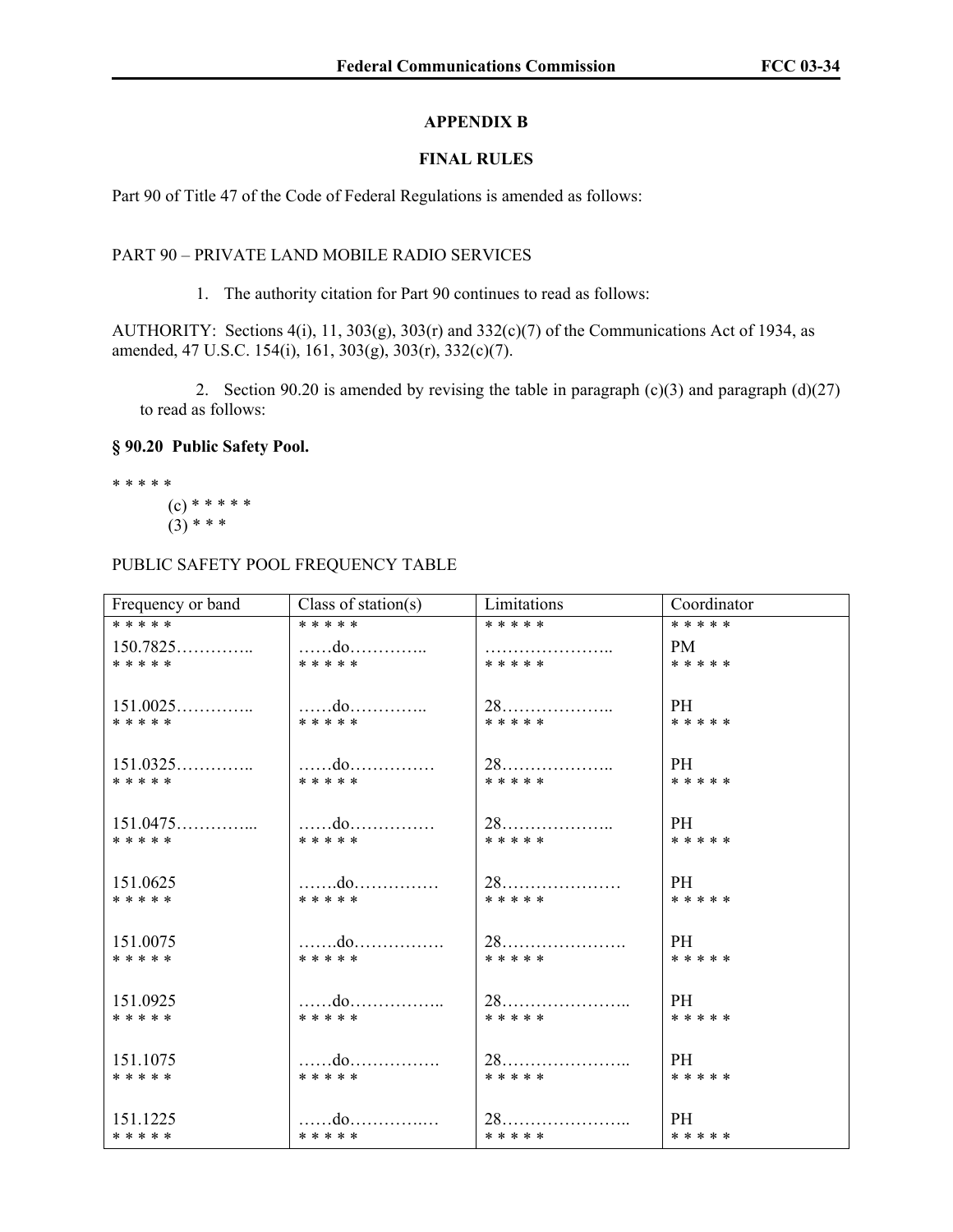| 151.1375  | do        | 28,80     | PH             |
|-----------|-----------|-----------|----------------|
| * * * * * | * * * * * | * * * * * | * * * * *      |
| 151.1525  | do        |           | PO -           |
| * * * * * | * * * * * | * * * * * | * * * * *      |
| 151.1675  | do        |           | PO -           |
| * * * * * | * * * * * | * * * * * | * * * * *      |
| 151.1825  | do        |           | PO -           |
| * * * * * | * * * * * | * * * * * | * * * * *      |
| 151.1975  |           |           | PO.            |
| * * * * * | * * * * * | * * * * * | * * * * *      |
| 151.2125  | do        |           | PO -           |
| * * * * * | * * * * * | * * * * * | * * * * *      |
| 151.2275  | do        |           | PO -           |
| * * * * * | * * * * * | * * * * * | * * * * *      |
| 151.2425  |           |           | P()            |
| * * * * * | * * * * * | * * * * * | * * * * *      |
| 151.2575  | do        |           | PO -           |
| * * * * * | * * * * * | * * * * * | * * * * *      |
| 151.2725  | do        |           | PO -           |
| * * * * * | * * * * * | * * * * * | * * * * *      |
| 151.2875  | do        |           | PO –           |
| * * * * * | * * * * * | * * * * * | * * * * *      |
| 151.3025  |           |           | PO -           |
| * * * * * | * * * * * | * * * * * | * * * * *      |
| 151.3175  | do        | $28$      | PO.            |
| * * * * * | * * * * * | * * * * * | * * * * *      |
| 151.3325  | do        |           | PO.            |
| * * * * * | * * * * * | * * * * * | * * * * *      |
| 151.3475  |           |           | P <sub>O</sub> |
| * * * * * | * * * * * | * * * * * | * * * * *      |
| 151.3625  | do        |           | PO.            |
| * * * * * | * * * * * | * * * * * | * * * * *      |
| 151.3775  | do        |           | PO.            |
| * * * * * | * * * * * | * * * * * | * * * * *      |
| 151.3925  | do        | $28$      | P <sub>O</sub> |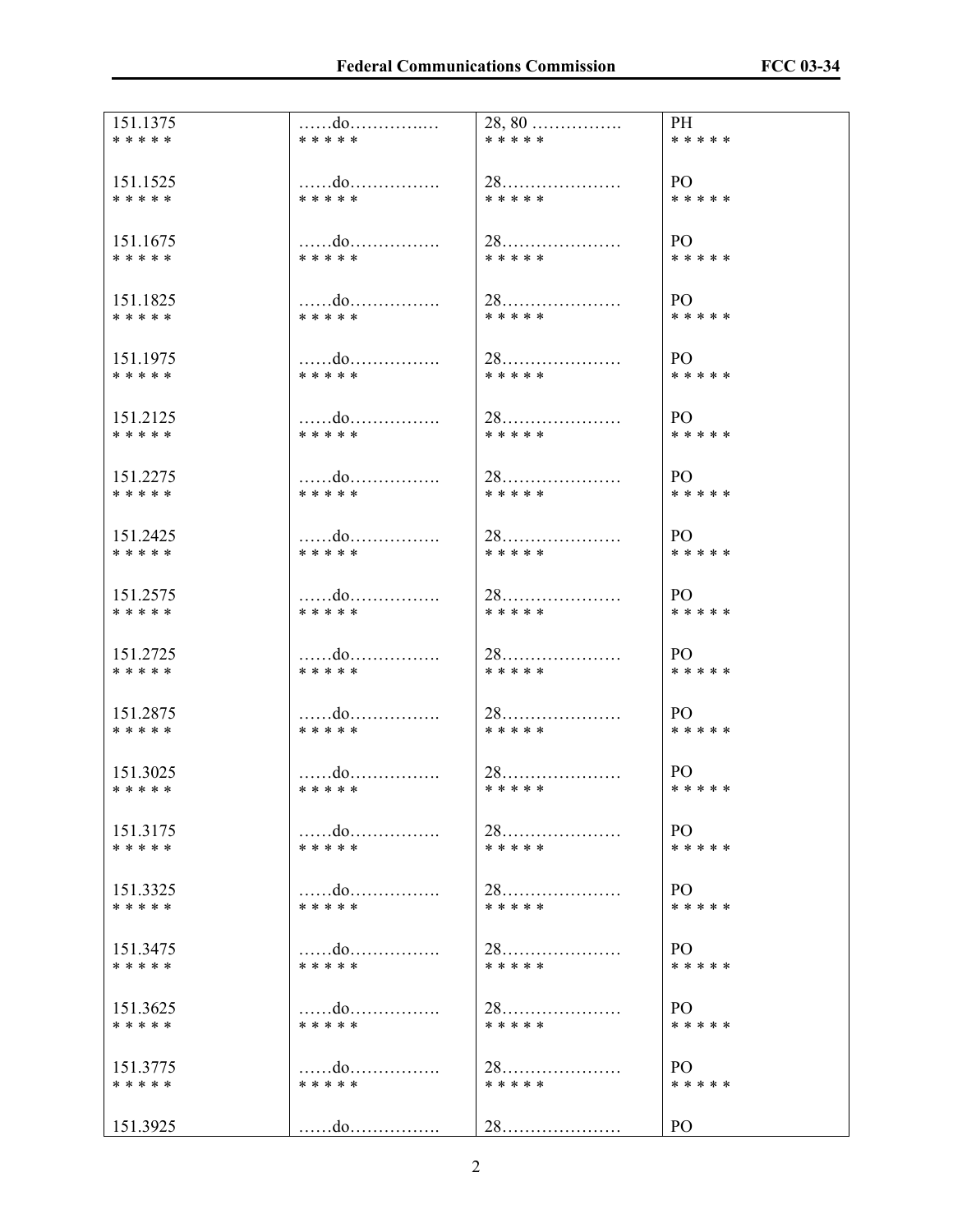| * * * * * | * * * * * | * * * * *       | * * * * * |
|-----------|-----------|-----------------|-----------|
| 151.4075  | do        |                 | PO        |
| * * * * * | * * * * * | * * * * *       | * * * * * |
| 151.4225  | do        |                 | P()       |
| * * * * * | * * * * * | * * * * *       | * * * * * |
| 151.4375  |           |                 | PO -      |
| * * * * * | * * * * * | * * * * *       | * * * * * |
| 151.4525  | do        |                 | PO -      |
| * * * * * | * * * * * | * * * * *       | * * * * * |
| 151.4675  |           |                 | PO -      |
| * * * * * | * * * * * | * * * * *       | * * * * * |
| 151.4825  |           |                 | PO -      |
| * * * * * | * * * * * | * * * * *       | * * * * * |
| 151.4975  | do        | $7, 28, \ldots$ | PO -      |
| * * * * * | * * * * * | * * * * *       | * * * * * |
| 153.7475  | do        |                 | PX        |
| * * * * * | * * * * * | * * * * *       | * * * * * |
| 153.7625  | do        |                 | PX -      |
| * * * * * | * * * * * | * * * * *       | * * * * * |
| 153.7775  | do        |                 | PF        |
| * * * * * | * * * * * | * * * * *       | * * * * * |
| 153.7925  |           |                 | PX —      |
| * * * * * | * * * * * | * * * * *       | * * * * * |
| 153.8075  | do        | * * * * *       | PX        |
| * * * * * | * * * * * |                 | * * * * * |
| 153.8225  | do        | .               | PX        |
| * * * * * | * * * * * | * * * * *       | * * * * * |
| 153.8375  | do        |                 | PF        |
| * * * * * | * * * * * | * * * * *       | * * * * * |
| 153.8525  |           |                 | <b>PX</b> |
| * * * * * | * * * * * | * * * * *       | * * * * * |
| 153.8675  | do        | * * * * *       | PX        |
| * * * * * | * * * * * |                 | * * * * * |
| 153.8825  | do        | * * * * *       | PX        |
| * * * * * | * * * * * |                 | * * * * * |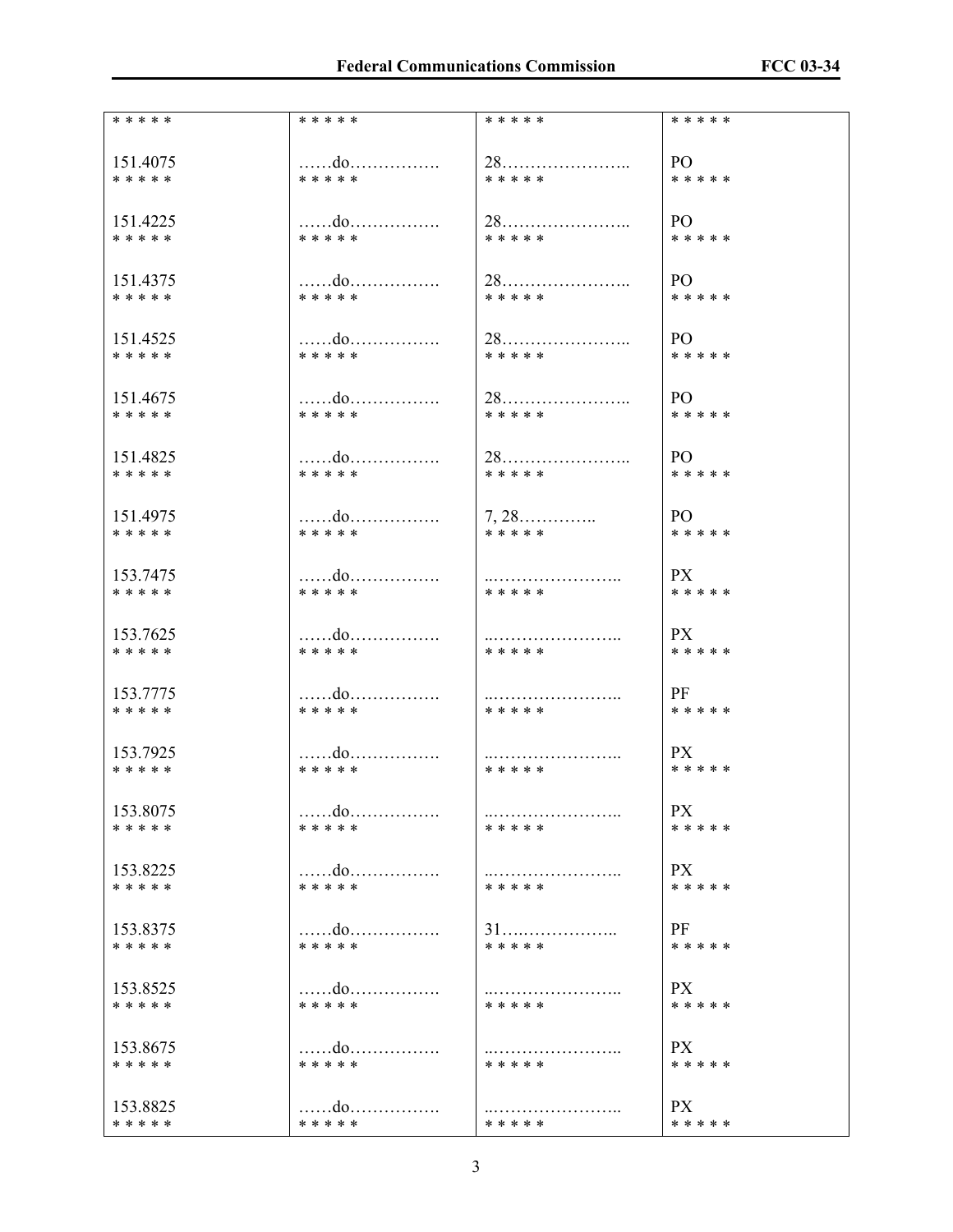| 153.8975  | do        |           | <b>PX</b> |
|-----------|-----------|-----------|-----------|
| * * * * * | * * * * * | * * * * * | * * * * * |
| 153.9125  | do        |           | PX        |
| * * * * * | * * * * * | * * * * * | * * * * * |
| 153.9275  | do        |           | PX        |
| * * * * * | * * * * * | * * * * * | * * * * * |
| 153.9425  | do        |           | PX        |
| * * * * * | * * * * * | * * * * * | * * * * * |
| 153.9575  | do        |           | PF        |
| * * * * * | * * * * * | * * * * * | * * * * * |
| 153.9725  | do        |           | PX        |
| * * * * * | * * * * * | * * * * * | * * * * * |
| 153.9875  |           |           | <b>PX</b> |
| * * * * * | * * * * * | * * * * * | * * * * * |
| 154.0025  | do        |           | PX        |
| * * * * * | * * * * * | * * * * * | * * * * * |
| 154.0175  |           |           | PX        |
| * * * * * | * * * * * | * * * * * | * * * * * |
| 154.0325  |           |           | PX        |
| * * * * * | * * * * * | * * * * * | * * * * * |
| 154.0475  | do        |           | PX        |
| * * * * * | * * * * * | * * * * * | * * * * * |
| 154.0625  |           |           | PX.       |
| * * * * * | * * * * * | * * * * * | * * * * * |
| 154.0775  | do        |           | PF        |
| * * * * * | * * * * * | * * * * * | * * * * * |
| 154.0925  | do        |           | PX        |
| * * * * * | * * * * * | * * * * * | * * * * * |
| 154.1075  |           |           | <b>PX</b> |
| * * * * * | * * * * * | * * * * * | * * * * * |
| 154.1225  | do        |           | PX        |
| * * * * * | * * * * * | * * * * * | * * * * * |
| 154.1375  | do        |           | PF        |
| * * * * * | * * * * * | * * * * * | * * * * * |
| 154.1525  | do        |           | PF        |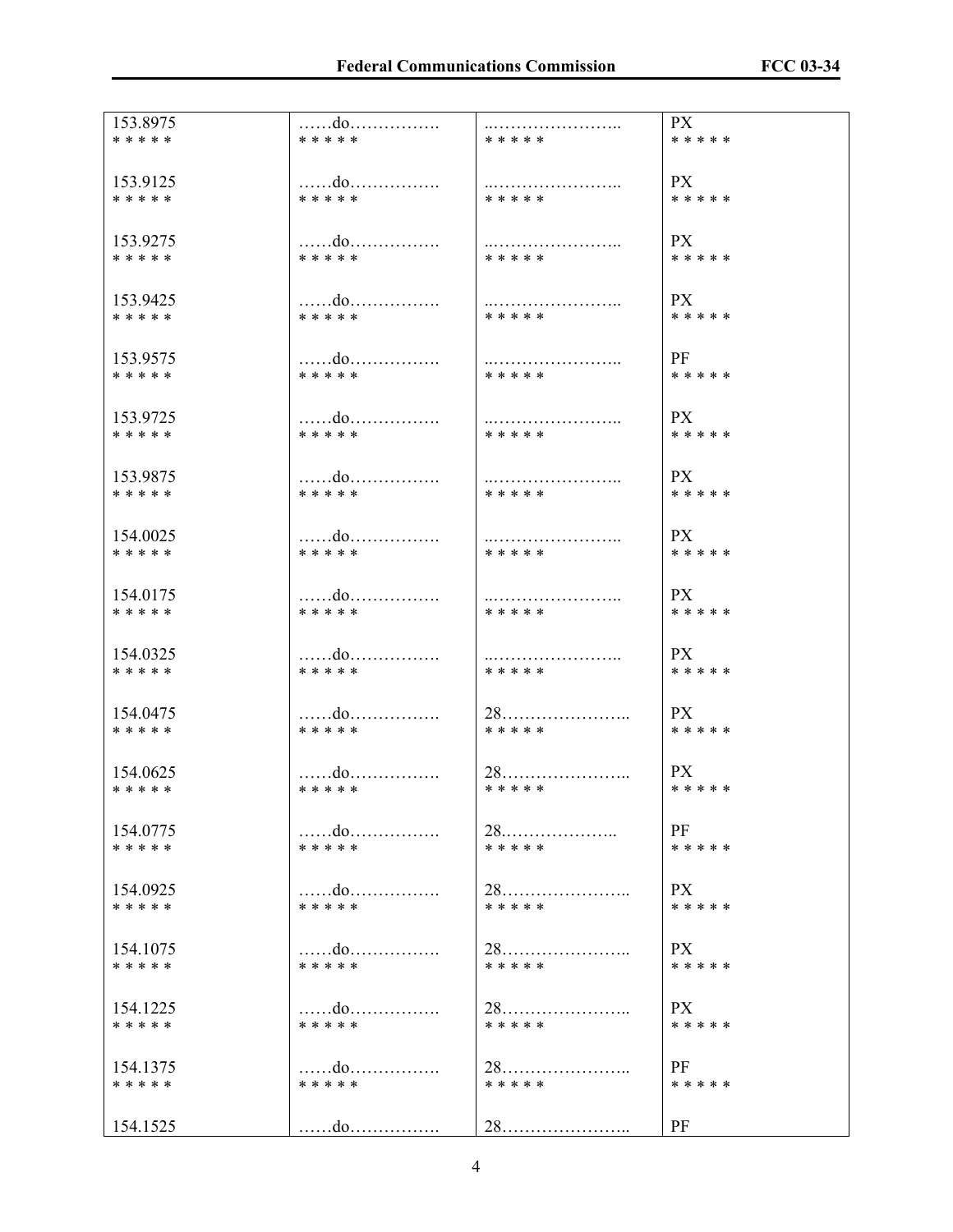| * * * * * | * * * * *         | * * * * *        | * * * * * |
|-----------|-------------------|------------------|-----------|
| 154.1675  | do                |                  | PF        |
| * * * * * | * * * * *         | * * * * *        | * * * * * |
| 154.1825  | do                |                  | PF        |
| * * * * * | * * * * *         | * * * * *        | * * * * * |
| 154.1975  | do                |                  | PF        |
| * * * * * | * * * * *         | * * * * *        | * * * * * |
| 154.2125  | do                |                  | PF        |
| * * * * * | * * * * *         | * * * * *        | * * * * * |
| 154.2275  | do                |                  | PF        |
| * * * * * | * * * * *         | * * * * *        | * * * * * |
| 154.2425  | do                |                  | PF        |
| * * * * * | * * * * *         | * * * * *        | * * * * * |
| 154.2575  | do                |                  | PF        |
| * * * * * | * * * * *         | * * * * *        | * * * * * |
| 154.2725  | do                |                  | PF        |
| * * * * * | * * * * *         | * * * * *        | * * * * * |
| 154.2875  | do                |                  | PF        |
| * * * * * | * * * * *         | * * * * *        | * * * * * |
| 154.3025  | do                | $19, 28, \ldots$ | PF        |
| * * * * * | * * * * *         | * * * * *        | * * * * * |
| 154.3175  | do                |                  | PF        |
| * * * * * | * * * * *         | * * * * *        | * * * * * |
| 154.3325  | $\dots \dots$ .do | $28$             | PF        |
| * * * * * | * * * * *         | * * * * *        | * * * * * |
| 154.3475  | do                |                  | PF        |
| * * * * * | * * * * *         | * * * * *        | * * * * * |
| 154.3625  | do                |                  | PF        |
| * * * * * | * * * * *         | * * * * *        | * * * * * |
| 154.3775  | do                |                  | PF        |
| * * * * * | * * * * *         | * * * * *        | * * * * * |
| 154.3925  | do                |                  | PF        |
| * * * * * | * * * * *         | * * * * *        | * * * * * |
| 154.4075  |                   |                  | PF        |
| * * * * * | * * * * *         | * * * * *        | * * * * * |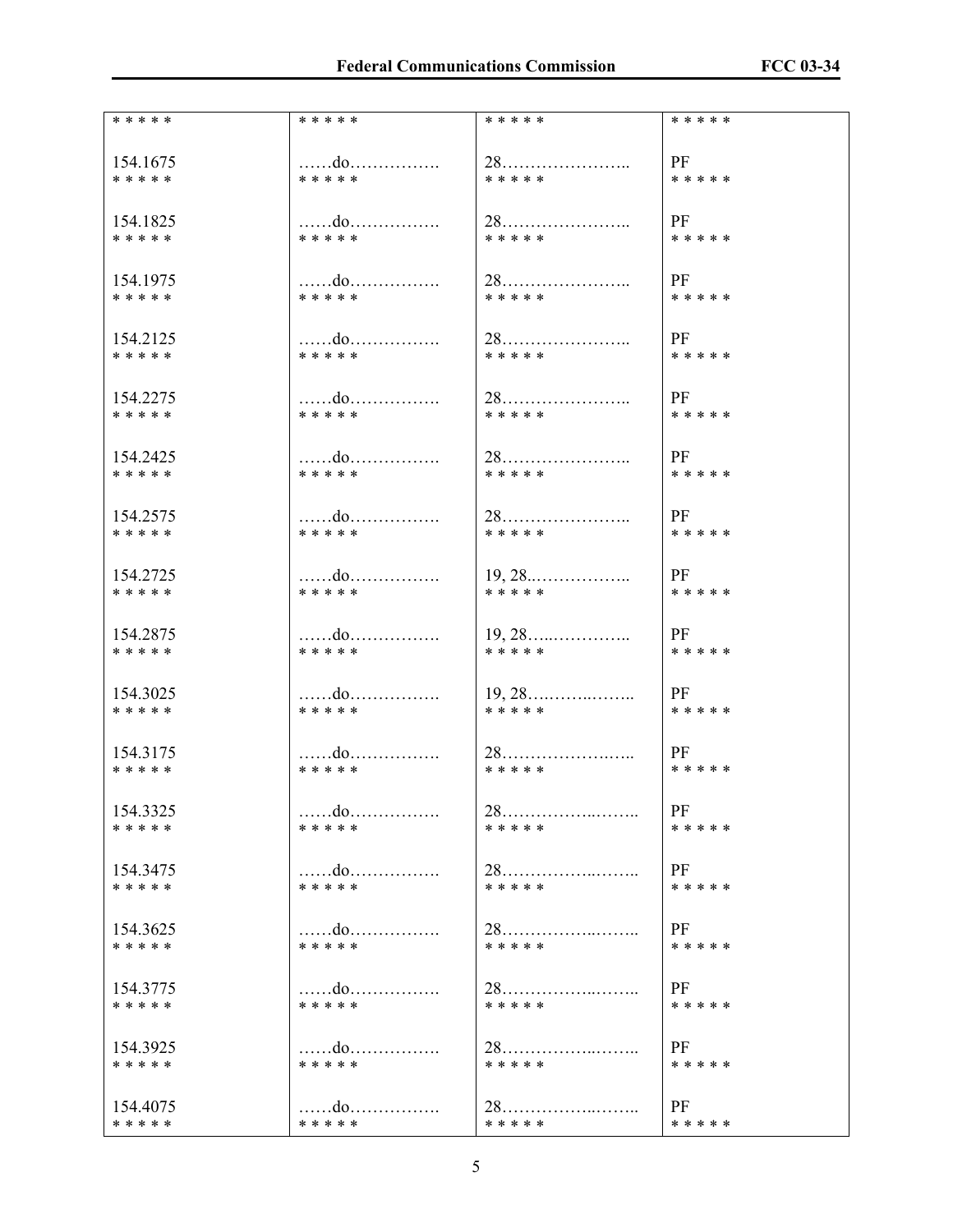| 154.4225  | do        |           | <b>PF</b> |
|-----------|-----------|-----------|-----------|
| * * * * * | * * * * * | * * * * * | * * * * * |
| 154.4375  | do        |           | PF        |
| * * * * * | * * * * * | * * * * * | * * * * * |
| 154.4525  | do        |           | PF        |
| * * * * * | * * * * * | * * * * * | * * * * * |
| 154.6575  | do        |           | PP        |
| * * * * * | * * * * * | * * * * * | * * * * * |
| 154.6725  | do        | $16$      | PP        |
| * * * * * | * * * * * | * * * * * | * * * * * |
| 154.6875  | do        |           | PP        |
| * * * * * | * * * * * | * * * * * | * * * * * |
| 154.7025  | do        |           | PP        |
| * * * * * | * * * * * | * * * * * | * * * * * |
| 154.7175  | do        |           | PP        |
| * * * * * | * * * * * | * * * * * | * * * * * |
| 154.7325  |           |           | PP        |
| * * * * * | * * * * * | * * * * * | * * * * * |
| 154.7475  |           |           | PP        |
| * * * * * | * * * * * | * * * * * | * * * * * |
| 154.7625  |           |           | PP        |
| * * * * * | * * * * * | * * * * * | * * * * * |
| 154 7775  |           |           | PP        |
| * * * * * | * * * * * | * * * * * | * * * * * |
| 154.7925  |           | * * * * * | PP        |
| * * * * * | * * * * * |           | * * * * * |
| 154.8075  |           | * * * * * | PP        |
| * * * * * | * * * * * |           | * * * * * |
| 154.8225  | do        |           | PP        |
| * * * * * | * * * * * | * * * * * | * * * * * |
| 154.8375  |           | * * * * * | PP        |
| * * * * * | * * * * * |           | * * * * * |
| 154.8525  | do        | * * * * * | PP        |
| * * * * * | * * * * * |           | * * * * * |
| 154.8675  | do        |           | PP        |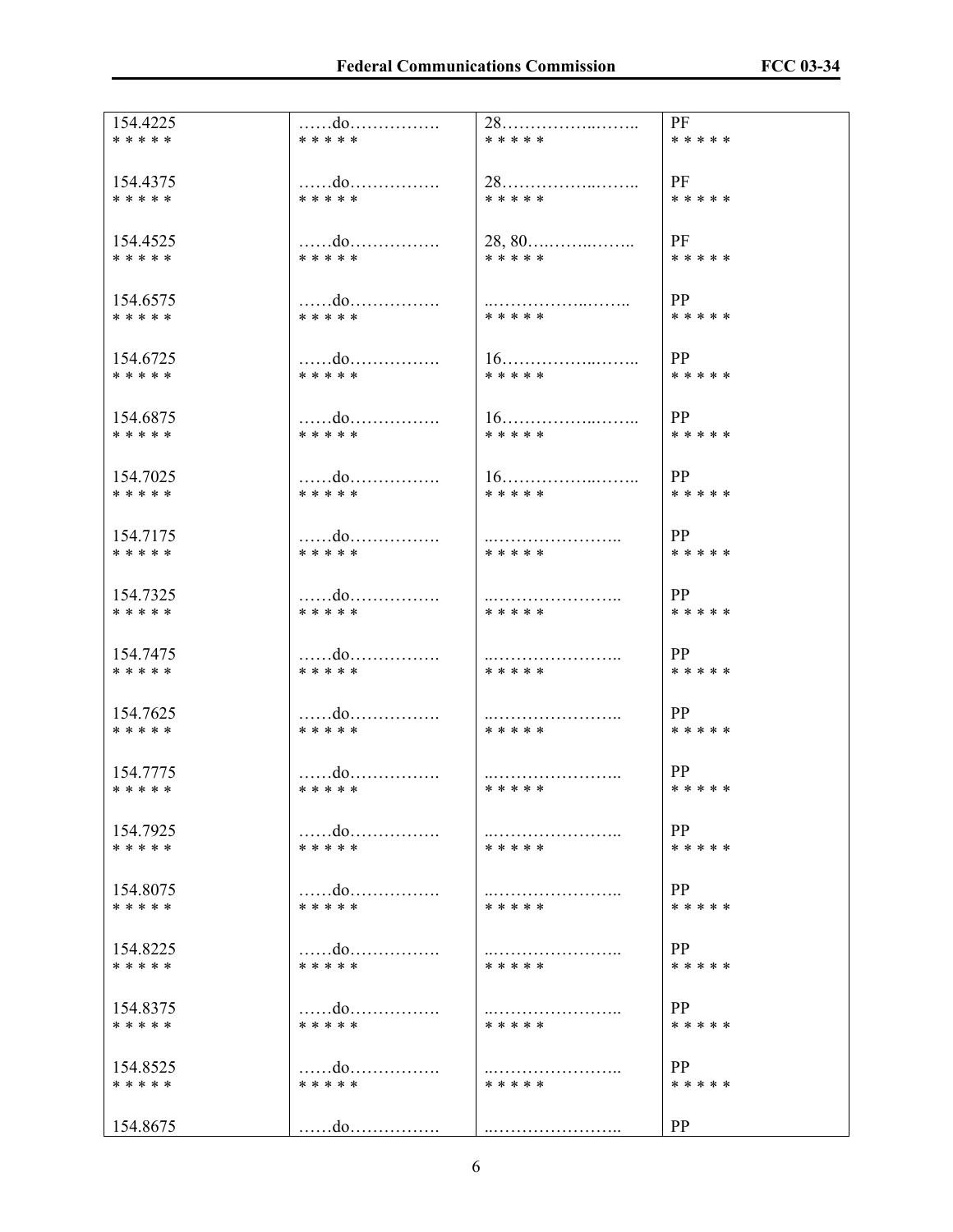| * * * * * | * * * * *         | * * * * * | * * * * * |
|-----------|-------------------|-----------|-----------|
| 154.8825  | do                |           | PP        |
| * * * * * | * * * * *         | * * * * * | * * * * * |
| 154.8975  | do                |           | PP        |
| * * * * * | * * * * *         | * * * * * | * * * * * |
| 154.9275  | do                |           | PP        |
| * * * * * | * * * * *         | * * * * * | * * * * * |
| 154.9425  | do                |           | PP        |
| * * * * * | * * * * *         | * * * * * | * * * * * |
| 154.9575  | do                |           | PP        |
| * * * * * | * * * * *         | * * * * * | * * * * * |
| 154.9725  |                   |           | PX        |
| * * * * * | * * * * *         | * * * * * | * * * * * |
| 154.9875  | do                |           | PX        |
| * * * * * | * * * * *         | * * * * * | * * * * * |
| 155.0025  | do                |           | PX        |
| * * * * * | * * * * *         | * * * * * | * * * * * |
| 155.0175  |                   |           | PP        |
| * * * * * | * * * * *         | * * * * * | * * * * * |
| 155.0325  | do                |           | PX        |
| * * * * * | * * * * *         | * * * * * | * * * * * |
| 155.0475  |                   |           | PX        |
| * * * * * | * * * * *         | * * * * * | * * * * * |
| 155.0625  | $\dots\dots d$ 0. | * * * * * | <b>PX</b> |
| * * * * * | * * * * *         |           | * * * * * |
| 155.0775  | do                | * * * * * | PP        |
| * * * * * | * * * * *         |           | * * * * * |
| 155.0925  |                   | * * * * * | PX        |
| * * * * * | * * * * *         |           | * * * * * |
| 155.1075  |                   |           | PX        |
| * * * * * | * * * * *         | * * * * * | * * * * * |
| 155.1225  |                   |           | <b>PX</b> |
| * * * * * | * * * * *         | * * * * * | * * * * * |
| 155.1375  | do                | * * * * * | PP        |
| * * * * * | * * * * *         |           | * * * * * |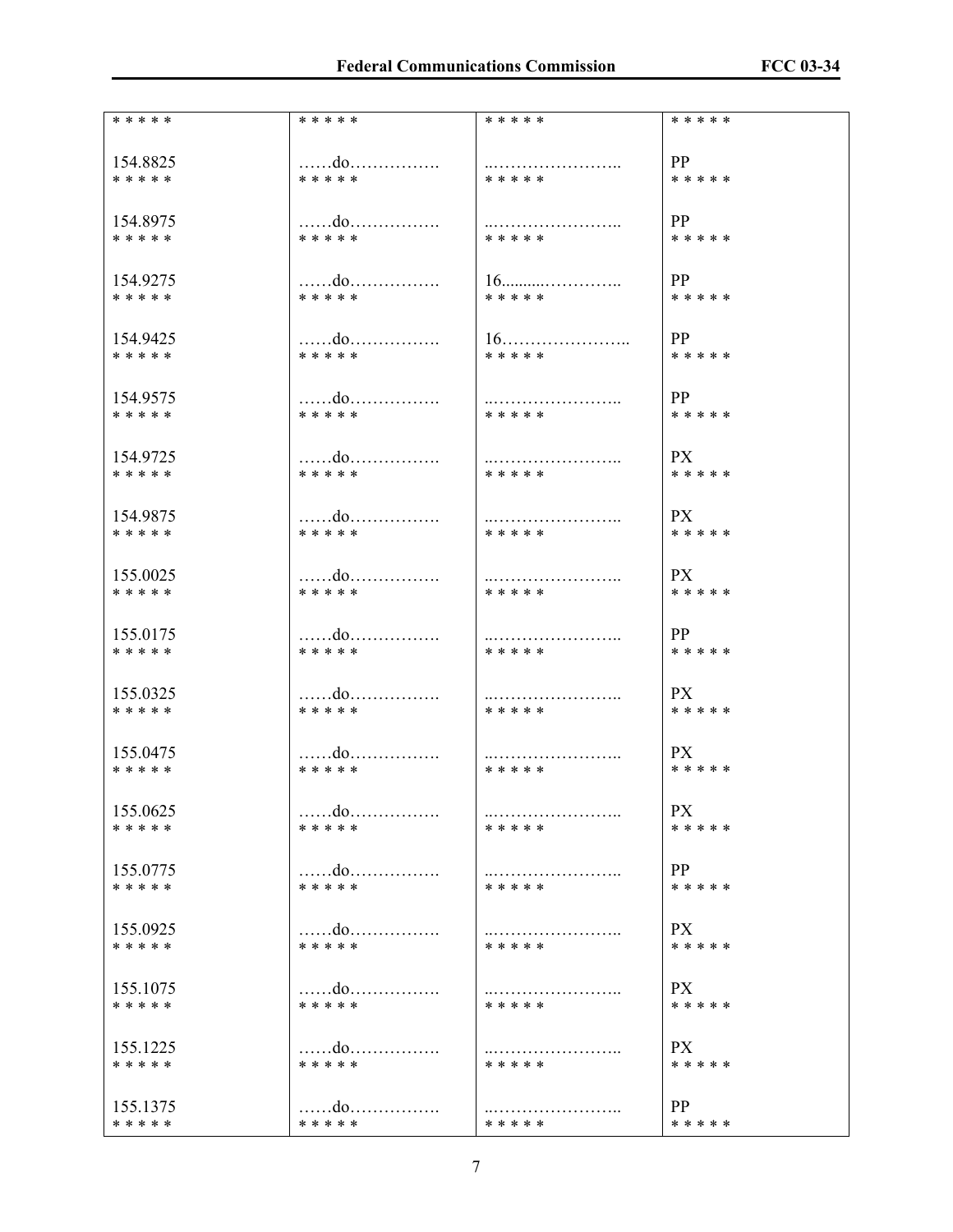| 155.1525              | do              |                                  | PX                     |
|-----------------------|-----------------|----------------------------------|------------------------|
| * * * * *             | * * * * *       | * * * * *                        | * * * * *              |
| 155.1675              | do<br>* * * * * | * * * * *                        | <b>PS</b>              |
| * * * * *<br>155.1825 | do              |                                  | * * * * *<br><b>PS</b> |
| * * * * *             | * * * * *       | * * * * *                        | * * * * *              |
| 155.1975              |                 |                                  | PP                     |
| * * * * *             | * * * * *       | * * * * *                        | * * * * *              |
| 155.2125              |                 |                                  | <b>PS</b>              |
| * * * * *             | * * * * *       | * * * * *                        | * * * * *              |
| 155.2275              |                 |                                  | <b>PS</b>              |
| * * * * *             | * * * * *       | * * * * *                        | * * * * *              |
| 155.2425              | do              |                                  | PS                     |
| * * * * *             | * * * * *       | * * * * *                        | * * * * *              |
| 155.2575              |                 |                                  | PP                     |
| * * * * *             | * * * * *       | * * * * *                        | * * * * *              |
| 155.2725              |                 |                                  | <b>PS</b>              |
| * * * * *             | * * * * *       | * * * * *                        | * * * * *              |
| 155.2875              | do              |                                  | <b>PS</b>              |
| * * * * *             | * * * * *       | * * * * *                        | * * * * *              |
| 155.3025              |                 |                                  | PS.                    |
| * * * * *             | * * * * *       | * * * * *                        | * * * * *              |
| 155 3175              |                 |                                  | PP                     |
| * * * * *             | * * * * *       | * * * * *                        | * * * * *              |
| 155.3325              | do              | 38, 39                           | PM                     |
| * * * * *             | * * * * *       | * * * * *                        | * * * * *              |
| 155.3475              |                 | $39, 40, \ldots, \ldots, \ldots$ | <b>PM</b>              |
| * * * * *             | * * * * *       | * * * * *                        | * * * * *              |
| 155.3625              | do              | $39, 40, \ldots, \ldots, \ldots$ | PM                     |
| * * * * *             | * * * * *       | * * * * *                        | * * * * *              |
| 155.3775              | do              |                                  | PP                     |
| * * * * *             | * * * * *       | * * * * *                        | * * * * *              |
| 155.3925              | do              | 38, 39                           | PM                     |
| * * * * *             | * * * * *       | * * * * *                        | * * * * *              |
| 155.4075              | do              | 38, 39                           | PM                     |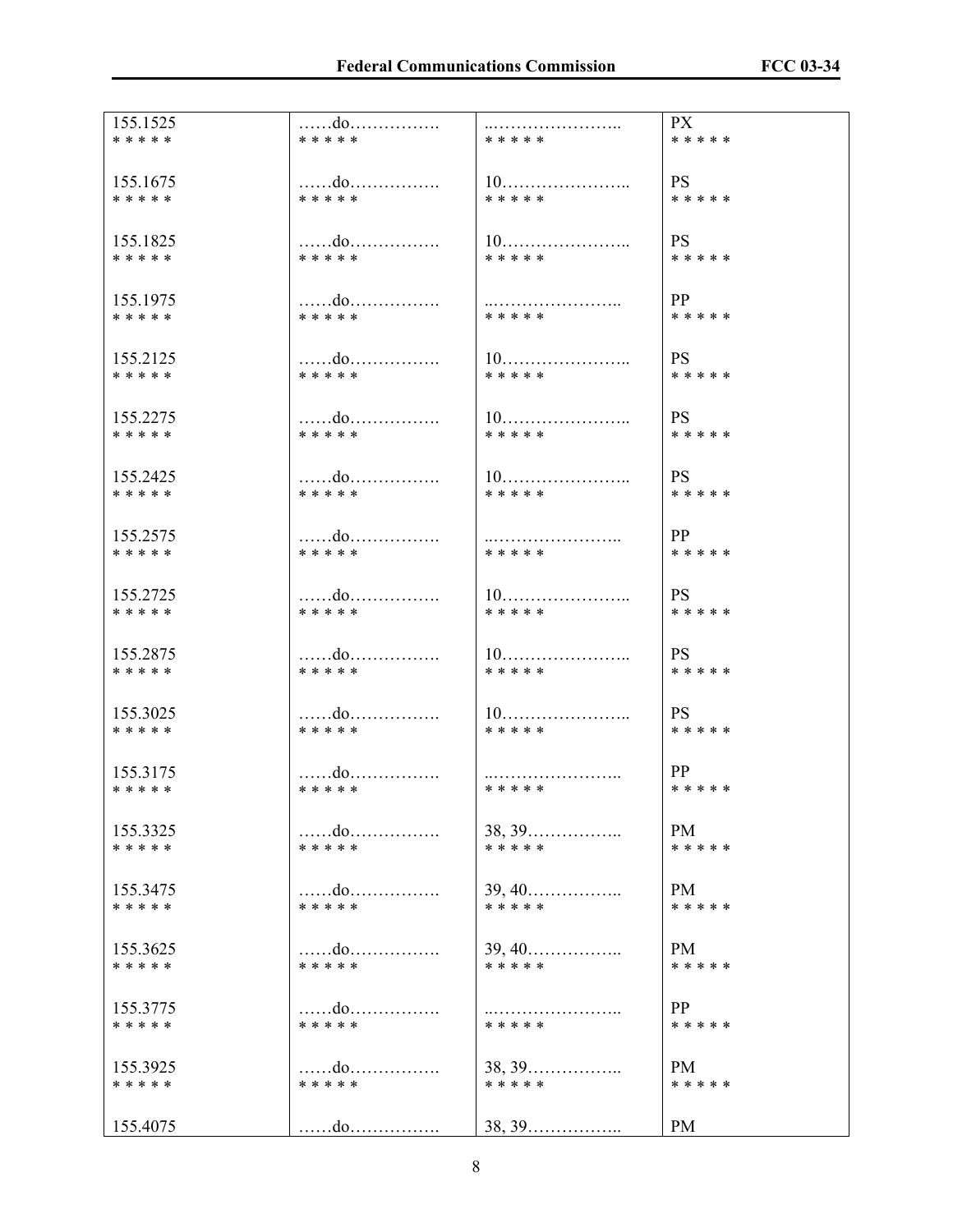| * * * * * | * * * * *         | * * * * * | * * * * * |
|-----------|-------------------|-----------|-----------|
| 155.4225  | do                |           | PP        |
| * * * * * | * * * * *         | * * * * * | * * * * * |
| 155.4375  | do                |           | PP        |
| * * * * * | * * * * *         | * * * * * | * * * * * |
| 155.4525  |                   |           | PP        |
| * * * * * | * * * * *         | * * * * * | * * * * * |
| 155.4675  | do                |           | PP        |
| * * * * * | * * * * *         | * * * * * | * * * * * |
| 155.4825  |                   |           | PP        |
| * * * * * | * * * * *         | * * * * * | * * * * * |
| 155.4975  |                   |           | PP        |
| * * * * * | * * * * *         | * * * * * | * * * * * |
| 155.5125  | do                |           | PP        |
| * * * * * | * * * * *         | * * * * * | * * * * * |
| 155.5275  |                   |           | PP        |
| * * * * * | * * * * *         | * * * * * | * * * * * |
| 155.5425  |                   |           | PP        |
| * * * * * | * * * * *         | * * * * * | * * * * * |
| 155.5575  |                   |           | PP        |
| * * * * * | * * * * *         | * * * * * | * * * * * |
| 155.5725  |                   |           | PP        |
| * * * * * | * * * * *         | * * * * * | * * * * * |
| 155.5875  | $\dots \dots$ .do | * * * * * | PP        |
| * * * * * | * * * * *         |           | * * * * * |
| 155.6025  | do                | * * * * * | PP        |
| * * * * * | * * * * *         |           | * * * * * |
| 155.6175  |                   | * * * * * | PP        |
| * * * * * | * * * * *         |           | * * * * * |
| 155.6325  | do                |           | PP        |
| * * * * * | * * * * *         | * * * * * | * * * * * |
| 155.6475  |                   | * * * * * | PP        |
| * * * * * | * * * * *         |           | * * * * * |
| 155.6625  | do                | * * * * * | PP        |
| * * * * * | * * * * *         |           | * * * * * |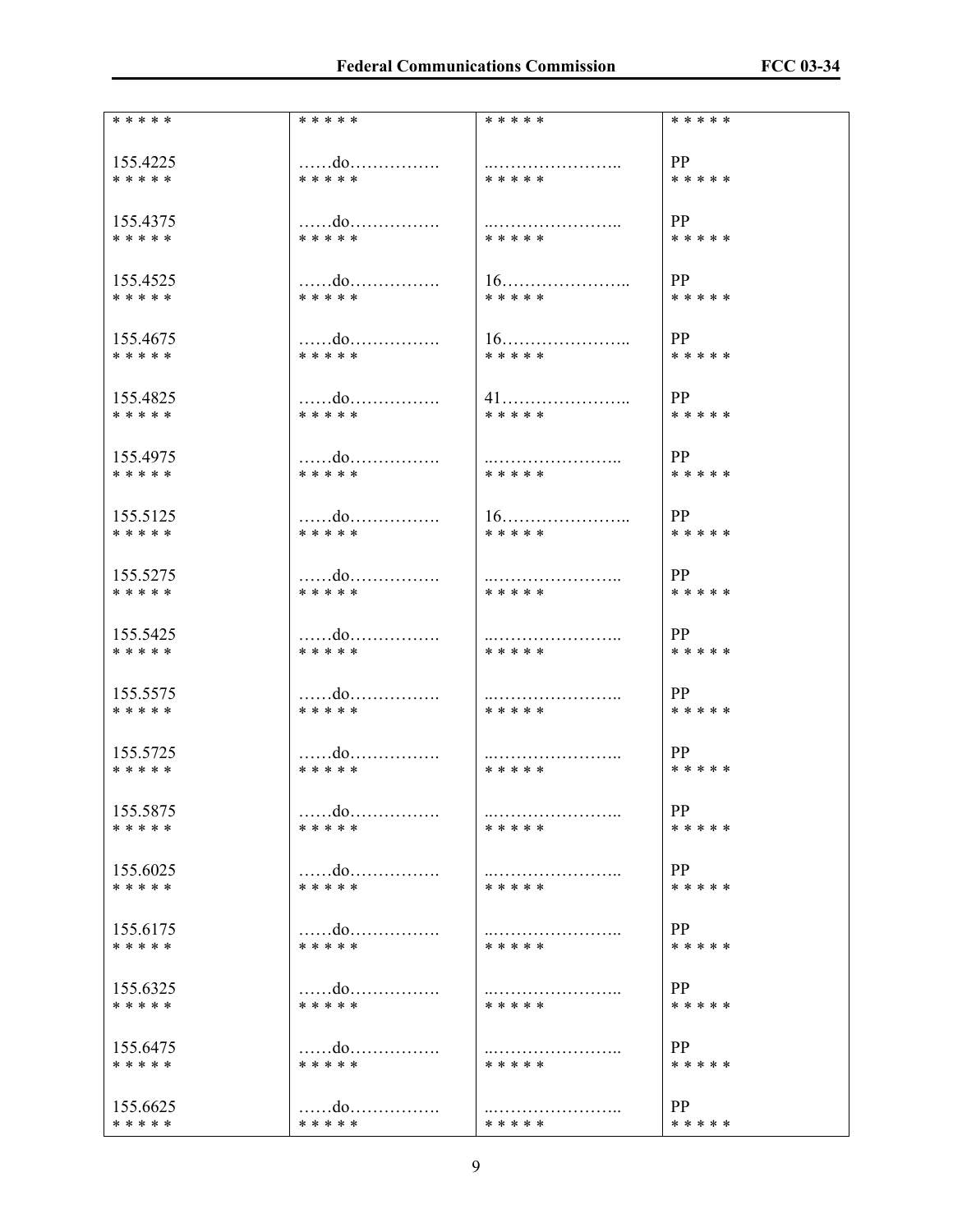| 155.6775  |           |           | PP        |
|-----------|-----------|-----------|-----------|
| * * * * * | * * * * * | * * * * * | * * * * * |
| 155.6925  | do        |           | PP        |
| * * * * * | * * * * * | * * * * * | * * * * * |
| 155.7075  | do        |           | PP        |
| * * * * * | * * * * * | * * * * * | * * * * * |
| 155.7225  | do        |           | PP        |
| * * * * * | * * * * * | * * * * * | * * * * * |
| 155.7375  | do        |           | PP        |
| * * * * * | * * * * * | * * * * * | * * * * * |
| 155.7525  | do        | $80, 83$  | PX —      |
| * * * * * | * * * * * | * * * * * | * * * * * |
| 155.7675  |           |           | PX        |
| * * * * * | * * * * * | * * * * * | * * * * * |
| 155.7825  | do        |           | PX        |
| * * * * * | * * * * * | * * * * * | * * * * * |
| 155.7975  | do        |           | PP        |
| * * * * * | * * * * * | * * * * * | * * * * * |
| 155.8125  | do        |           | PX        |
| * * * * * | * * * * * | * * * * * | * * * * * |
| 155.8275  | do        |           | PX        |
| * * * * * | * * * * * | * * * * * | * * * * * |
| 155.8425  | do        |           | PX        |
| * * * * * | * * * * * | * * * * * | * * * * * |
| 155.8575  | do        |           | PP        |
| * * * * * | * * * * * | * * * * * | * * * * * |
| 155.8725  | do        | * * * * * | PX        |
| * * * * * | * * * * * |           | * * * * * |
| 155.8875  |           | .         | PX —      |
| * * * * * | * * * * * | * * * * * | * * * * * |
| 155.9025  | do        |           | PX        |
| * * * * * | * * * * * | * * * * * | * * * * * |
| 155.9175  | do        | * * * * * | PP        |
| * * * * * | * * * * * |           | * * * * * |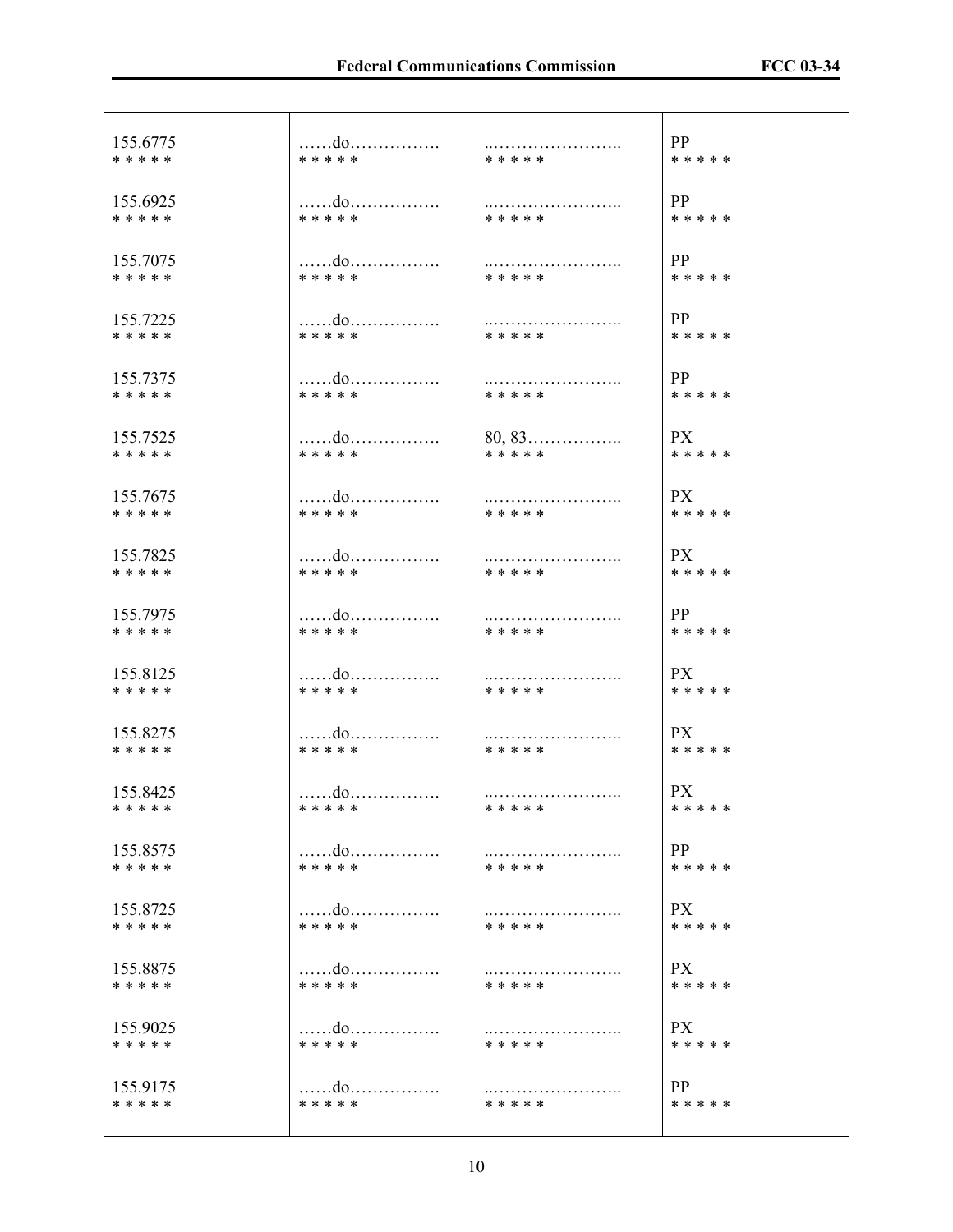| <b>PX</b><br><br>* * * * *<br>* * * * * | <b>PX</b><br>* * * * *<br>* * * * * | PX<br><br>* * * * *<br>* * * * * | PP<br>* * * * *<br>* * * * * | PX =<br>* * * * *<br>* * * * * | PX.<br>* * * * *<br>* * * * * | PX<br>* * * * *<br>* * * * * | PP<br>* * * * *<br>* * * * * | PH<br>* * * * *<br>* * * * * | PH<br>* * * * *<br>* * * * * | <b>PH</b><br>* * * * *<br>* * * * * | PP<br>* * * * *<br>* * * * * | PH<br>* * * * *<br>* * * * * | PH<br>* * * * *<br>* * * * * | PH<br>* * * * *<br>* * * * * | PP<br>* * * * *<br>* * * * * | $42, 43, \ldots, \ldots, \ldots, \ldots$<br><b>PH</b><br>* * * * *<br>* * * * * |  |
|-----------------------------------------|-------------------------------------|----------------------------------|------------------------------|--------------------------------|-------------------------------|------------------------------|------------------------------|------------------------------|------------------------------|-------------------------------------|------------------------------|------------------------------|------------------------------|------------------------------|------------------------------|---------------------------------------------------------------------------------|--|
| do                                      |                                     | do                               | do                           | do                             | do                            | do                           |                              | do                           |                              |                                     |                              |                              | do                           | do                           |                              |                                                                                 |  |
| * * * * *                               | * * * * *                           | * * * * *                        | * * * * *                    | * * * * *                      | * * * * *                     | * * * * *                    | * * * * *                    | * * * * *                    | * * * * *                    | * * * * *                           | * * * * *                    | * * * * *                    | * * * * *                    | * * * * *                    | * * * * *                    | * * * * *                                                                       |  |
| 155.9325                                | 155.9475                            | 155.9625                         | 155.9775                     | 155.9925                       | 156.0075                      | 156.0225                     | 156.0375                     | 156.0525                     | 156.0675                     | 156.0825                            | 156.0975                     | 156.1125                     | 156.1275                     | 156.1425                     | 156.1575                     | 156.1725                                                                        |  |
| * * * * *                               | * * * * *                           | * * * * *                        | * * * * *                    | * * * * *                      | * * * * *                     | * * * * *                    | * * * * *                    | * * * * *                    | * * * * *                    | * * * * *                           | * * * * *                    | * * * * *                    | * * * * *                    | * * * * *                    | * * * * *                    | * * * * *                                                                       |  |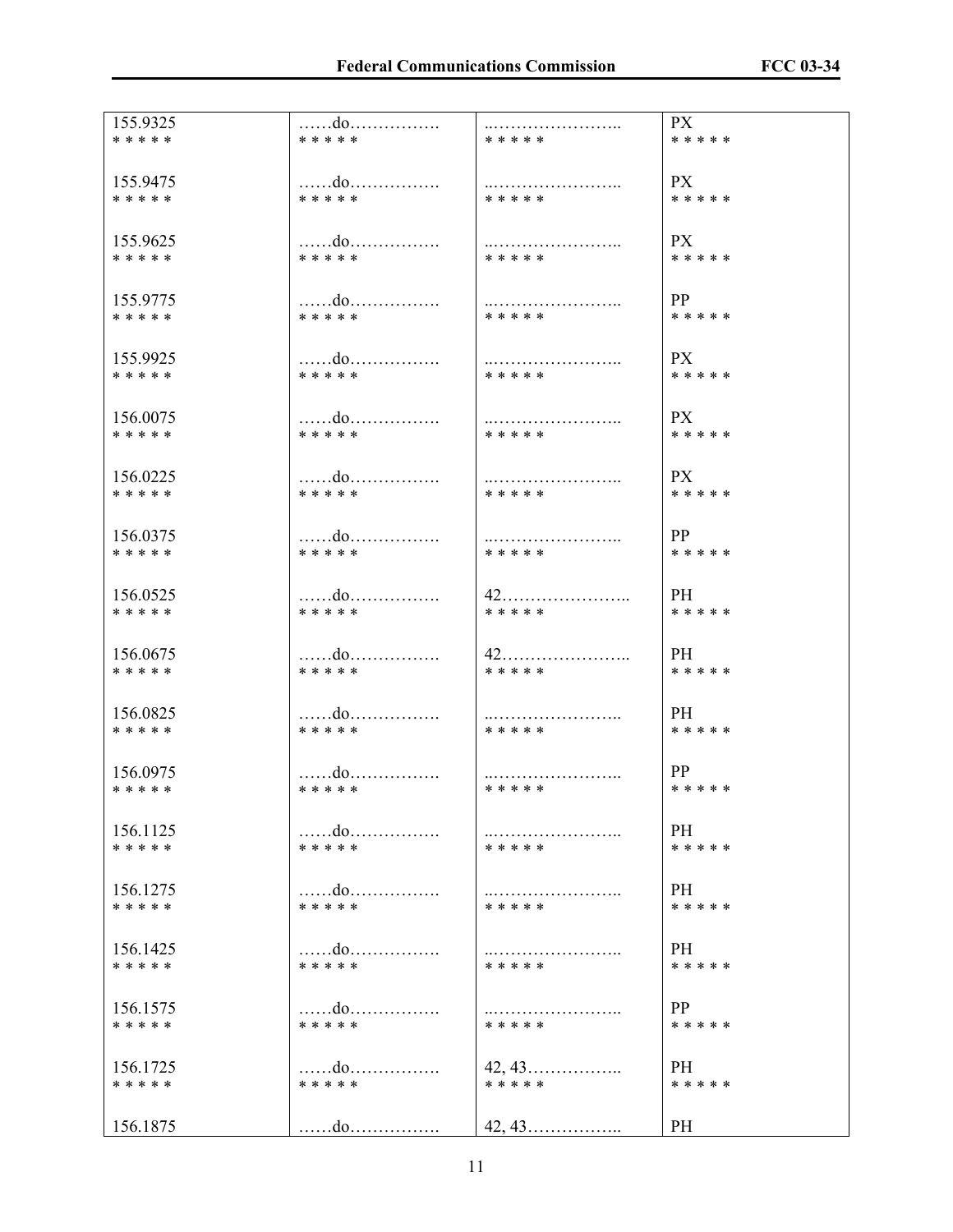| * * * * * | * * * * *         | * * * * * | * * * * * |
|-----------|-------------------|-----------|-----------|
| 156.2025  | do                |           | PH -      |
| * * * * * | * * * * *         | * * * * * | * * * * * |
| 156.2175  |                   |           | PP        |
| * * * * * | * * * * *         | * * * * * | * * * * * |
| 156.2325  | do                |           | <b>PH</b> |
| * * * * * | * * * * *         | * * * * * | * * * * * |
| 158.7375  | do                |           | PP        |
| * * * * * | * * * * *         | * * * * * | * * * * * |
| 158.7525  |                   |           | PX —      |
| * * * * * | * * * * *         | * * * * * | * * * * * |
| 158.7675  | do                |           | PX        |
| * * * * * | * * * * *         | * * * * * | * * * * * |
| 158.7825  | do                |           | PX -      |
| * * * * * | * * * * *         | * * * * * | * * * * * |
| 158.7975  | do                |           | PP        |
| * * * * * | * * * * *         | * * * * * | * * * * * |
| 158.8125  |                   |           | PX -      |
| * * * * * | * * * * *         | * * * * * | * * * * * |
| 158.8425  |                   |           | PX        |
| * * * * * | * * * * *         | * * * * * | * * * * * |
| 158.8575  |                   |           | PP        |
| * * * * * | * * * * *         | * * * * * | * * * * * |
| 158.8725  | $\dots\dots d$ 0. | * * * * * | PX        |
| * * * * * | * * * * *         |           | * * * * * |
| 158.9025  | do                | * * * * * | <b>PX</b> |
| * * * * * | * * * * *         |           | * * * * * |
| 158.9175  | do                | * * * * * | PP        |
| * * * * * | * * * * *         |           | * * * * * |
| 158.9325  |                   |           | PX        |
| * * * * * | * * * * *         | * * * * * | * * * * * |
| 158.9625  | do                | * * * * * | PX        |
| * * * * * | * * * * *         |           | * * * * * |
| 158.9775  | do                | * * * * * | PP        |
| * * * * * | * * * * *         |           | * * * * * |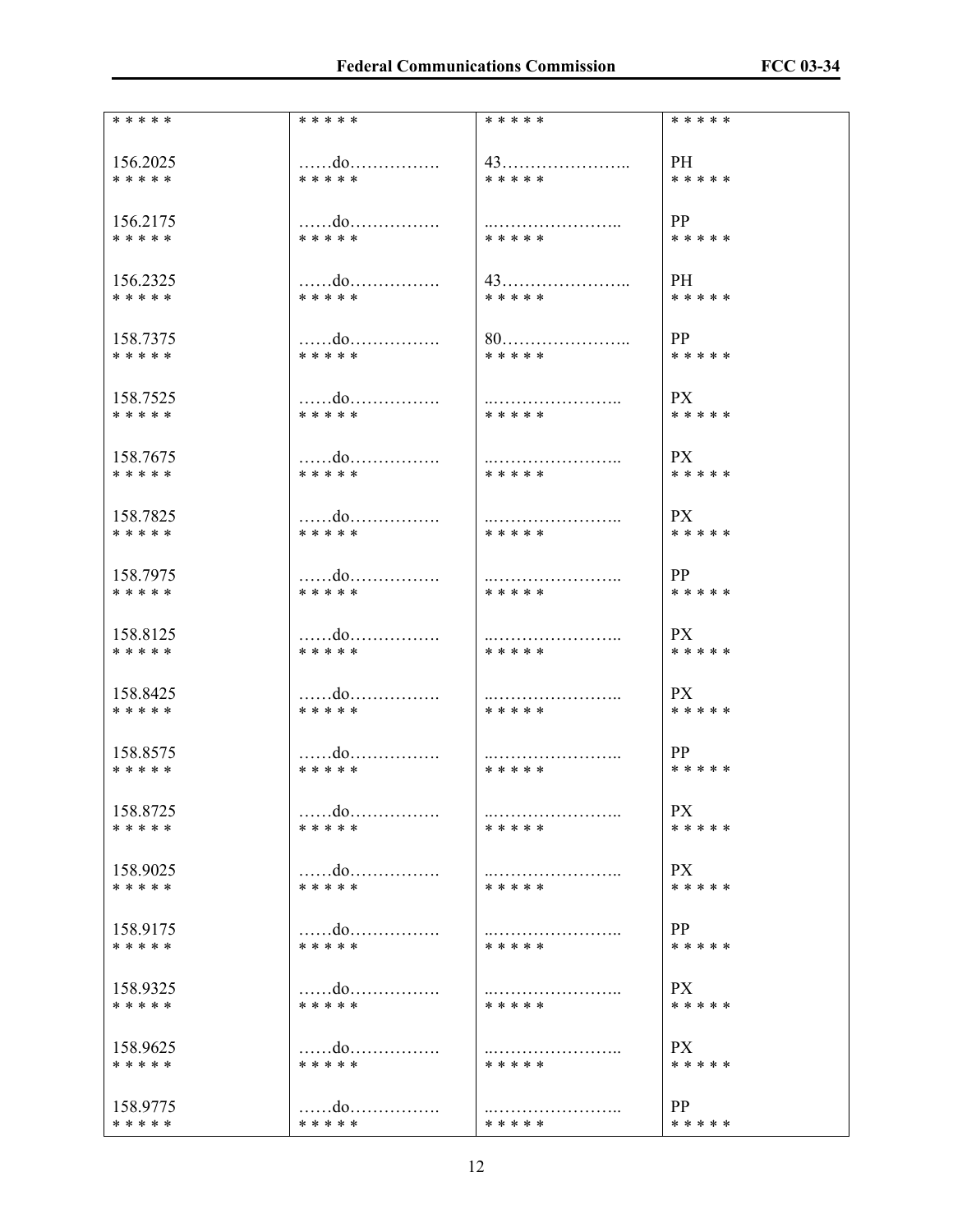| 158.9925  |           |           | PH              |
|-----------|-----------|-----------|-----------------|
| * * * * * | * * * * * | * * * * * | * * * * *       |
| 159.0075  | do        |           | <b>PH</b>       |
| * * * * * | * * * * * | * * * * * | * * * * *       |
| 159.0225  | do        |           | <b>PH</b>       |
| * * * * * | * * * * * | * * * * * | * * * * *       |
| 159.0375  | do        |           | PP              |
| * * * * * | * * * * * | * * * * * | * * * * *       |
| 159.0525  | do        |           | PH -            |
| * * * * * | * * * * * | * * * * * | * * * * *       |
| 159.0675  | do        |           | PH              |
| * * * * * | * * * * * | * * * * * | * * * * *       |
| 159.0825  | do        |           | <b>PH</b>       |
| * * * * * | * * * * * | * * * * * | * * * * *       |
| 159.0975  | do        |           | PP              |
| * * * * * | * * * * * | * * * * * | * * * * *       |
| 159.1125  | do        |           | PH              |
| * * * * * | * * * * * | * * * * * | * * * * *       |
| 159.1275  | do        |           | PH              |
| * * * * * | * * * * * | * * * * * | * * * * *       |
| 159.1425  | do        |           | PH -            |
| * * * * * | * * * * * | * * * * * | * * * * *       |
| 159.1575  |           |           | PP.             |
| * * * * * | * * * * * | * * * * * | * * * * *       |
| 159.1725  |           |           | PH -            |
| * * * * * | * * * * * | * * * * * | * * * * *       |
| 159.1875  | do        | * * * * * | PH.             |
| * * * * * | * * * * * |           | * * * * *       |
| 159.2025  |           |           | <b>PH</b>       |
| * * * * * | * * * * * | * * * * * | * * * * *       |
| 159.2175  |           | * * * * * | PP              |
| * * * * * | * * * * * |           | * * * * *       |
| 159.2325  | do        | * * * * * | PO <sub>1</sub> |
| * * * * * | * * * * * |           | * * * * *       |
| 159.2475  |           |           | P <sub>O</sub>  |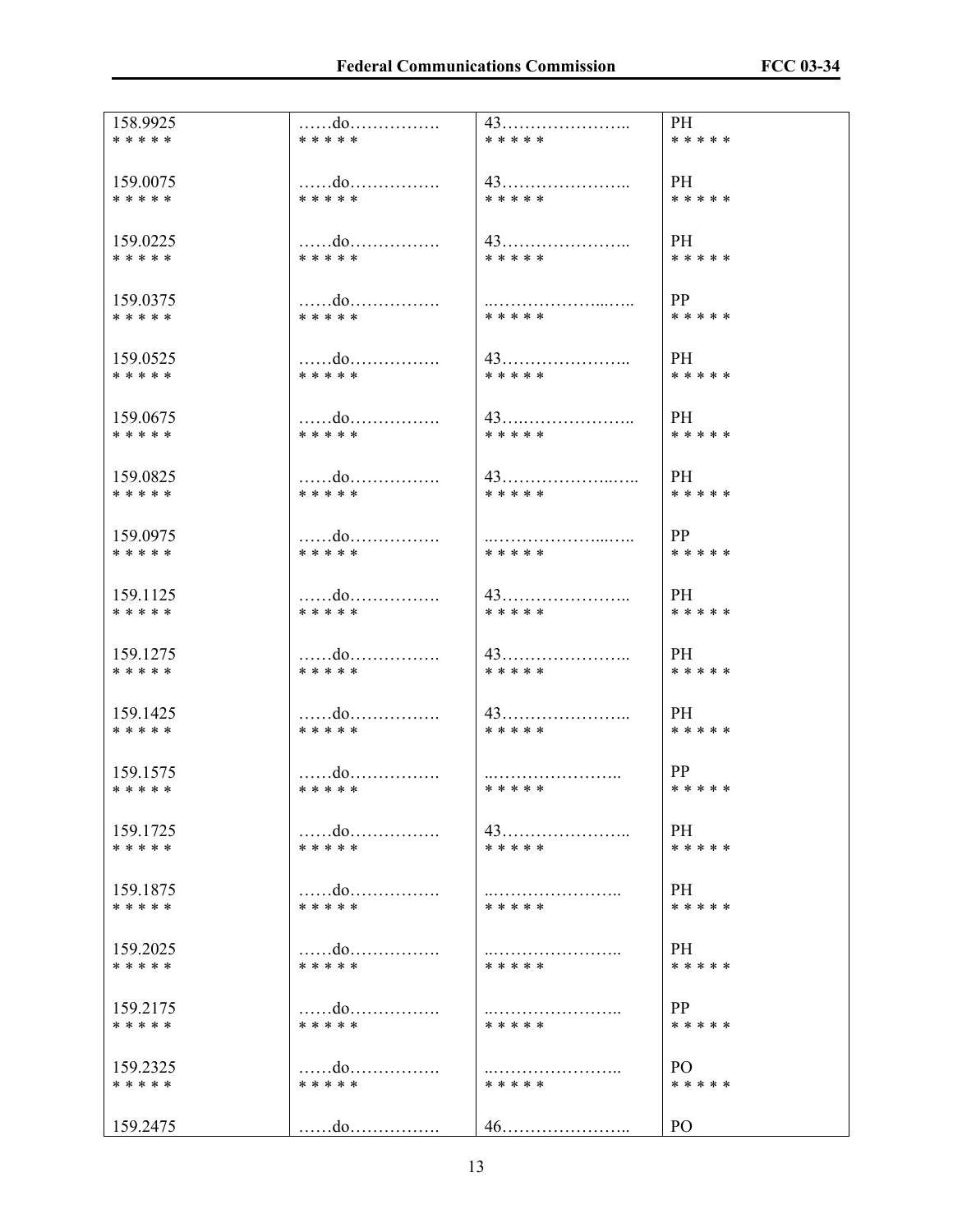| * * * * * | * * * * * | * * * * * | * * * * * |
|-----------|-----------|-----------|-----------|
| 159.2625  | do        |           | PO -      |
| * * * * * | * * * * * | * * * * * | * * * * * |
| 159.2775  | do        |           | PO -      |
| * * * * * | * * * * * | * * * * * | * * * * * |
| 159.2925  | do        |           | PO -      |
| * * * * * | * * * * * | * * * * * | * * * * * |
| 159.3075  | do        |           | PO –      |
| * * * * * | * * * * * | * * * * * | * * * * * |
| 159.3225  |           | $46$      | PO -      |
| * * * * * | * * * * * | * * * * * | * * * * * |
| 159.3375  | do        |           | PO -      |
| * * * * * | * * * * * | * * * * * | * * * * * |
| 159.3525  | do        |           | PO -      |
| * * * * * | * * * * * | * * * * * | * * * * * |
| 159.3675  | do        |           | PO.       |
| * * * * * | * * * * * | * * * * * | * * * * * |
| 159.3825  | do        |           | PO -      |
| * * * * * | * * * * * | * * * * * | * * * * * |
| 159.3975  | do        | $46$      | PO –      |
| * * * * * | * * * * * | * * * * * | * * * * * |
| 159.4125  |           |           | PO –      |
| * * * * * | * * * * * | * * * * * | * * * * * |
| 159.4275  | do        | 46        | PO        |
| * * * * * | * * * * * | * * * * * | * * * * * |
| 159.4425  | do        |           | PO.       |
| * * * * * | * * * * * | * * * * * | * * * * * |
| 159.4575  |           | .         | PO        |
| * * * * * | * * * * * | * * * * * | * * * * * |
| 159.4725  |           |           | PO        |
| * * * * * | * * * * * | * * * * * | * * * * * |
|           |           |           |           |

\* \* \* \*

 $(d)$  \* \* \* \* \*

(27) In the 450-470 MHz band, secondary telemetry operations pursuant to  $\S$  90.238(e) will be authorized on this frequency.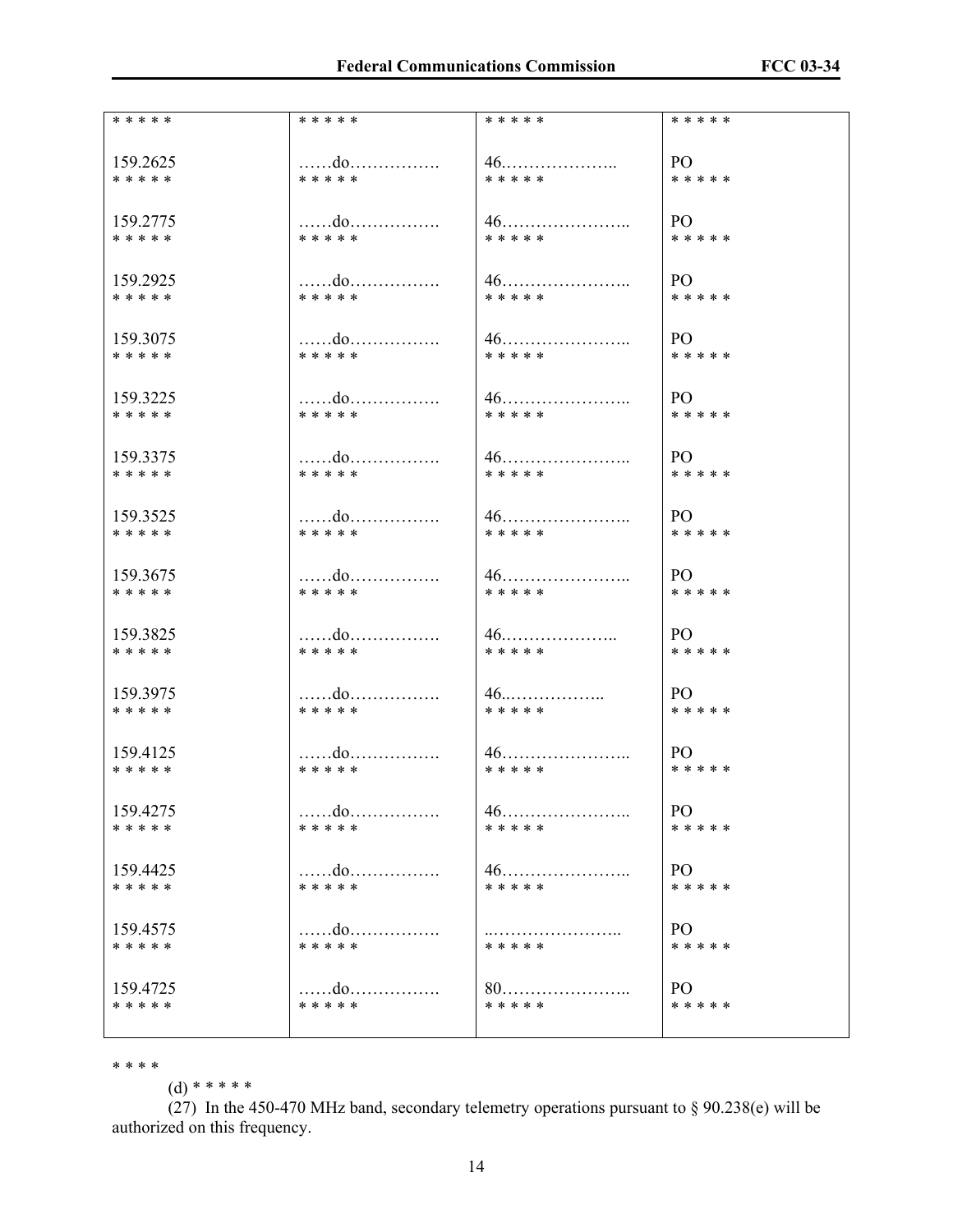\* \* \* \* \*

 (30)This frequency will be authorized a channel bandwidth of 25 kHz notwithstanding Sections 90.203 and 90.209 of this Part.

3. Section 90.35 is amended by revising the table in paragraph (b)(3), paragraphs (c)(29) and (c)(30) to read as follows:

# **§ 90.35 Industrial/Business Pool.**

\* \* \* \* \* (b) \* \* \* \* \*  $(3)$  \* \* \*

## INDUSTRIAL/BUSINESS POOL FREQUENCY TABLE

| Frequency or band     | Class of station(s) | Limitations        | Coordinator        |
|-----------------------|---------------------|--------------------|--------------------|
| * * * * *             | * * * * *           | * * * * *          | * * * * *          |
|                       |                     |                    |                    |
| 150.8525              | do                  | .                  | LA –               |
| * * * * *             | * * * * *           | * * * * *          | * * * * *          |
|                       |                     |                    |                    |
| 150.8675              | do                  |                    | LA                 |
| * * * * *             | * * * * *           | .<br>* * * * *     | * * * * *          |
|                       |                     |                    |                    |
|                       |                     |                    |                    |
| 150.8825              |                     | .                  | LA                 |
| * * * * *             | * * * * *           | * * * * *          | * * * * *          |
|                       |                     |                    |                    |
| 150.8975              | $\dots$             | .                  | LA                 |
| * * * * *             | * * * * *           | * * * * *          | * * * * *          |
| 150.9425              |                     | .                  | LA                 |
| * * * * *             | * * * * *           | * * * * *          | * * * * *          |
|                       |                     |                    |                    |
| 150.9575              | do                  |                    | LA                 |
| * * * * *             | * * * * *           | .<br>* * * * *     | * * * * *          |
|                       |                     |                    |                    |
|                       |                     |                    |                    |
| 150.9725              | $$ do<br>* * * * *  | .<br>* * * * *     | $L$ A<br>* * * * * |
| * * * * *             |                     |                    |                    |
|                       |                     |                    |                    |
| 150.9875              |                     | 8.                 | IP                 |
| * * * * *             | * * * * *           | * * * * *          | * * * * *          |
|                       |                     |                    |                    |
| 151.0025              | $$ do               | $31.$              |                    |
| * * * * *             | * * * * *           | * * * * *          | * * * * *          |
|                       |                     |                    |                    |
| 151.0175              |                     | 31.                |                    |
| * * * * *             | * * * * *           | * * * * *          | * * * * *          |
|                       |                     |                    |                    |
|                       |                     |                    |                    |
| 151.0325<br>* * * * * | * * * * *           | $31.$<br>* * * * * | * * * * *          |
|                       |                     |                    |                    |
|                       |                     |                    |                    |
| 151.0475              |                     | 31.                |                    |
| * * * * *             | * * * * *           | * * * * *          | * * * * *          |
|                       |                     |                    |                    |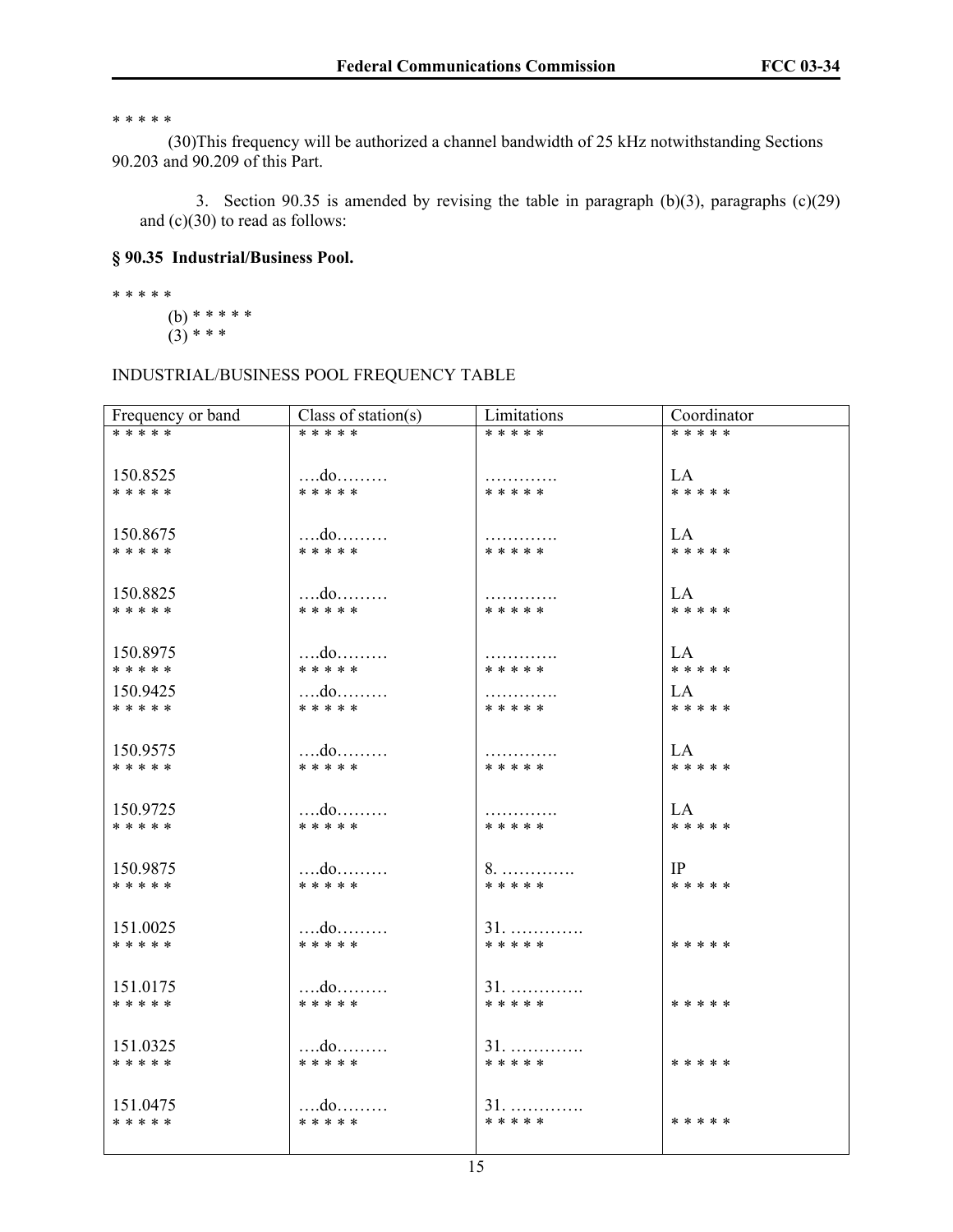| 151.0925  |               | 31.                        | * * * * * |
|-----------|---------------|----------------------------|-----------|
| * * * * * | * * * * *     | * * * * *                  |           |
| 151.1075  | do            | 31.                        | * * * * * |
| * * * * * | * * * * *     | * * * * *                  |           |
| 151.1225  | do            | $31.$                      | * * * * * |
| * * * * * | * * * * *     | * * * * *                  |           |
| 151.1375  | $\dots$       | $31.$                      | * * * * * |
| * * * * * | * * * * *     | * * * * *                  |           |
| 151.1525  |               | $31.$                      | * * * * * |
| * * * * * | * * * * *     | * * * * *                  |           |
| 151.1675  |               | $31.$                      | * * * * * |
| * * * * * | * * * * *     | * * * * *                  |           |
| 151.2125  |               | $31.$                      | * * * * * |
| * * * * * | * * * * *     | * * * * *                  |           |
| 151.2275  | do            | $31.$                      | * * * * * |
| * * * * * | * * * * *     | * * * * *                  |           |
| 151.2425  | do            | $31.$                      | * * * * * |
| * * * * * | * * * * *     | * * * * *                  |           |
| 151.2575  | do            | $31.$                      | * * * * * |
| * * * * * | * * * * *     | * * * * *                  |           |
| 151.2725  | do            | 31.                        | * * * * * |
| * * * * * | * * * * *     | * * * * *                  |           |
| 151.2875  | do            | $31.$                      | * * * * * |
| * * * * * | * * * * *     | * * * * *                  |           |
| 151.3325  | do            | $31. \ldots \ldots \ldots$ | * * * * * |
| * * * * * | * * * * *     | * * * * *                  |           |
| 151.3475  | $\dots$       | $31. \ldots \ldots \ldots$ | * * * * * |
| * * * * * | * * * * *     | * * * * *                  |           |
| 151.3625  |               | $31.$                      | * * * * * |
| * * * * * | * * * * *     | * * * * *                  |           |
| 151.3775  | $\dots$       | 31.                        | * * * * * |
| * * * * * | * * * * *     | * * * * *                  |           |
| 151.3925  |               | $31.$                      | * * * * * |
| * * * * * | * * * * *     | * * * * *                  |           |
| 151.4075  | $\dots$ $d$ 0 | $31.$                      |           |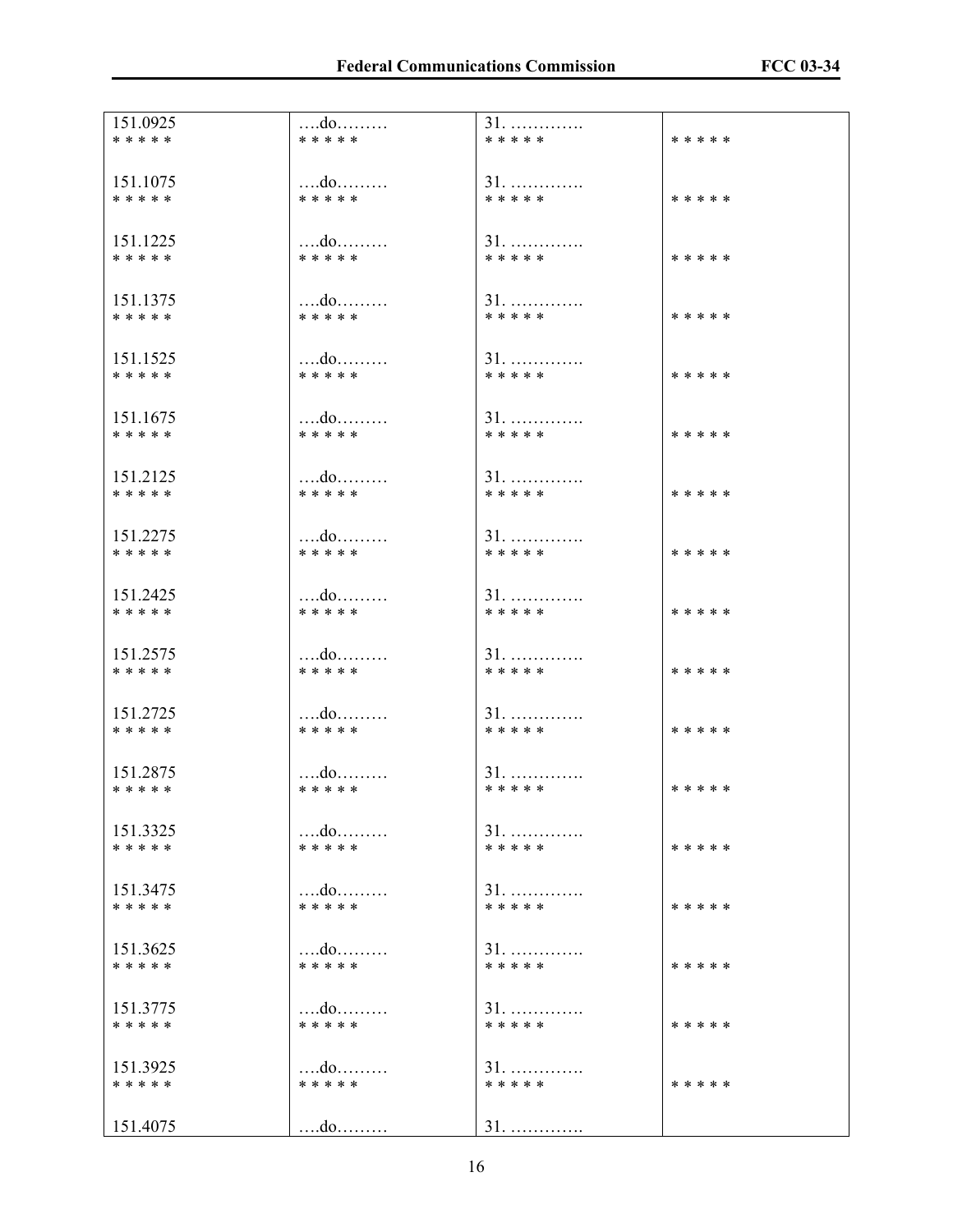| * * * * *             | * * * * *                  | * * * * * | * * * * * |
|-----------------------|----------------------------|-----------|-----------|
| 151.4225              |                            | $31.$     | * * * * * |
| * * * * *             | * * * * *                  | * * * * * |           |
| 151.4375              |                            | 31.       | * * * * * |
| * * * * *             | * * * * *                  | * * * * * |           |
| 151.4525              |                            | $31.$     | * * * * * |
| * * * * *             | * * * * *                  | * * * * * |           |
| 151.4675              |                            | $31.$     | * * * * * |
| * * * * *             | * * * * *                  | * * * * * |           |
| 151.4825              | do                         | $31.$     | * * * * * |
| * * * * *             | * * * * *                  | * * * * * |           |
| 151.4975              |                            | 32.       | * * * * * |
| * * * * *             | * * * * *                  | * * * * * |           |
| 151.5125              |                            | $17.$     | * * * * * |
| * * * * *             | * * * * *                  | * * * * * |           |
| 151.5275              | do                         | .         | * * * * * |
| * * * * *             | * * * * *                  | * * * * * |           |
| 151.5425              |                            | .         | * * * * * |
| * * * * *             | * * * * *                  | * * * * * |           |
| 151.5575              |                            | .         | * * * * * |
| * * * * *             | * * * * *                  | * * * * * |           |
| 151.5725              | do                         | .         | * * * * * |
| * * * * *             | * * * * *                  | * * * * * |           |
| 151.5875<br>* * * * * | * * * * *                  | * * * * * | * * * * * |
| 151.6025              |                            | .         | * * * * * |
| * * * * *             | * * * * *                  | * * * * * |           |
| 151.6475              |                            | .         | * * * * * |
| * * * * *             | * * * * *                  | * * * * * |           |
| 151.6625<br>* * * * * | $\dots$ $d$ 0<br>* * * * * | * * * * * | * * * * * |
| 151.670               |                            | .         | * * * * * |
| 151.6775              | do                         | .         |           |
| * * * * *             | * * * * *                  | * * * * * |           |
| 151.700               |                            | 10, 34.   |           |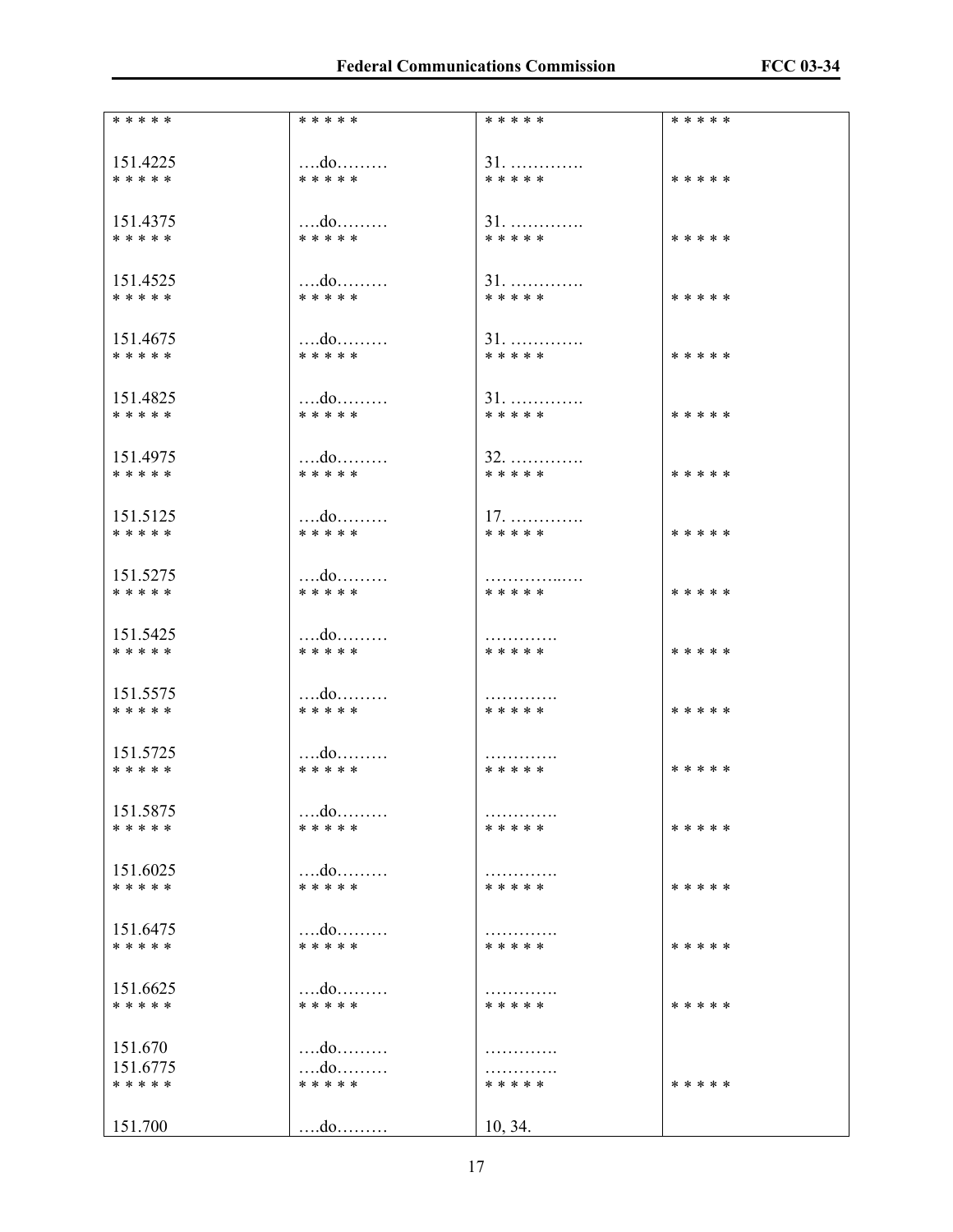| * * * * * | * * * * *              | * * * * *   | * * * * * |
|-----------|------------------------|-------------|-----------|
|           |                        |             |           |
| 151.7225  | do                     | .           |           |
| 151.730   | do                     | .           |           |
| 151.7375  | do                     | .           |           |
| * * * * * | * * * * *              | * * * * *   | * * * * * |
|           |                        |             |           |
| 151.760   | do                     | 10, 34.     |           |
| * * * * * | * * * * *              | * * * * *   | * * * * * |
|           |                        |             |           |
|           |                        |             |           |
| 151.7825  |                        | .           |           |
| 151.790   | $\dots$ $d$ o          | .           |           |
| 151.7975  |                        | .           |           |
| * * * * * | * * * * *              | * * * * *   | * * * * * |
|           |                        |             |           |
| 151.820   | $$ Mobile $$           | 12, 14, 35. |           |
| * * * * * | * * * * *              | * * * * *   | * * * * * |
|           |                        |             |           |
| 151.8425  | $\dots$ $d$ 0          |             |           |
| 151.850   |                        | .           |           |
|           |                        | .           |           |
| 151.8575  | do<br>* * * * *        | .           |           |
| * * * * * |                        | * * * * *   | * * * * * |
|           |                        |             |           |
| 151.880   | Mobile                 | 12, 14, 35. |           |
| * * * * * | * * * * *              | * * * * *   | * * * * * |
|           |                        |             |           |
| 151.9025  | do                     | .           |           |
| 151.910   |                        | .           |           |
| 151.9175  |                        | .           |           |
| * * * * * | * * * * *              | * * * * *   | * * * * * |
|           |                        |             |           |
| 151.940   | $\dots$ Mobile $\dots$ | 12, 14, 35. |           |
| * * * * * | * * * * *              | * * * * *   | * * * * * |
|           |                        |             |           |
|           |                        |             |           |
| 151.9625  | $\dots$ $d$ o          | .           |           |
| 151.970   |                        | .           |           |
| 151.9775  |                        | .           |           |
| * * * * * | * * * * *              | * * * * *   | * * * * * |
|           |                        |             |           |
| 152.2775  |                        | 6.          |           |
| * * * * * | * * * * *              | * * * * *   | * * * * * |
|           |                        |             |           |
| 152.2925  |                        | 6.          |           |
| * * * * * | * * * * *              | * * * * *   | * * * * * |
|           |                        |             |           |
| 152.3075  | $\dots$ $d$ 0          | 6.          |           |
| * * * * * | * * * * *              | * * * * *   | * * * * * |
|           |                        |             |           |
|           |                        |             |           |
| 152.3225  |                        | 6.          |           |
| * * * * * | * * * * *              | * * * * *   | * * * * * |
|           |                        |             |           |
| 152.3375  | do                     | 6.          |           |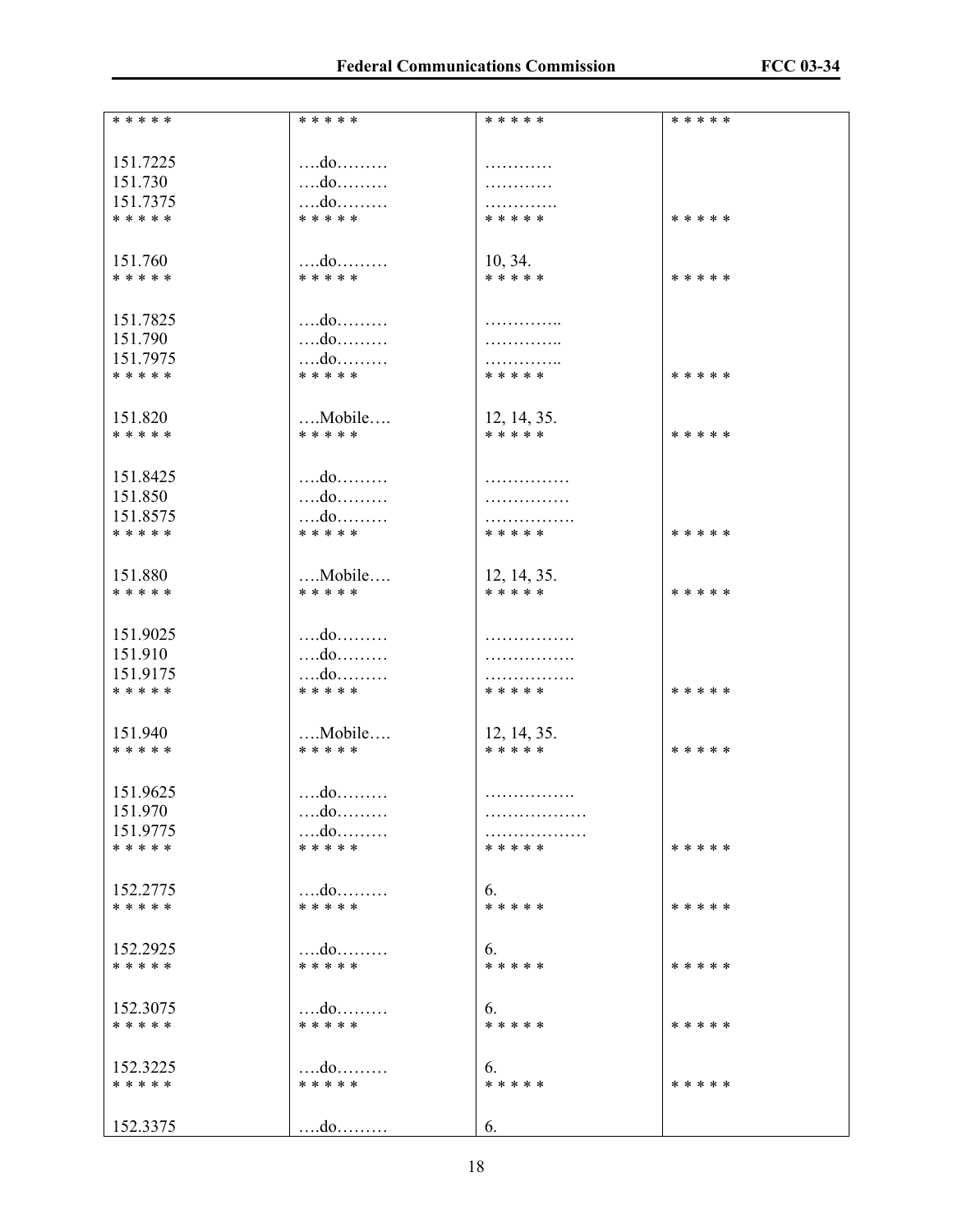| * * * * * | * * * * *     | * * * * * | * * * * * |
|-----------|---------------|-----------|-----------|
|           |               |           |           |
|           |               |           |           |
| 152.3525  | $\dots$ $d$ 0 | 6.        |           |
| * * * * * | * * * * *     | * * * * * | * * * * * |
|           |               |           |           |
|           |               |           |           |
| 152.3675  |               | 6.        |           |
| * * * * * | * * * * *     | * * * * * | * * * * * |
|           |               |           |           |
|           |               |           |           |
| 152.3825  |               | 6.        |           |
| * * * * * | * * * * *     | * * * * * | * * * * * |
|           |               |           |           |
|           |               |           |           |
| 152.3975  |               | 6.        |           |
| * * * * * | * * * * *     | * * * * * | * * * * * |
|           |               |           |           |
|           |               |           |           |
| 152.4125  |               | 6.        |           |
| * * * * * | * * * * *     | * * * * * | * * * * * |
|           |               |           |           |
|           |               |           |           |
| 152,4275  |               | 6.        |           |
| * * * * * | * * * * *     | * * * * * | * * * * * |
|           |               |           |           |
|           |               |           |           |
| 152.4425  |               | 6.        |           |
|           |               |           |           |
| * * * * * | * * * * *     | * * * * * | * * * * * |
|           |               |           |           |
|           |               |           |           |
| 152.4575  |               | 6.        |           |
| * * * * * | * * * * *     | * * * * * | * * * * * |
|           |               |           |           |
|           |               |           |           |
| 152.8775  | do            | .         |           |
| * * * * * | * * * * *     | * * * * * | * * * * * |
|           |               |           |           |
|           |               |           |           |
| 152.8925  |               | .         |           |
| * * * * * | * * * * *     | * * * * * | * * * * * |
|           |               |           |           |
|           |               |           |           |
| 152.9075  |               | .         |           |
| * * * * * | * * * * *     | * * * * * | * * * * * |
|           |               |           |           |
|           |               |           |           |
| 152.9225  | do            | .         |           |
| * * * * * | * * * * *     | * * * * * | * * * * * |
|           |               |           |           |
|           |               |           |           |
| 152.9375  |               | .         |           |
| * * * * * | * * * * *     | * * * * * | * * * * * |
|           |               |           |           |
|           |               |           |           |
| 152.9525  |               | .         |           |
| * * * * * | * * * * *     | * * * * * | * * * * * |
|           |               |           |           |
|           |               |           |           |
| 152.9675  | do            | .         |           |
| * * * * * | * * * * *     | * * * * * | * * * * * |
|           |               |           |           |
|           |               |           |           |
| 152.9825  | do            | .         |           |
| * * * * * | * * * * *     | * * * * * | * * * * * |
|           |               |           |           |
|           |               |           |           |
| 152.9975  |               | .         |           |
| * * * * * | * * * * *     | * * * * * | * * * * * |
|           |               |           |           |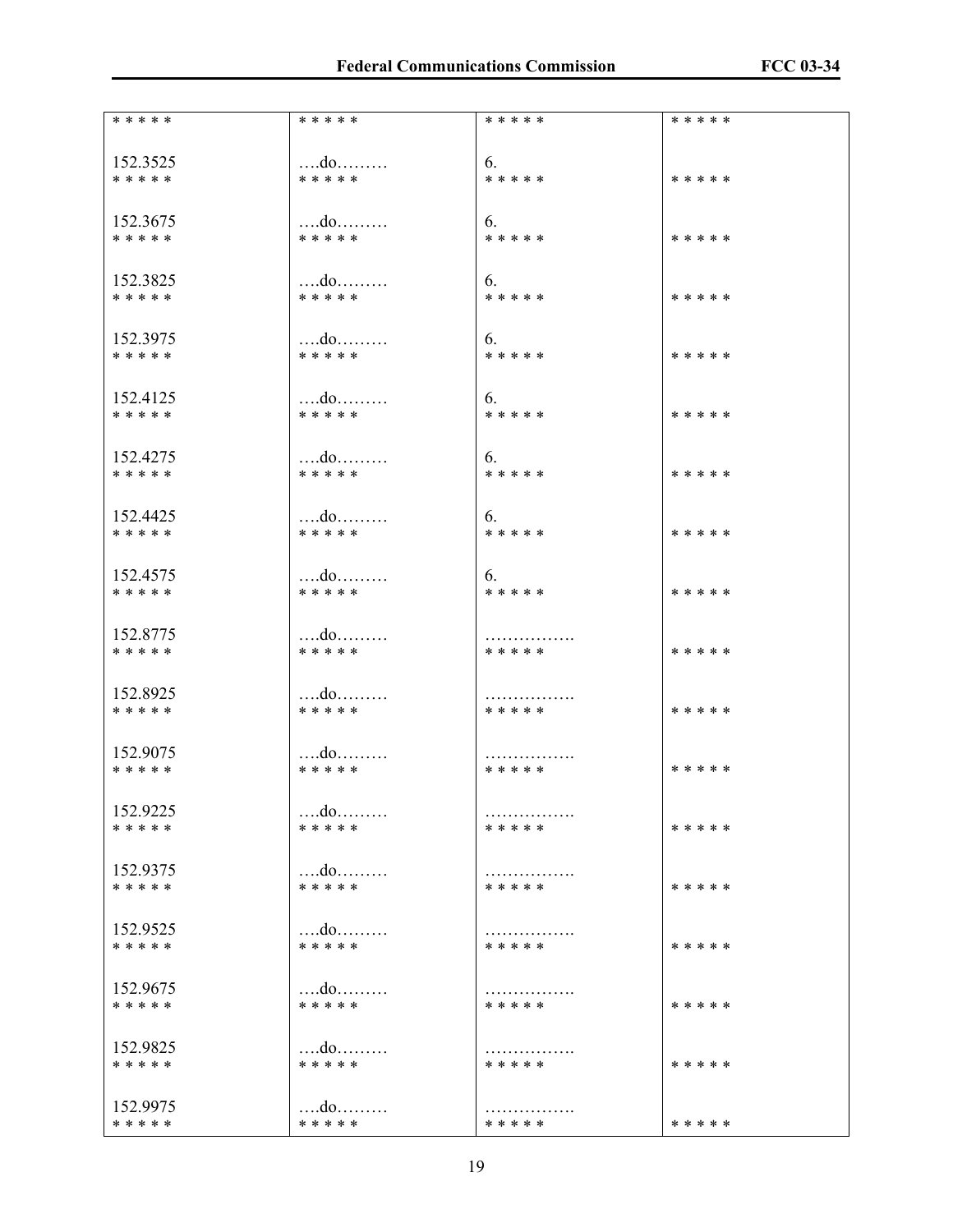| 153.0125              | $\dots$ $d$ 0              | .         | * * * * * |
|-----------------------|----------------------------|-----------|-----------|
| * * * * *             | * * * * *                  | * * * * * |           |
| 153.0275              | $$ do                      | .         | * * * * * |
| * * * * *             | * * * * *                  | * * * * * |           |
| 153.0425              |                            | .         | * * * * * |
| * * * * *             | * * * * *                  | * * * * * |           |
| 153.0575              |                            | 4, 7.     | * * * * * |
| * * * * *             | * * * * *                  | * * * * * |           |
| 153.0725<br>* * * * * | do<br>* * * * *            | * * * * * | * * * * * |
| 153.0875              |                            | 4, 7.     | * * * * * |
| * * * * *             | * * * * *                  | * * * * * |           |
| 153.1025              |                            | 80.       | * * * * * |
| * * * * *             | * * * * *                  | * * * * * |           |
| 153.1175              |                            | 4, 7.     | * * * * * |
| * * * * *             | * * * * *                  | * * * * * |           |
| 153.1325              | $$ do                      | .         | * * * * * |
| * * * * *             | * * * * *                  | * * * * * |           |
| 153.1475              |                            | 4, 7.     | * * * * * |
| * * * * *             | * * * * *                  | * * * * * |           |
| 153.1625<br>* * * * * | $\dots$ $d$ 0<br>* * * * * | * * * * * | * * * * * |
| 153.1775              | $\dots$ $d$ 0              | 4, 7.     | * * * * * |
| * * * * *             | * * * * *                  | * * * * * |           |
| 153.1925              |                            | .         | * * * * * |
| * * * * *             | * * * * *                  | * * * * * |           |
| 153.2075              | $\dots$ do $\dots\dots$    | 4, 7.     | * * * * * |
| * * * * *             | * * * * *                  | * * * * * |           |
| 153.2225              | $\dots$ do                 | .         | * * * * * |
| * * * * *             | * * * * *                  | * * * * * |           |
| 153.2375              |                            | 4, 7.     | * * * * * |
| * * * * *             | * * * * *                  | * * * * * |           |
| 153.2525              | $\dots$                    | .         | * * * * * |
| * * * * *             | * * * * *                  | * * * * * |           |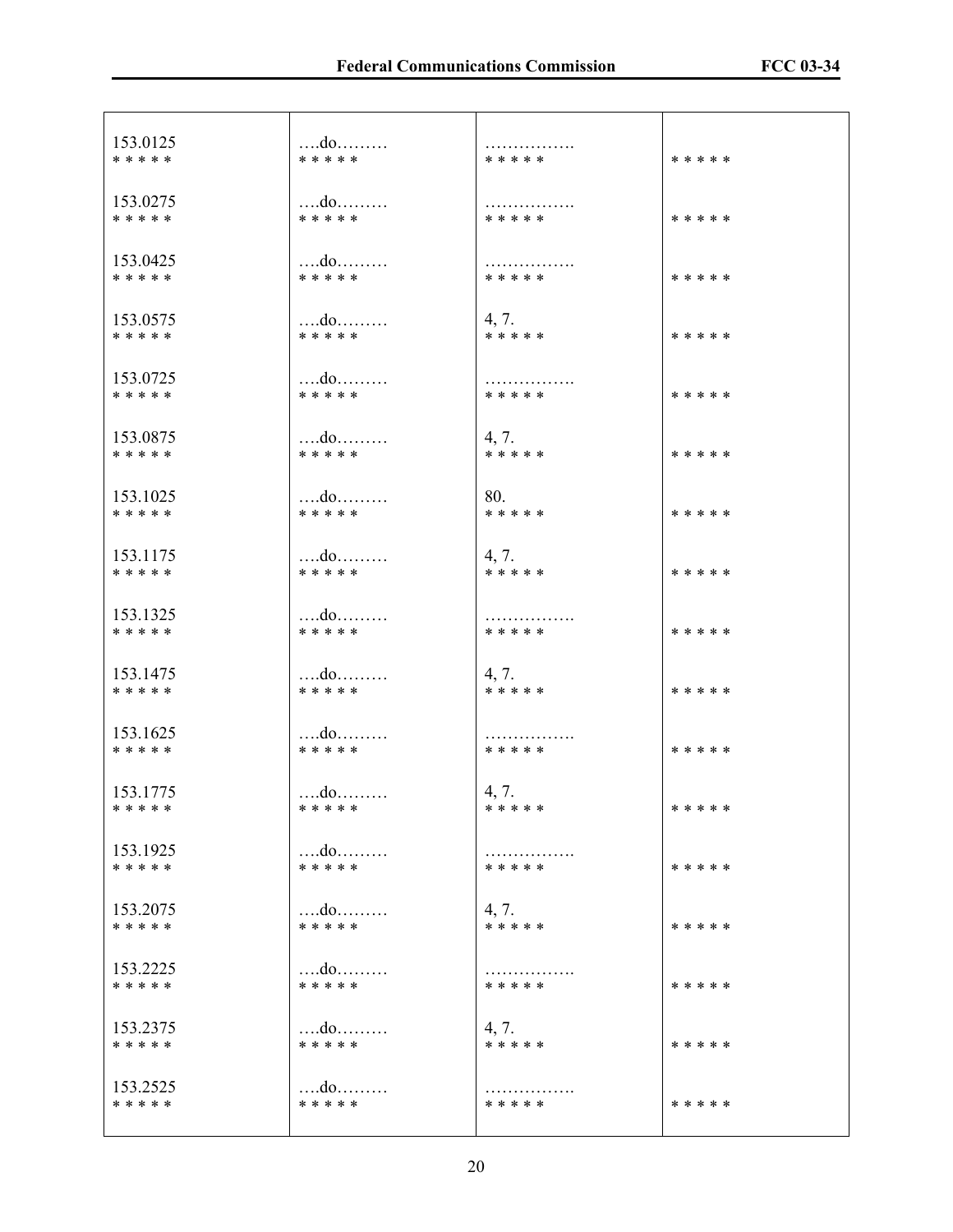| 153.2625              | do                 | 4, 7.     | * * * * * |
|-----------------------|--------------------|-----------|-----------|
| * * * * *             | * * * * *          | * * * * * |           |
| 153.2825              |                    | .         | * * * * * |
| * * * * *             | * * * * *          | * * * * * |           |
| 153.2975              |                    | 4, 7.     | * * * * * |
| * * * * *             | * * * * *          | * * * * * |           |
| 153.3125              |                    | .         | * * * * * |
| * * * * *             | * * * * *          | * * * * * |           |
| 153.3275              |                    | 4, 7.     | * * * * * |
| * * * * *             | * * * * *          | * * * * * |           |
| 153.3425              |                    | .         | * * * * * |
| * * * * *             | * * * * *          | * * * * * |           |
| 153.3575              |                    | 4, 7.     | * * * * * |
| * * * * *             | * * * * *          | * * * * * |           |
| 153.3725              |                    | .         | * * * * * |
| * * * * *             | * * * * *          | * * * * * |           |
| 153.3875<br>* * * * * | $$ do<br>* * * * * | * * * * * | * * * * * |
| 153.4025<br>* * * * * | do<br>* * * * *    | * * * * * | * * * * * |
| 153.4175              | do                 | .         | IW        |
| * * * * *             | * * * * *          | * * * * * | * * * * * |
| 153.4325              | do                 | 80.       | IP, IW    |
| * * * * *             | * * * * *          | * * * * * | * * * * * |
| 153.4475              | do                 | 80.       | IP, IW    |
| * * * * *             | * * * * *          | * * * * * | * * * * * |
| 153.4625              | do                 | 80.       | IP, IW    |
| * * * * *             | * * * * *          | * * * * * | * * * * * |
| 153.4775              | do                 | .         | IW        |
| * * * * *             | * * * * *          | * * * * * | * * * * * |
| 153.4925              |                    | 80.       | IP, IW    |
| * * * * *             | * * * * *          | * * * * * | * * * * * |
| 153.5075              |                    | 80.       | IP, IW    |
| * * * * *             | * * * * *          | * * * * * | * * * * * |
| 153.5225              | $\dots$ $d$ o      | 80.       | IP, IW    |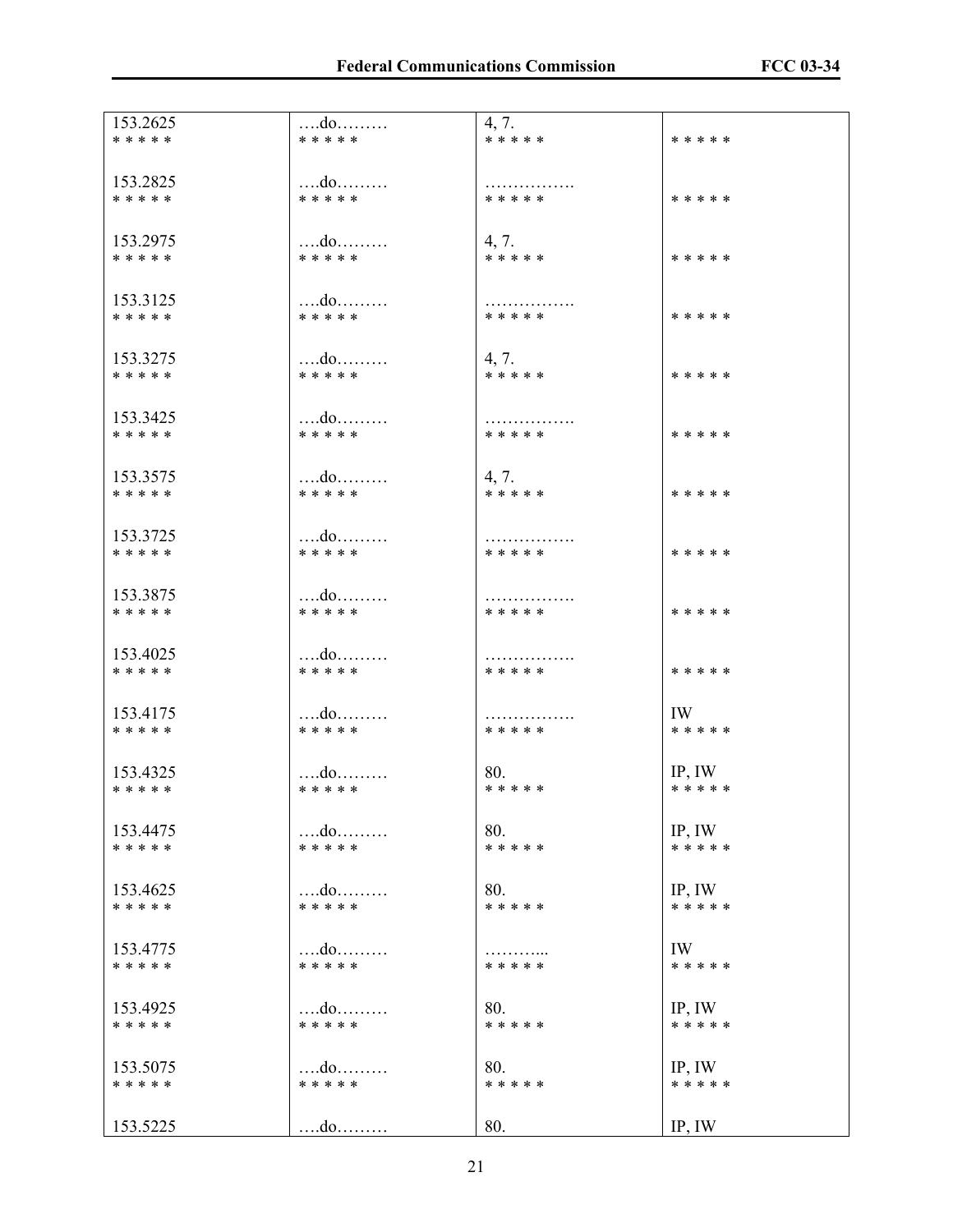| * * * * * | * * * * *      | * * * * *      | * * * * * |
|-----------|----------------|----------------|-----------|
|           |                |                |           |
|           |                |                |           |
| 153.5375  | $\dots$ $d$ 0  | .              | IW        |
| * * * * * | * * * * *      | * * * * *      | * * * * * |
|           |                |                |           |
|           |                |                |           |
| 153.5525  | $\dots$ $d$ 0  | 80.            | IP, IW    |
| 153.560   | $\dots$ $d$ 0  | 80.            | IP, IW    |
|           |                |                |           |
| 153.5675  | do             | 80.            | IP, IW    |
| * * * * * | * * * * *      | * * * * *      | * * * * * |
|           |                |                |           |
|           |                |                |           |
| 153.5825  | $\dots$ $d$ 0  | 80.            | IP, IW    |
| * * * * * | * * * * *      | * * * * *      | * * * * * |
|           |                |                |           |
|           |                |                |           |
| 153.5975  | $\dots$ $d$ 0  | .              | IW        |
| * * * * * | * * * * *      | * * * * *      | * * * * * |
|           |                |                |           |
|           |                |                |           |
| 153.6125  | $\dots$ $d$ 0  | 80.            | IP, IW    |
| * * * * * | * * * * *      | * * * * *      | * * * * * |
|           |                |                |           |
|           |                |                |           |
| 153.6275  |                | 80.            | IP, IW    |
| * * * * * | * * * * *      | * * * * *      | * * * * * |
|           |                |                |           |
|           |                |                |           |
| 153.6425  | do             | 80.            | IP, IW    |
| * * * * * | * * * * *      | * * * * *      | * * * * * |
|           |                |                |           |
|           |                |                |           |
| 153.6575  | do             | 80.            | IW        |
| * * * * * | * * * * *      | * * * * *      | * * * * * |
|           |                |                |           |
|           |                |                |           |
| 153.6725  |                | 80.            |           |
|           | $\dots$ $d$ 0  |                | IP, IW    |
| * * * * * | * * * * *      | * * * * *      | * * * * * |
|           |                |                |           |
|           |                |                |           |
| 153.6875  | $\dots$ $d$ 0  | 80.            | IP, IW    |
| * * * * * | * * * * *      | * * * * *      | * * * * * |
|           |                |                |           |
|           |                |                |           |
| 153.7025  |                | .              | IW        |
| * * * * * | * * * * *      | * * * * *      | * * * * * |
|           |                |                |           |
|           |                |                |           |
| 153.7175  |                | .              | IW        |
| * * * * * | * * * * *      | * * * * *      | * * * * * |
|           |                |                |           |
|           |                |                |           |
| 153.7325  |                | .              | IW        |
| * * * * * | * * * * *      | * * * * *      | * * * * * |
|           |                |                |           |
|           |                |                |           |
| 154.4825  | Base or Mobile | .              |           |
| * * * * * | * * * * *      | * * * * *      | * * * * * |
|           |                |                |           |
|           |                |                |           |
| 154.4975  |                | .              |           |
| 154.505   |                |                |           |
| * * * * * | * * * * *      | .<br>* * * * * | * * * * * |
|           |                |                |           |
|           |                |                |           |
| 154.5275  | Mobile         | 10, 34.        |           |
|           |                | * * * * *      |           |
| * * * * * | * * * * *      |                | * * * * * |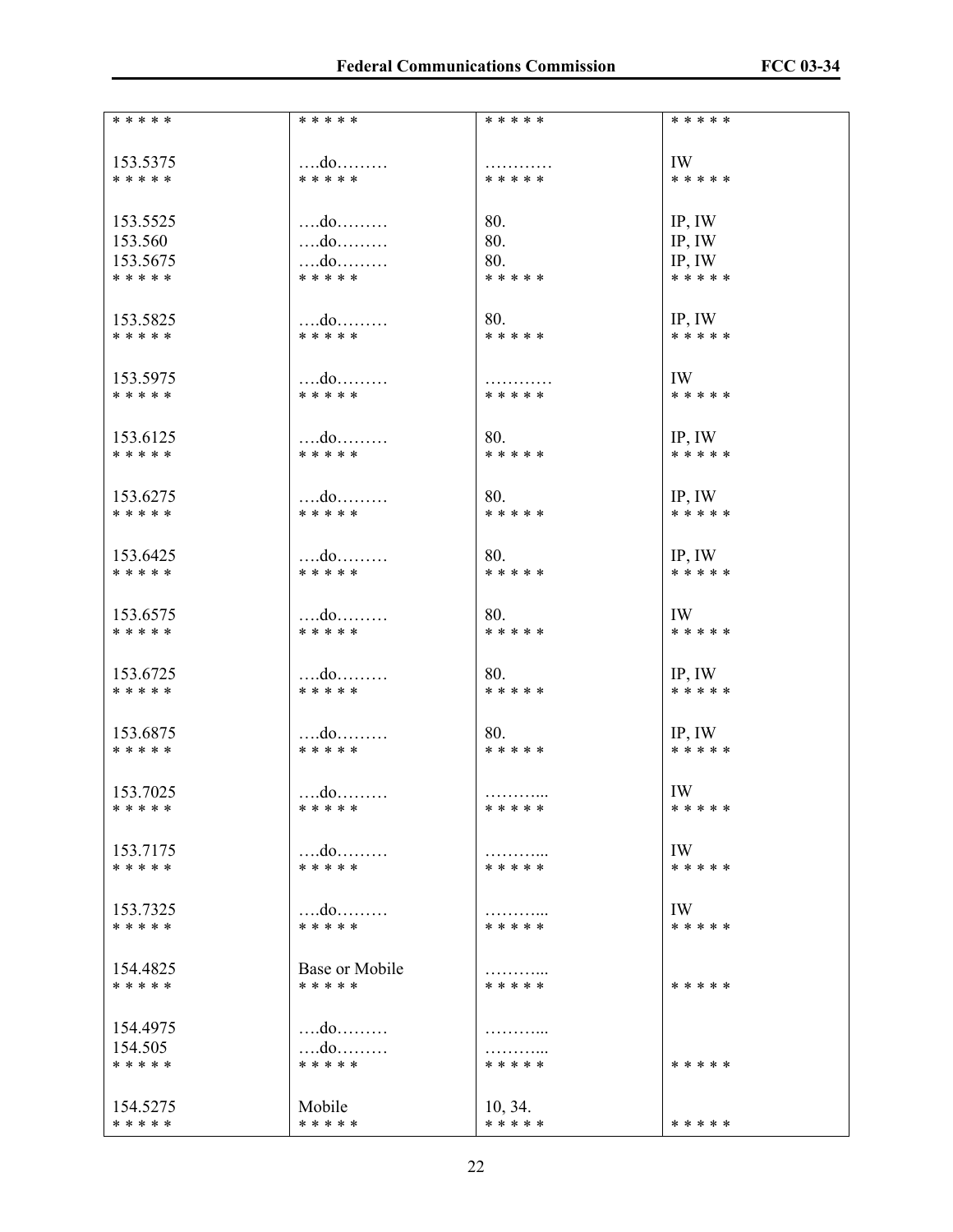| 154.5475  | $\dots$ $d$ 0           | .           | * * * * * |
|-----------|-------------------------|-------------|-----------|
| * * * * * | * * * * *               | * * * * *   |           |
| 154.640   | $$ Base                 | 36, 37, 48. | * * * * * |
| * * * * * | * * * * *               | * * * * *   |           |
| 157.4775  | do                      | 12.         | LA        |
| * * * * * | * * * * *               | * * * * *   | * * * * * |
| 157.4925  |                         | 12.         | LA        |
| * * * * * | * * * * *               | * * * * *   | * * * * * |
| 157.5075  |                         | 12.         | LA        |
| * * * * * | * * * * *               | * * * * *   | * * * * * |
| 157.5225  | $\dots$ $d$ 0           | 12.         | LA        |
| * * * * * | * * * * *               | * * * * *   | * * * * * |
| 157.5375  | $$ do                   | 6.          | * * * * * |
| * * * * * | * * * * *               | * * * * *   |           |
| 157.5525  | $$ do                   | 6.          | * * * * * |
| * * * * * | * * * * *               | * * * * *   |           |
| 157.5675  | $\dots$ $d$ 0           | 6.          | * * * * * |
| * * * * * | * * * * *               | * * * * *   |           |
| 157.5825  |                         | 6.          | * * * * * |
| * * * * * | * * * * *               | * * * * *   |           |
| 157.5975  | $\dots$ $d$ 0           | 6.          | * * * * * |
| * * * * * | * * * * *               | * * * * *   |           |
| 157.6125  | $\dots$ $d$ 0           | 6.          | * * * * * |
| * * * * * | * * * * *               | * * * * *   |           |
| 157.6275  | $\dots$ do $\dots\dots$ | 6.          | * * * * * |
| * * * * * | * * * * *               | * * * * *   |           |
| 157.6425  |                         | 6.          | * * * * * |
| * * * * * | * * * * *               | * * * * *   |           |
| 157.6575  | do                      | 6.          | * * * * * |
| * * * * * | * * * * *               | * * * * *   |           |
| 157.6725  | do                      | 6.          | * * * * * |
| * * * * * | * * * * *               | * * * * *   |           |
| 157.6875  | do                      | 6.          | * * * * * |
| * * * * * | * * * * *               | * * * * *   |           |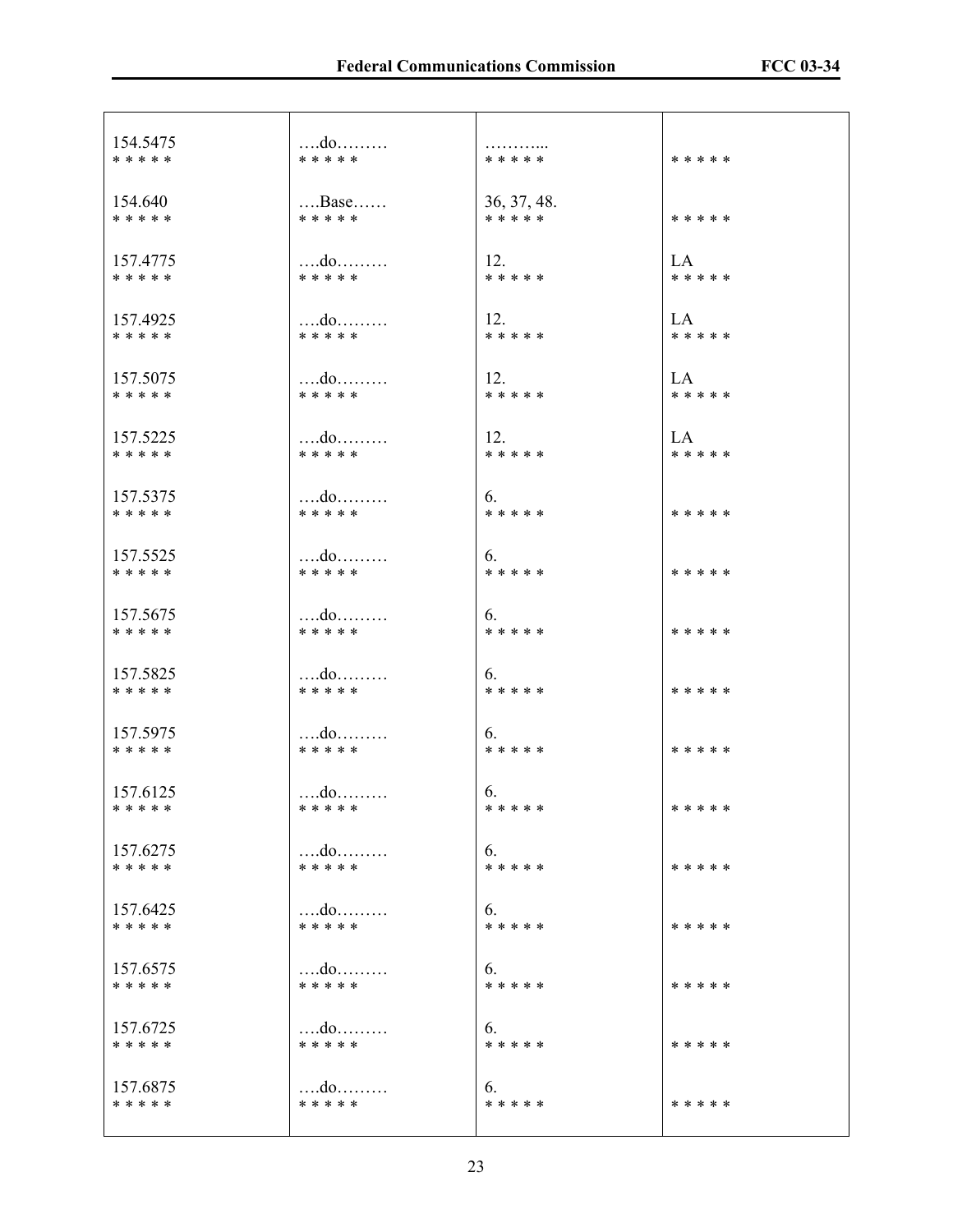| 157.7025              | do                    | 6.        | * * * * * |
|-----------------------|-----------------------|-----------|-----------|
| * * * * *             | * * * * *             | * * * * * |           |
| 157.7175              | do                    | 6.        | * * * * * |
| * * * * *             | * * * * *             | * * * * * |           |
| 158.1375              |                       | * * * * * | IW        |
| * * * * *             | * * * * *             |           | * * * * * |
| 158.1525              | $$ do                 | .         | IP, IW    |
| * * * * *             | * * * * *             | * * * * * | * * * * * |
| 158.1675              |                       | .         | IP, IW    |
| * * * * *             | * * * * *             | * * * * * | * * * * * |
| 158.1825              | $$ do                 | 81.       | IP, IW    |
| * * * * *             | * * * * *             | * * * * * | * * * * * |
| 158.1975              | $\dots$ $d$ 0         | .         | IW        |
| * * * * *             | * * * * *             | * * * * * | * * * * * |
| 158.2125              |                       | 81.       | IP, IW    |
| * * * * *             | * * * * *             | * * * * * | * * * * * |
| 158.2275              | do                    | 81.       | IP, IW    |
| * * * * *             | * * * * *             | * * * * * | * * * * * |
| 158.2425              |                       | 81.       | IP, IW    |
| * * * * *             | * * * * *             | * * * * * | * * * * * |
| 158.2575              | do                    | .         | IW        |
| * * * * *             | * * * * *             | * * * * * | * * * * * |
| 158.2725              | $\dots$ $d$ 0         | 81.       | IP, IW    |
| * * * * *             | * * * * *             | * * * * * | * * * * * |
| 158.2875              | do                    | * * * * * | IP        |
| * * * * *             | * * * * *             |           | * * * * * |
| 158.3025              |                       | * * * * * | IP        |
| * * * * *             | * * * * *             |           | * * * * * |
| 158.3175              | do                    | 4, 7.     | IP        |
| * * * * *             | * * * * *             | * * * * * | * * * * * |
| 158.3325              | do                    | .         | IP        |
| * * * * *             | * * * * *             | * * * * * | * * * * * |
| 158.3475<br>* * * * * | do<br>* * * * *       | * * * * * | * * * * * |
| 158.3625              | $\dots$ $d$ o $\dots$ | .         | IP        |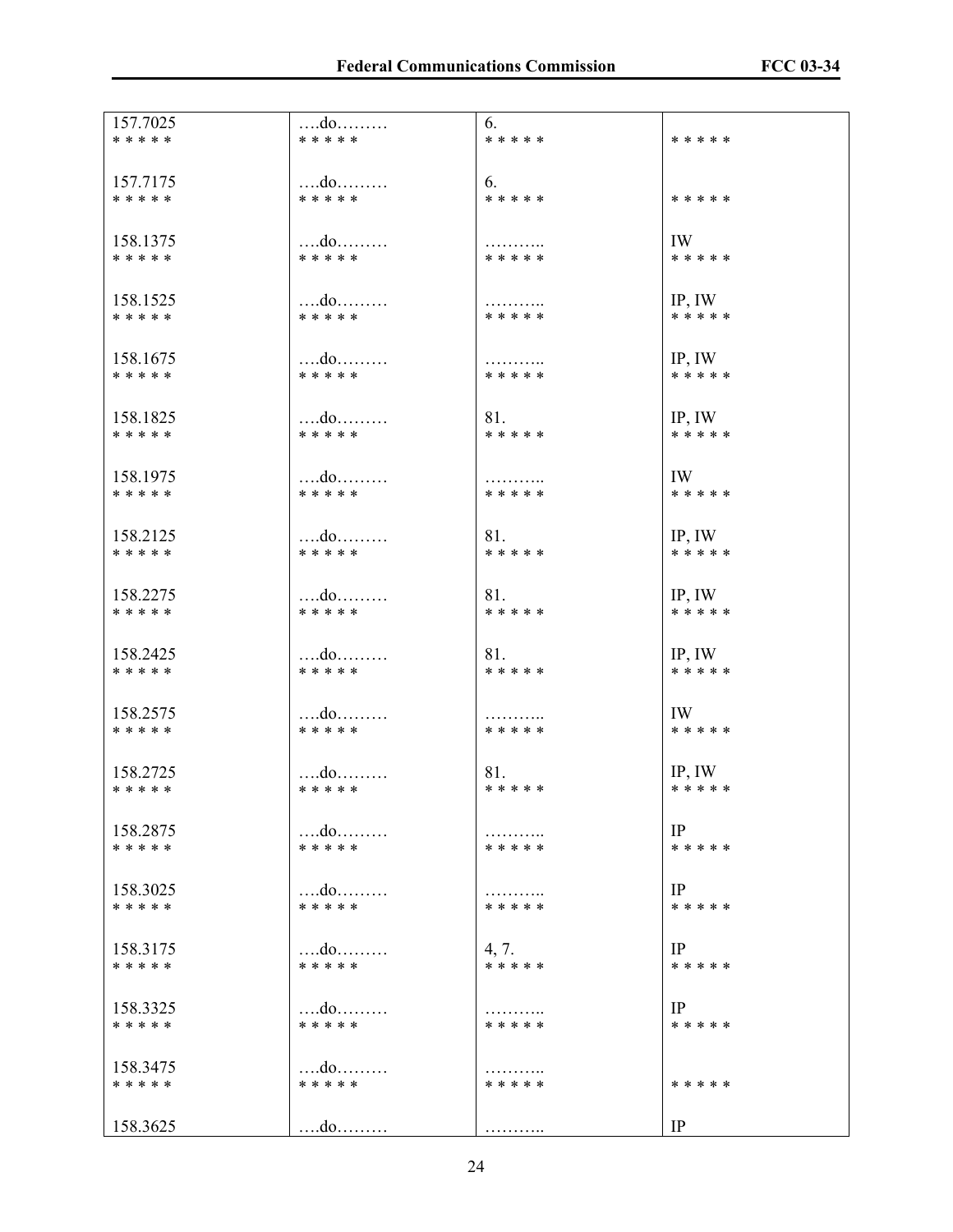| * * * * *             | * * * * *     | * * * * *      | * * * * * |
|-----------------------|---------------|----------------|-----------|
|                       |               |                |           |
| 158.3775              | $$ do         | 4, 7.          | IP        |
| * * * * *             | * * * * *     | * * * * *      | * * * * * |
|                       |               |                |           |
|                       |               |                |           |
| 158.3925              |               |                |           |
| * * * * *             | * * * * *     | * * * * *      | * * * * * |
|                       |               |                |           |
|                       |               |                |           |
| 158.4075              | do            | 17.            |           |
| * * * * *             | * * * * *     | * * * * *      | * * * * * |
|                       |               |                |           |
| 158.4225              |               | .              | IP        |
| * * * * *             | * * * * *     | * * * * *      | * * * * * |
|                       |               |                |           |
|                       |               |                |           |
| 158.4375              | $\dots$ $d$ 0 | 4, 7.          | IP        |
| * * * * *             | * * * * *     | * * * * *      | * * * * * |
|                       |               |                |           |
| 159.4875              | $$ do         | 8.             | IP        |
| * * * * *             | * * * * *     | * * * * *      | * * * * * |
|                       |               |                |           |
|                       |               |                |           |
| 159.5025              |               | .              |           |
| * * * * *             | * * * * *     | * * * * *      | * * * * * |
|                       |               |                |           |
| 159.5175              | do            | .              |           |
| * * * * *             | * * * * *     | * * * * *      | * * * * * |
|                       |               |                |           |
|                       |               |                |           |
| 159.5325              |               | .              |           |
| * * * * *             | * * * * *     | * * * * *      | * * * * * |
|                       |               |                |           |
| 159.5475              | $\dots$ $d$ 0 | .              |           |
| * * * * *             | * * * * *     | * * * * *      | * * * * * |
|                       |               |                |           |
|                       |               |                |           |
| 159.5625<br>* * * * * | * * * * *     | .              |           |
|                       |               | * * * * *      | * * * * * |
|                       |               |                |           |
| 159.5775              | do            | .              |           |
| * * * * *             | * * * * *     | * * * * *      | * * * * * |
|                       |               |                |           |
| 159.5925              |               |                |           |
| * * * * *             | * * * * *     | .<br>* * * * * | * * * * * |
|                       |               |                |           |
|                       |               |                |           |
| 159.6075              |               | .              |           |
| * * * * *             | * * * * *     | * * * * *      | * * * * * |
|                       |               |                |           |
| 159.6225              |               |                |           |
| * * * * *             | * * * * *     | .<br>* * * * * | * * * * * |
|                       |               |                |           |
|                       |               |                |           |
| 159.6375              | $\dots$ $d$ 0 | .              |           |
| * * * * *             | * * * * *     | * * * * *      | * * * * * |
|                       |               |                |           |
| 159.6525              |               |                |           |
| * * * * *             | * * * * *     | .<br>* * * * * | * * * * * |
|                       |               |                |           |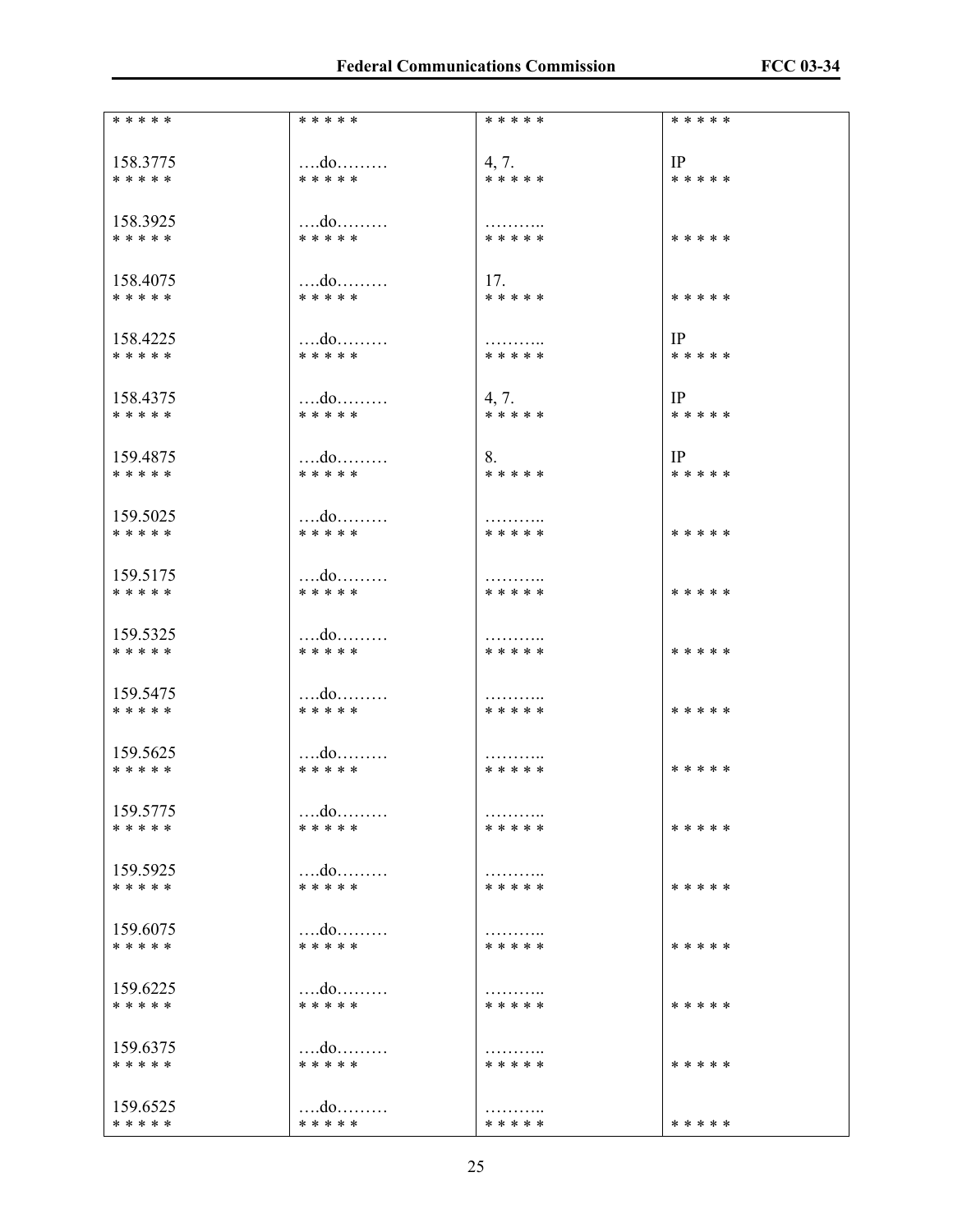| 159.6675  | $\dots$ $d$ 0        | .         | * * * * * |
|-----------|----------------------|-----------|-----------|
| * * * * * | * * * * *            | * * * * * |           |
| 159.6825  | $\dots$ $d$ 0        | .         | * * * * * |
| * * * * * | * * * * *            | * * * * * |           |
| 159.6975  |                      | .         | * * * * * |
| * * * * * | * * * * *            | * * * * * |           |
| 159.7125  | do                   | .         | * * * * * |
| * * * * * | * * * * *            | * * * * * |           |
| 159.7275  |                      | .         | * * * * * |
| * * * * * | * * * * *            | * * * * * |           |
| 159.7425  |                      | .         | * * * * * |
| * * * * * | * * * * *            | * * * * * |           |
| 159.7575  |                      | .         | * * * * * |
| * * * * * | * * * * *            | * * * * * |           |
| 159.7725  | do                   | .         | * * * * * |
| * * * * * | * * * * *            | * * * * * |           |
| 159.7875  | do                   | .         | * * * * * |
| * * * * * | * * * * *            | * * * * * |           |
| 159.8025  | do                   | .         | * * * * * |
| * * * * * | * * * * *            | * * * * * |           |
| 159.8175  | do                   | .         | * * * * * |
| * * * * * | * * * * *            | * * * * * |           |
| 159.8325  | do                   | .         | * * * * * |
| * * * * * | * * * * *            | * * * * * |           |
| 159.8475  | do                   | .         | * * * * * |
| * * * * * | * * * * *            | * * * * * |           |
| 159.8625  |                      | .         | * * * * * |
| * * * * * | * * * * *            | * * * * * |           |
| 159.8775  | $\ldots$ do $\ldots$ | .         | * * * * * |
| * * * * * | * * * * *            | * * * * * |           |
| 159.8925  | do                   | .         | * * * * * |
| * * * * * | * * * * *            | * * * * * |           |
| 159.9075  | do                   | .         | * * * * * |
| * * * * * | * * * * *            | * * * * * |           |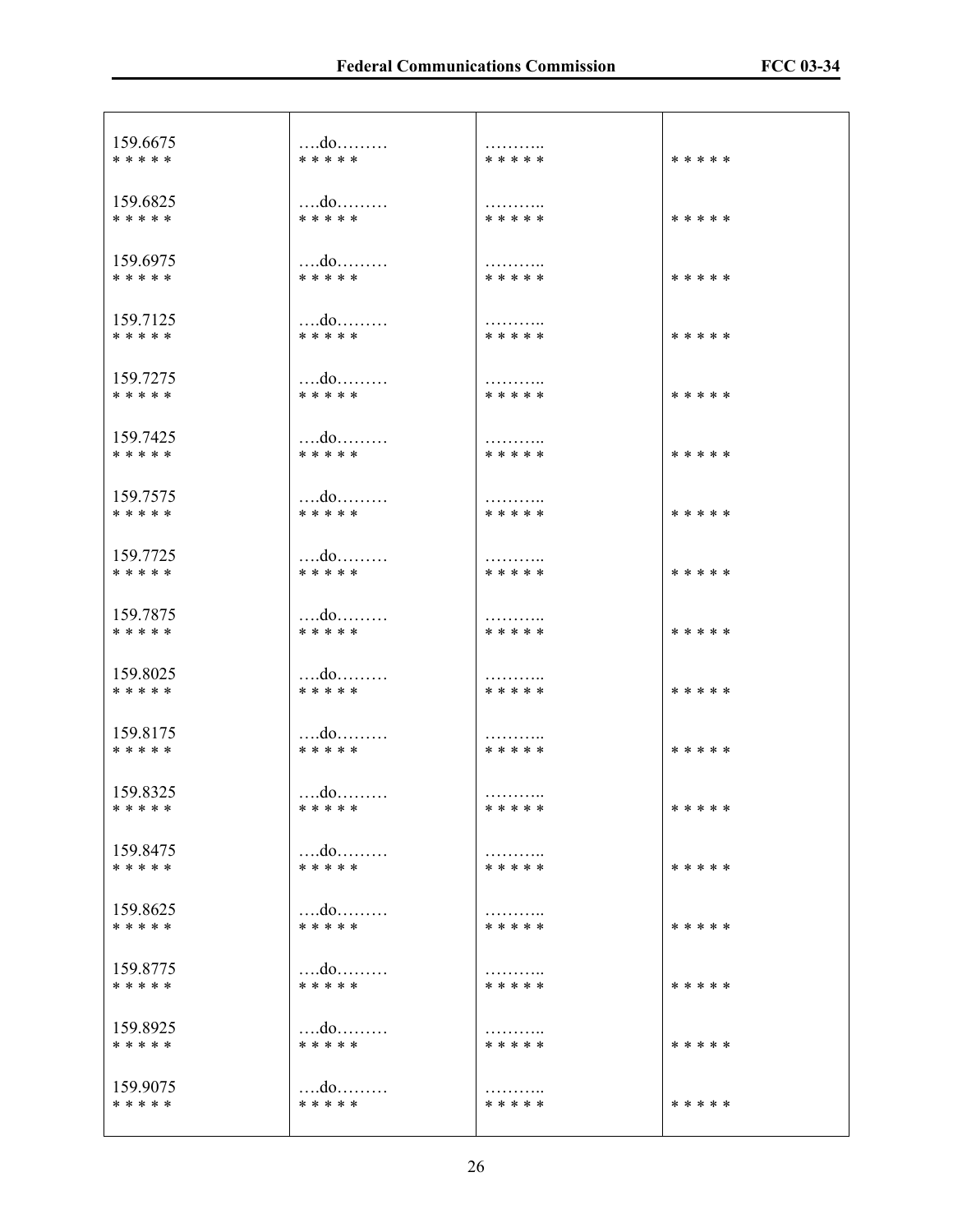| 159.9225              | do              | .         | * * * * * |
|-----------------------|-----------------|-----------|-----------|
| * * * * *             | * * * * *       | * * * * * |           |
| 159.9375              | $\dots$         | .         | * * * * * |
| * * * * *             | * * * * *       | * * * * * |           |
| 159.9525<br>* * * * * | do<br>* * * * * | * * * * * | * * * * * |
| 159.9675              | do              | .         | * * * * * |
| * * * * *             | * * * * *       | * * * * * |           |
| 159.9825              | do              | .         | * * * * * |
| * * * * *             | * * * * *       | * * * * * |           |
| 159.9975              | do              | .         | * * * * * |
| * * * * *             | * * * * *       | * * * * * |           |
| 160.0125              | $\dots$         | .         | * * * * * |
| * * * * *             | * * * * *       | * * * * * |           |
| 160.0275              |                 | .         | * * * * * |
| * * * * *             | * * * * *       | * * * * * |           |
| 160.0425              |                 | .         | * * * * * |
| * * * * *             | * * * * *       | * * * * * |           |
| 160.0575              | do              | .         | * * * * * |
| * * * * *             | * * * * *       | * * * * * |           |
| 160.0725              | do              | .         | * * * * * |
| * * * * *             | * * * * *       | * * * * * |           |
| 160.0875              |                 | .         | * * * * * |
| * * * * *             | * * * * *       | * * * * * |           |
| 160.1025              | do              | .         | * * * * * |
| * * * * *             | * * * * *       | * * * * * |           |
| 160.1175              | do              | .         | * * * * * |
| * * * * *             | * * * * *       | * * * * * |           |
| 160.1325              |                 | .         | * * * * * |
| * * * * *             | * * * * *       | * * * * * |           |
| 160.1475              | $\dots$         | .         | * * * * * |
| * * * * *             | * * * * *       | * * * * * |           |
| 160.1625<br>* * * * * | do<br>* * * * * | * * * * * | * * * * * |
| 160.1775              | $\dots$ $d$ o   | .         |           |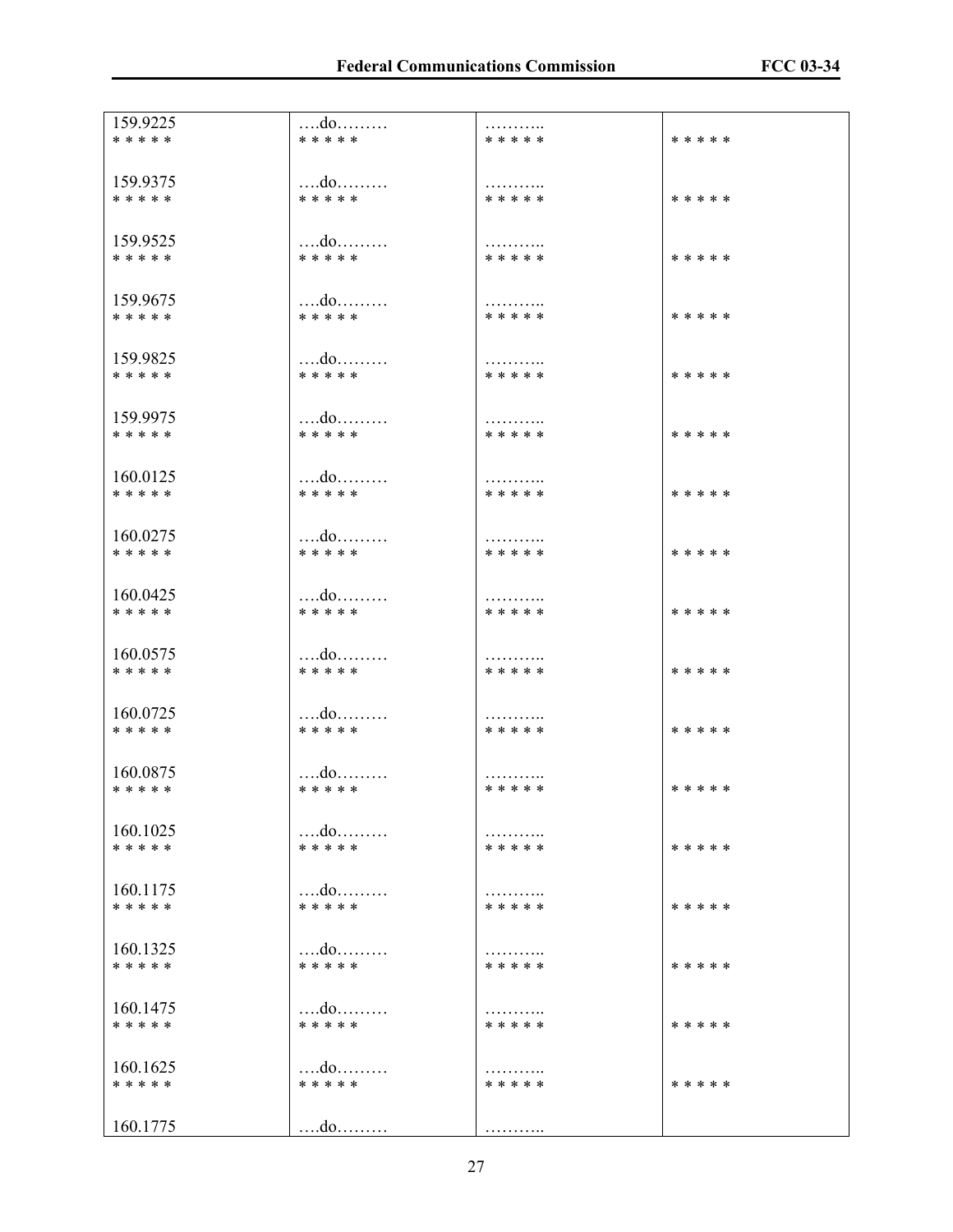| * * * * * | * * * * *     | * * * * * | * * * * * |
|-----------|---------------|-----------|-----------|
| 160.1925  | $\dots$ $d$ 0 | .         | * * * * * |
| * * * * * | * * * * *     | * * * * * |           |
| 160.2075  |               | .         | * * * * * |
| * * * * * | * * * * *     | * * * * * |           |
| 160.2225  |               | 50.       | LR        |
| * * * * * | * * * * *     | * * * * * | * * * * * |
| 160.2375  | do            | 50.       | LR        |
| * * * * * | * * * * *     | * * * * * | * * * * * |
| 160.2525  | do            | 50.       | LR –      |
| * * * * * | * * * * *     | * * * * * | * * * * * |
| 160.2675  | $\dots$ $d$ 0 | 50.       | LR.       |
| * * * * * | * * * * *     | * * * * * | * * * * * |
| 160.2825  | $\dots$ $d$ 0 | 50.       | LR        |
| * * * * * | * * * * *     | * * * * * | * * * * * |
| 160.2975  | do            | 50.       | LR –      |
| * * * * * | * * * * *     | * * * * * | * * * * * |
| 160.3125  | do            | 50.       | LR        |
| * * * * * | * * * * *     | * * * * * | * * * * * |
| 160.3275  | $\dots$ $d$ 0 | 50.       | LR –      |
| * * * * * | * * * * *     | * * * * * | * * * * * |
| 160.3425  |               | 50.       | LR.       |
| * * * * * | * * * * *     | * * * * * | * * * * * |
| 160.3575  |               | 50.       | <b>LR</b> |
| * * * * * | * * * * *     | * * * * * | * * * * * |
| 160.3725  |               | 50.       | LR        |
| * * * * * | * * * * *     | * * * * * | * * * * * |
| 160.3875  |               | 50.       | LR        |
| * * * * * | * * * * *     | * * * * * | * * * * * |
| 160.4025  | do            | 50.       | <b>LR</b> |
| * * * * * | * * * * *     | * * * * * | * * * * * |
| 160.4175  | $\dots$ $d$ 0 | 50, 52.   | LR.       |
| * * * * * | * * * * *     | * * * * * | * * * * * |
| 160.4325  |               | 50, 52.   | LR        |
| * * * * * | * * * * *     | * * * * * | * * * * * |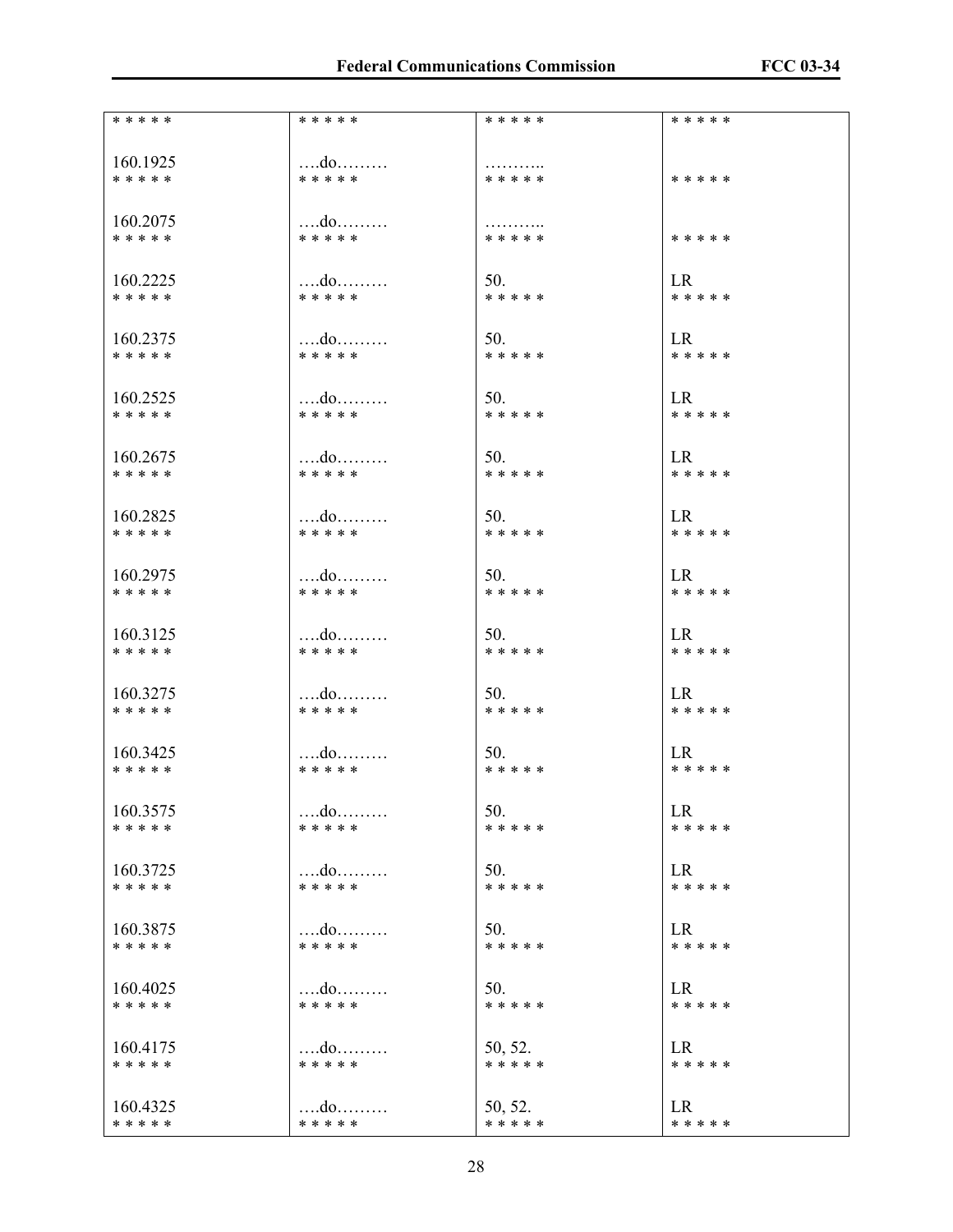| 160.4475  | $\dots$ $d$ 0 | 50, 52.   | LR        |
|-----------|---------------|-----------|-----------|
| * * * * * | * * * * *     | * * * * * | * * * * * |
| 160.4625  | $\dots$       | 50, 52.   | LR        |
| * * * * * | * * * * *     | * * * * * | * * * * * |
| 160.4775  | do            | 50, 52.   | LR        |
| * * * * * | * * * * *     | * * * * * | * * * * * |
| 160.4925  | $\dots$ $d$ 0 | 50, 52.   | LR        |
| * * * * * | * * * * *     | * * * * * | * * * * * |
| 160.5075  | $\dots$ $d$ 0 | 50, 52.   | LR        |
| * * * * * | * * * * *     | * * * * * | * * * * * |
| 160.5225  | $\dots$ $d$ 0 | 50, 52.   | LR        |
| * * * * * | * * * * *     | * * * * * | * * * * * |
| 160.5375  | $\dots$ $d$ 0 | 50, 52.   | LR        |
| * * * * * | * * * * *     | * * * * * | * * * * * |
| 160.5525  | $\dots$ $d$ 0 | 50, 52.   | LR        |
| * * * * * | * * * * *     | * * * * * | * * * * * |
| 160.5675  | $\dots$ $d$ 0 | 50, 52.   | LR        |
| * * * * * | * * * * *     | * * * * * | * * * * * |
| 160.5825  | $\dots$ $d$ 0 | 50, 52.   | LR        |
| * * * * * | * * * * *     | * * * * * | * * * * * |
| 160.5975  | $\dots$ $d$ 0 | 50, 52.   | LR        |
| * * * * * | * * * * *     | * * * * * | * * * * * |
| 160.6125  | $\dots$ $d$ 0 | 50, 52.   | LR        |
| * * * * * | * * * * *     | * * * * * | * * * * * |
| 160.6275  |               | 50.       | LR        |
| * * * * * | * * * * *     | * * * * * | * * * * * |
| 160.6425  |               | 50.       | LR        |
| * * * * * | * * * * *     | * * * * * | * * * * * |
| 160.6575  |               | 50.       | LR.       |
| * * * * * | * * * * *     | * * * * * | * * * * * |
| 160.6725  | $\dots$ $d$ 0 | 50.       | LR        |
| * * * * * | * * * * *     | * * * * * | * * * * * |
| 160.6875  | do            | 50.       | LR        |
| * * * * * | * * * * *     | * * * * * | * * * * * |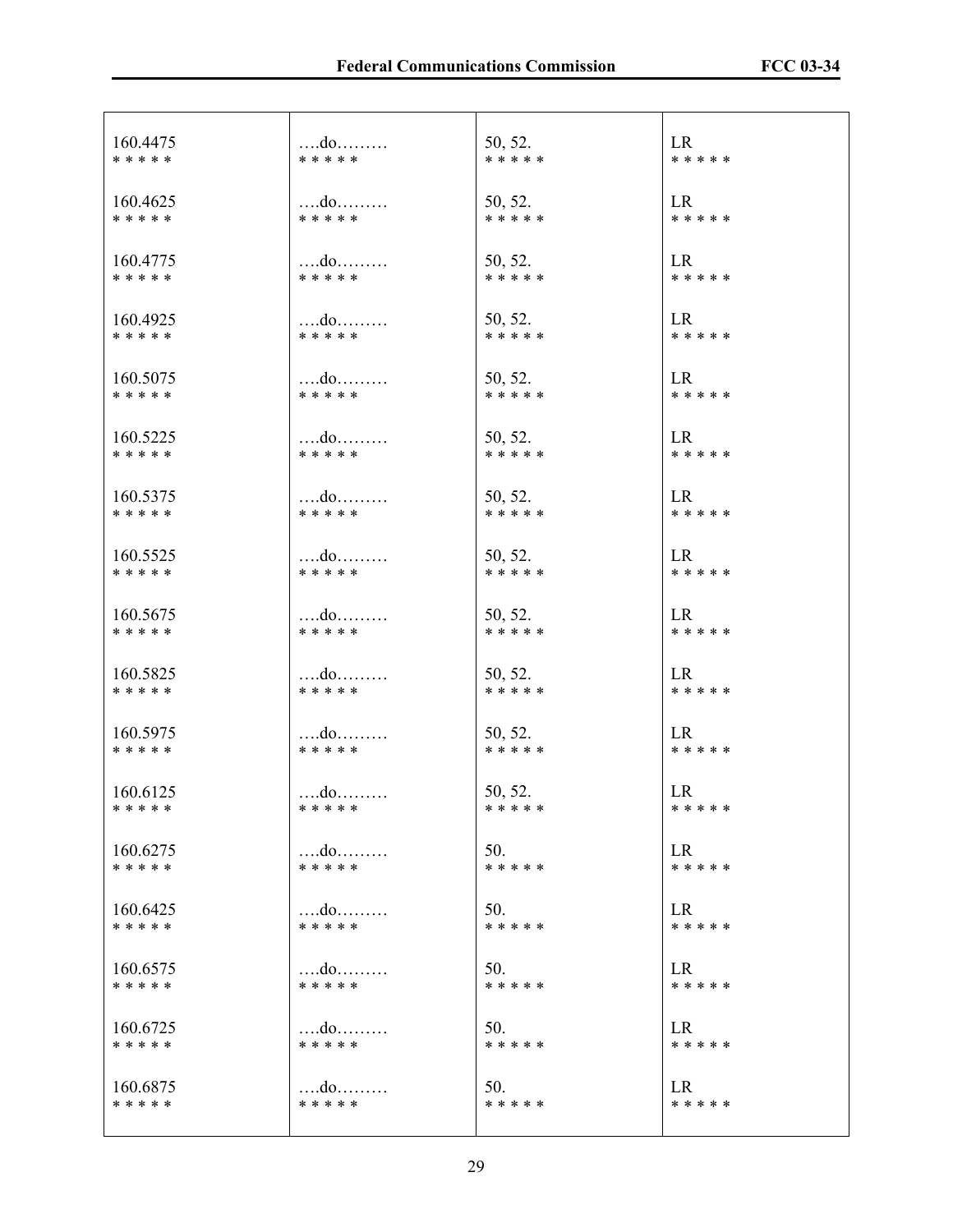| 160.7025<br>* * * * * | do<br>* * * * *            | 50.<br>* * * * *     | <b>LR</b><br>* * * * * |
|-----------------------|----------------------------|----------------------|------------------------|
|                       |                            |                      |                        |
| 160.7175<br>* * * * * | do<br>* * * * *            | 50.<br>* * * * *     | LR.<br>* * * * *       |
|                       |                            |                      |                        |
| 160.7325<br>* * * * * | $\dots$<br>* * * * *       | 50.<br>* * * * *     | <b>LR</b><br>* * * * * |
|                       |                            |                      |                        |
| 160.7475<br>* * * * * | do<br>* * * * *            | 50.<br>* * * * *     | LR.<br>* * * * *       |
| 160.7625              |                            | 50.                  | LR.                    |
| * * * * *             | * * * * *                  | * * * * *            | * * * * *              |
| 160.7775              |                            | 50.                  | LR.                    |
| * * * * *             | * * * * *                  | * * * * *            | * * * * *              |
| 160.7925              | do                         | 50.                  | LR                     |
| * * * * *             | * * * * *                  | * * * * *            | * * * * *              |
| 160.8075              | do                         | 50.                  | LR                     |
| * * * * *             | * * * * *                  | * * * * *            | * * * * *              |
| 160.8225<br>* * * * * | do<br>* * * * *            | 50.<br>* * * * *     | LR<br>* * * * *        |
|                       |                            |                      |                        |
| 160.8375<br>* * * * * | $\dots$<br>* * * * *       | 50.<br>* * * * *     | LR<br>* * * * *        |
|                       |                            |                      |                        |
| 160.8525<br>* * * * * | * * * * *                  | 50.<br>* * * * *     | LR.<br>* * * * *       |
|                       |                            |                      |                        |
| 160.8675<br>* * * * * | $\dots$ $d$ 0<br>* * * * * | 50, 51.<br>* * * * * | LR<br>* * * * *        |
|                       |                            |                      |                        |
| 160.8825<br>* * * * * | do<br>* * * * *            | 50, 51.<br>* * * * * | <b>LR</b><br>* * * * * |
| 160.8975              | do                         | 50, 51.              | <b>LR</b>              |
| * * * * *             | * * * * *                  | * * * * *            | * * * * *              |
| 160.9125              | do                         | 50, 51.              | LR                     |
| * * * * *             | * * * * *                  | * * * * *            | * * * * *              |
| 160.9275              | do                         | 50, 51.              | <b>LR</b>              |
| * * * * *             | * * * * *                  | * * * * *            | * * * * *              |
| 160.9425              | do                         | 50, 51.              | LR                     |
| * * * * *             | * * * * *                  | * * * * *            | * * * * *              |
| 160.9575              | $\dots$                    | 50, 51.              | <b>LR</b>              |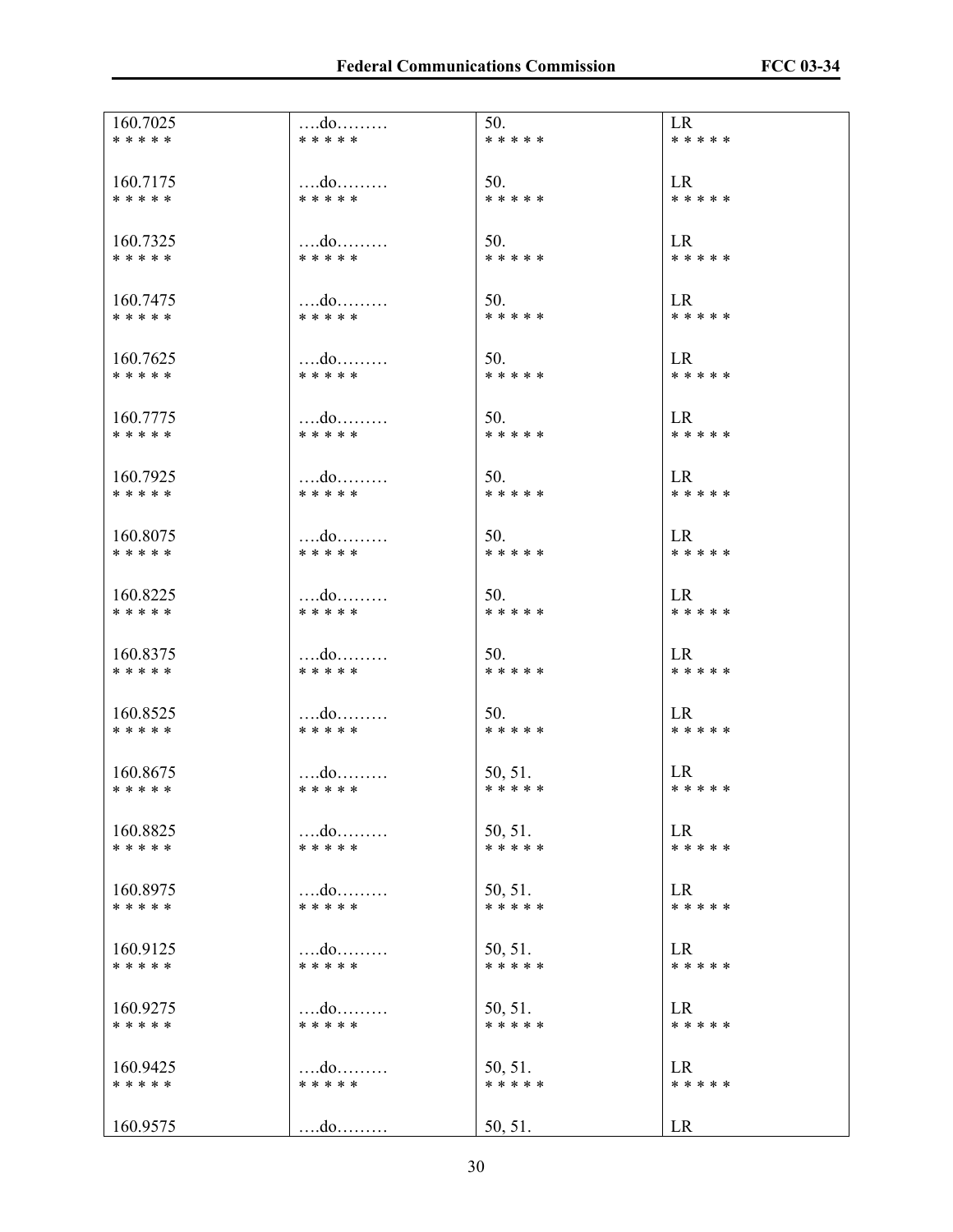| * * * * *             | * * * * *                  | * * * * *            | * * * * *              |
|-----------------------|----------------------------|----------------------|------------------------|
|                       |                            |                      |                        |
| 160.9725              |                            |                      | LR.                    |
| * * * * *             | do<br>* * * * *            | 50, 51.<br>* * * * * | * * * * *              |
|                       |                            |                      |                        |
|                       |                            |                      |                        |
| 160.9875              | do                         | 50, 51.              | <b>LR</b>              |
| * * * * *             | * * * * *                  | * * * * *            | * * * * *              |
|                       |                            |                      |                        |
|                       |                            |                      |                        |
| 161.0025              | do                         | 50, 51.              | <b>LR</b><br>* * * * * |
| * * * * *             | * * * * *                  | * * * * *            |                        |
|                       |                            |                      |                        |
| 161.0175              | $\dots$ $d$ 0              | 50, 51.              | LR                     |
| * * * * *             | * * * * *                  | * * * * *            | * * * * *              |
|                       |                            |                      |                        |
|                       |                            |                      | LR                     |
| 161.0475<br>* * * * * | $\dots$ $d$ 0<br>* * * * * | 50, 51.<br>* * * * * | * * * * *              |
|                       |                            |                      |                        |
|                       |                            |                      |                        |
| 161.0625              | $\dots$ $d$ 0              | 50, 51.              | LR                     |
| * * * * *             | * * * * *                  | * * * * *            | * * * * *              |
|                       |                            |                      |                        |
| 161.0775              |                            |                      | LR                     |
| * * * * *             | $\dots$ $d$ 0<br>* * * * * | 50, 51.<br>* * * * * | * * * * *              |
|                       |                            |                      |                        |
|                       |                            |                      |                        |
| 161.0925              | do                         | 50, 51.              | LR                     |
| * * * * *             | * * * * *                  | * * * * *            | * * * * *              |
|                       |                            |                      |                        |
| 161.1075              | $\dots$ $d$ 0              | 50, 51.              | <b>LR</b>              |
| * * * * *             | * * * * *                  | * * * * *            | * * * * *              |
|                       |                            |                      |                        |
|                       |                            |                      |                        |
| 161.1225              | $\dots$ $d$ 0              | 50, 51.              | LR                     |
| * * * * *             | * * * * *                  | * * * * *            | * * * * *              |
|                       |                            |                      |                        |
| 161.1375              | $\dots$ $d$ 0              | 50, 51.              | LR                     |
| * * * * *             | * * * * *                  | * * * * *            | * * * * *              |
|                       |                            |                      |                        |
|                       |                            |                      |                        |
| 161.1525              | do                         | 50, 51.              | LR                     |
| * * * * *             | * * * * *                  | * * * * *            | * * * * *              |
|                       |                            |                      |                        |
| 161.1675              |                            | 50, 51.              | LR                     |
| * * * * *             | * * * * *                  | * * * * *            | * * * * *              |
|                       |                            |                      |                        |
| 161.1825              |                            | 50, 51.              | LR                     |
| * * * * *             | * * * * *                  | * * * * *            | * * * * *              |
|                       |                            |                      |                        |
|                       |                            |                      |                        |
| 161.1975              | $\dots$ $d$ 0              | 50, 51.              | <b>LR</b>              |
| * * * * *             | * * * * *                  | * * * * *            | * * * * *              |
|                       |                            |                      |                        |
| 161.2125              | do                         | 50, 51.              | LR                     |
| * * * * *             | * * * * *                  | * * * * *            | * * * * *              |
|                       |                            |                      |                        |
| 161.2275              |                            |                      | LR                     |
| * * * * *             | * * * * *                  | 50, 51.<br>* * * * * | * * * * *              |
|                       |                            |                      |                        |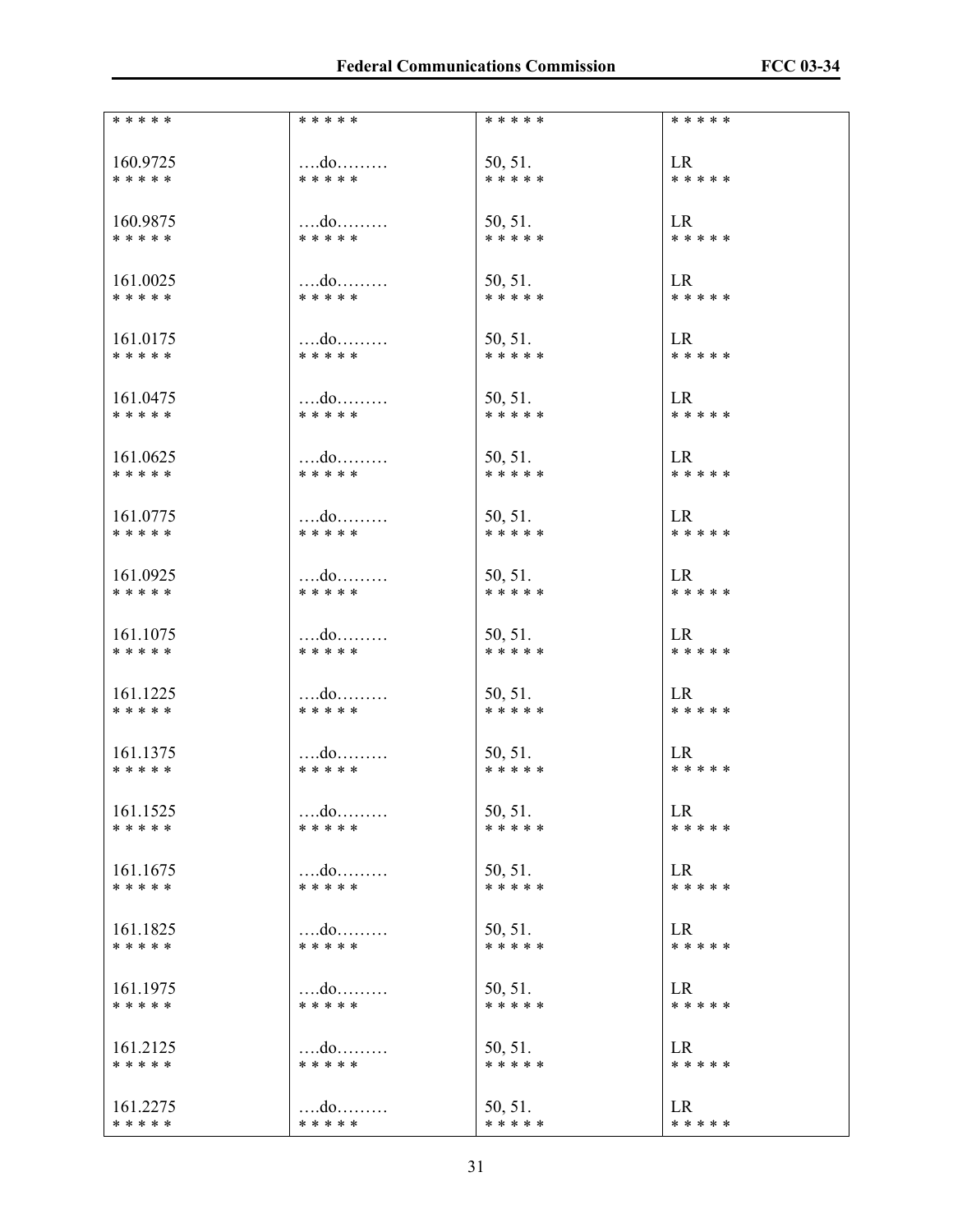| 161.2425  | $\dots$ $d$ 0 | 50, 51.   | LR        |
|-----------|---------------|-----------|-----------|
| * * * * * | * * * * *     | * * * * * | * * * * * |
| 161.2575  | do            | 50, 51.   | LR        |
| * * * * * | * * * * *     | * * * * * | * * * * * |
| 161.2725  | $\dots$ $d$ 0 | 50, 51.   | <b>LR</b> |
| * * * * * | * * * * *     | * * * * * | * * * * * |
| 161.2875  | $\dots$ $d$ 0 | 50, 51.   | <b>LR</b> |
| * * * * * | * * * * *     | * * * * * | * * * * * |
| 161.3025  | $\dots$ $d$ 0 | 50, 51.   | LR        |
| * * * * * | * * * * *     | * * * * * | * * * * * |
| 161.3175  |               | 50, 51.   | LR        |
| * * * * * | * * * * *     | * * * * * | * * * * * |
| 161.3325  | $\dots$ $d$ 0 | 50, 51.   | LR        |
| * * * * * | * * * * *     | * * * * * | * * * * * |
| 161.3475  | $\dots$ $d$ 0 | 50, 51.   | LR        |
| * * * * * | * * * * *     | * * * * * | * * * * * |
| 161.3625  | do            | 50, 51.   | <b>LR</b> |
| * * * * * | * * * * *     | * * * * * | * * * * * |
| 161.3775  | $\dots$ $d$ 0 | 50, 51.   | <b>LR</b> |
| * * * * * | * * * * *     | * * * * * | * * * * * |
| 161.3925  | $\dots$ $d$ 0 | 50, 52.   | LR        |
| * * * * * | * * * * *     | * * * * * | * * * * * |
| 161.4075  |               | 50, 52.   | LR        |
| * * * * * | * * * * *     | * * * * * | * * * * * |
| 161.4225  |               | 50, 52.   | <b>LR</b> |
| * * * * * | * * * * *     | * * * * * | * * * * * |
| 161.4375  | $$ do         | 50, 52.   | LR.       |
| * * * * * | * * * * *     | * * * * * | * * * * * |
| 161.4525  |               | 50, 52.   | LR.       |
| * * * * * | * * * * *     | * * * * * | * * * * * |
| 161.4675  | do            | 50, 52.   | <b>LR</b> |
| * * * * * | * * * * *     | * * * * * | * * * * * |
| 161.4825  |               | 50, 52.   | <b>LR</b> |
| * * * * * | * * * * *     | * * * * * | * * * * * |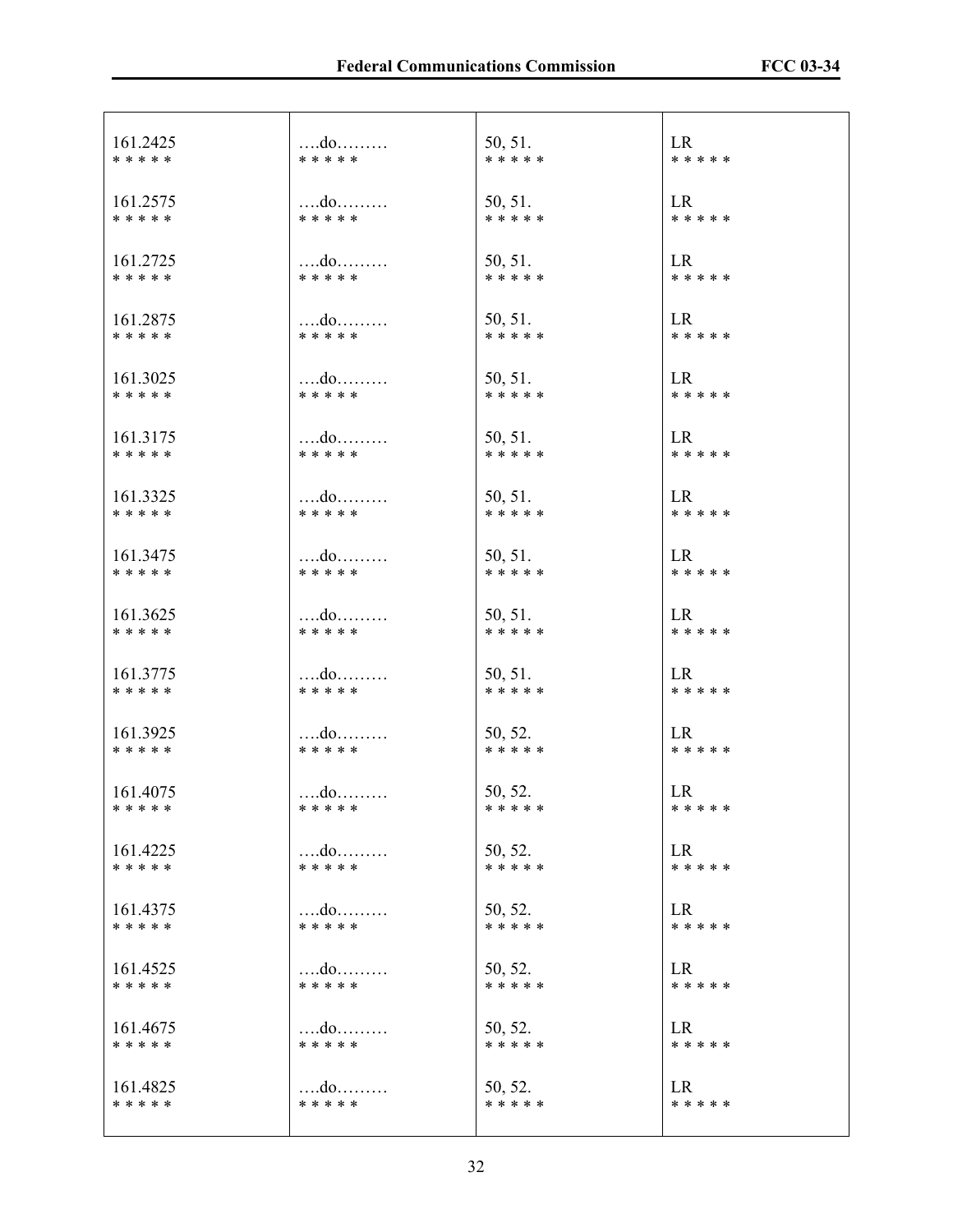| 161.4975  | do            | 50, 52.   | LR        |
|-----------|---------------|-----------|-----------|
| * * * * * | * * * * *     | * * * * * | * * * * * |
|           |               |           |           |
| 161.5125  |               | 50, 52.   | LR        |
| * * * * * | * * * * *     |           | * * * * * |
|           |               | * * * * * |           |
|           |               |           |           |
| 161.5275  | $\dots$ $d$ 0 | 50, 52.   | LR        |
| * * * * * | * * * * *     | * * * * * | * * * * * |
|           |               |           |           |
|           |               |           |           |
| 161.5425  |               | 50, 52.   | LR        |
| * * * * * | * * * * *     | * * * * * | * * * * * |
|           |               |           |           |
|           |               |           |           |
| 161.5575  |               | 50, 52.   | LR        |
| * * * * * | * * * * *     | * * * * * | * * * * * |
|           |               |           |           |
|           |               |           |           |

 $(c)$  \* \* \* \* \*

 (29) Except when limited elsewhere, one–way paging transmitters on this frequency may operate with an output power of 350 watts.

 (30) In the 450-470 MHz band, secondary telemetry operations pursuant to § 90.238(e) will be authorized on this frequency.

\* \* \* \* \*

4. Section 90.203 is amended by revising paragraph  $(j)(4)(ii)$  and removing paragraphs  $(i)(4)(iii)$  and  $(4)(iv)$  and adding paragraph  $(i)(10)$  to read as follows:

#### **§ 90.203 Certification required.**

#### \* \* \* \* \*

(j) \* \* \* \* \*

(4)

(ii) 12.5 kHz for multi-bandwidth mode equipment with a maximum channel bandwidth of 12.5 kHz if it is capable of operating on channels of 6.25 kHz or less.

#### \* \* \* \* \*

(10) Transmitters designed to operate in the 150-174 MHz and 421-512 MHz bands that are not equipped with a single-mode or multi-mode function permitting operation with a maximum channel bandwidth of 12.5 kHz or do not meet a spectrum efficiency standard of one voice channel per 12.5 kHz of channel bandwidth shall not be manufactured in, or imported into, the United States after January 1, 2008.

5. Section 90.209 is amended by revising the table in paragraph (b)(5) and adding paragraphs  $(b)(6)$ ,  $(b)(7)$  and  $(b)(8)$  to read as follows:

## **§ 90.209 Bandwidth limitation.**

\* \* \* \* \* (b)\* \* \* \* \*  $(5)$  \* \* \*

#### STANDARD CHANNEL SPACING/BANDWIDTH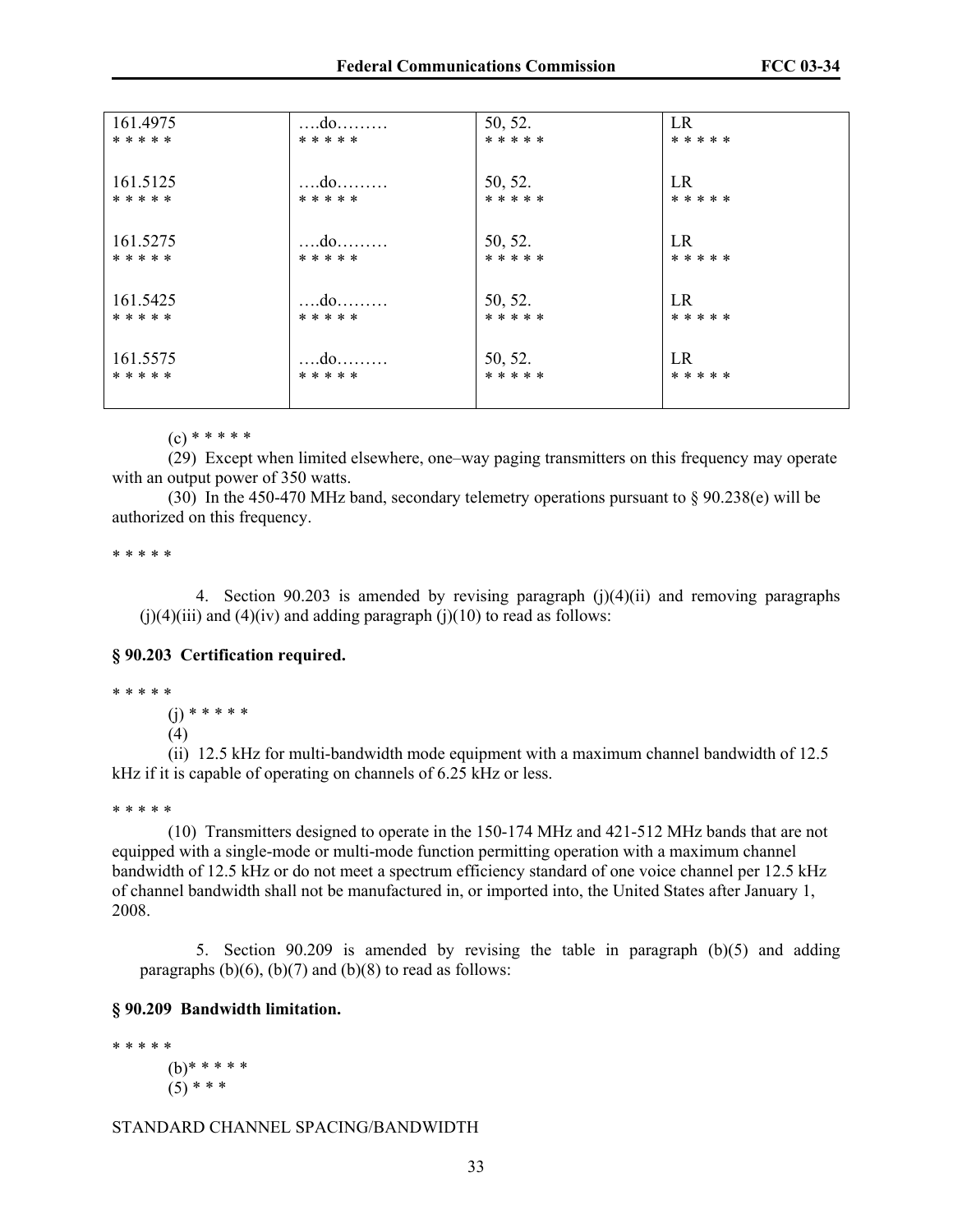| Frequency band (MHz) | Channel spacing (kHz) | Authorized bandwidth (kHz) |
|----------------------|-----------------------|----------------------------|
| * * * * *            | * * * * *             | * * * * *                  |
| 150-174              | (1)7.5                | (1)(3)20/11.25/6           |
| * * * * *            | * * * * *             | * * * * *                  |
| $ 421-512(2) $       | (1)6.25               | (1)(3)20/11.25/6           |
| * * * * *            | * * * * *             | * * * * *                  |

/1/ For stations authorized on or after August 18, 1995.

 /2/ Bandwidths for radiolocation stations in the 420-450 MHz band and for stations operating in bands subject to this footnote will be reviewed and authorized on a case-by-case basis.

 /3/ Operations using equipment designed to operate with a 12.5 kHz channel bandwidth will be authorized an 11.25 kHz bandwidth. Operations using equipment designed to operate with a 6.25 kHz channel bandwidth will be authorized a 6 kHz bandwidth. All non-public safety stations must operate on channels with a bandwidth of 12.5 kHz or less beginning January 1, 2013. All public safety stations must operate on channels with a bandwidth of 12.5 kHz or less beginning January 1, 2018.

\* \* \* \* \*

 (6) No new applications for the 150-174 MHz and/or 421-512 MHz bands will be acceptable for filing if the applicant utilizes channels with a bandwidth exceeding 11.25 kHz beginning **[six months after publication in the FEDERAL REGISTER]**. For stations licensed or applied for prior to **[six months after publication in the FEDERAL REGISTER]**, the licensee may transfer, assign, renew and modify the authorization consistent with the current rules. No modification applications for stations in the 150-174 MHz and/or 421-512 MHz bands that increase the station's authorized interference contour will be acceptable for filing if the applicant utilizes channels with a bandwidth exceeding 11.25 kHz, beginning **[six months after publication in the FEDERAL REGISTER]**. See § 90.187(b)(2)(iii) and (iv) of this chapter for interference contour designations and calculations. Applications submitted pursuant to this paragraph must comply with frequency coordination requirements of § 90.175 of this chapter.

\* \* \* \* \*

\* \* \* \* \*

\* \* \* \* \*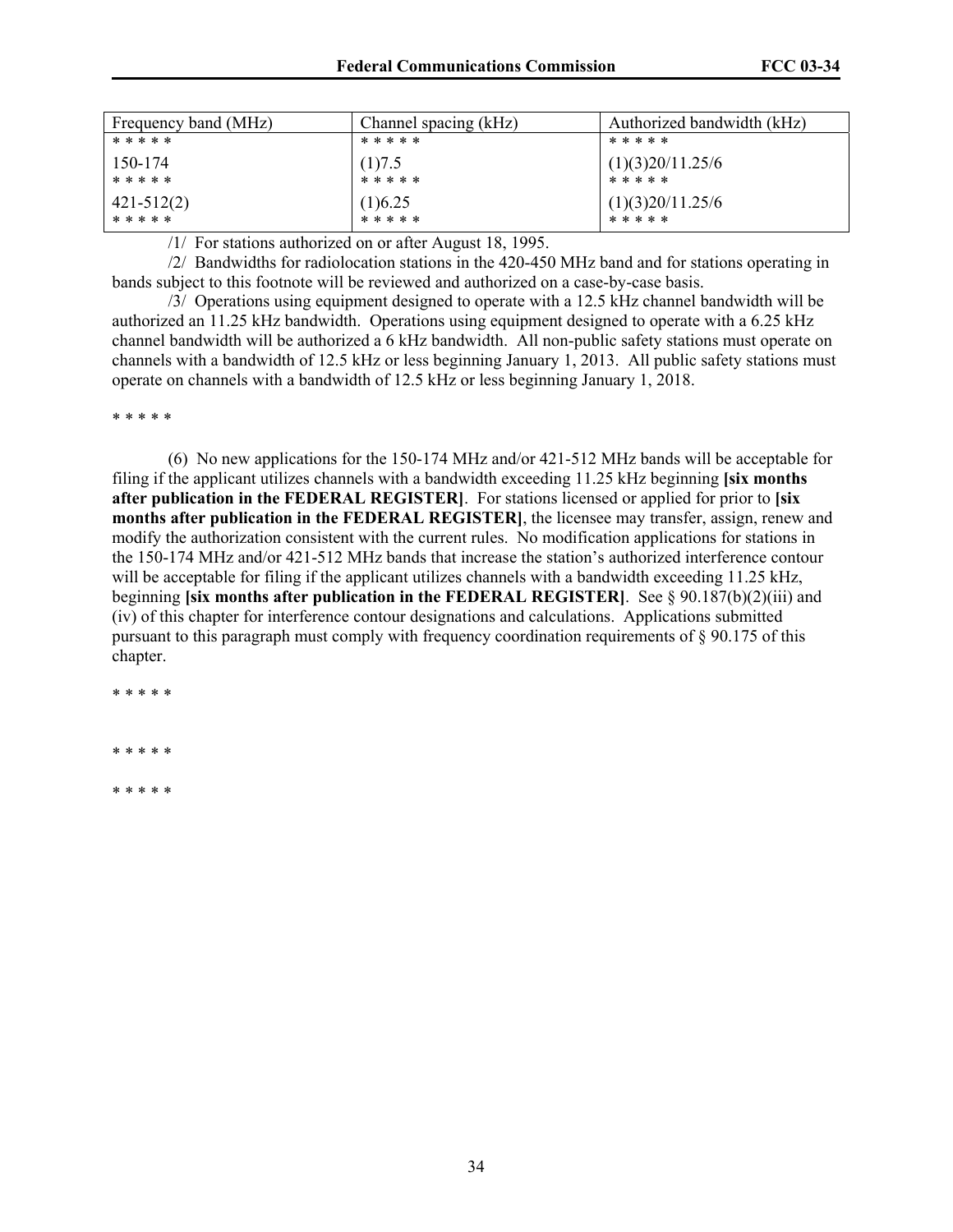### **APPENDIX C FINAL REGULATORY FLEXIBILITY ANALYSIS (for** *2nd R&O***)**

1. As required by the Regulatory Flexibility Act  $(RFA)$ ,<sup>1</sup> an Initial Regulatory Flexibility Analysis (IRFA) was incorporated in the *Report and Order and Further Notice of Proposed Rule Making (R&O and FNPRM*)<sup>2</sup> in WT Docket 99-87. The Commission sought written public comment on the proposals in the *FNPRM*. This present Final Regulatory Flexibility Analysis (FRFA) conforms to the  $RFA<sup>3</sup>$ 

## **I. Reason for, and Objectives of, the** *Second Report and Order*

2. The *Second Report and Order* (*2nd R&O*) adopts rules to promote the transition to narrowband technology in bands 150-174 MHz and 421-512 MHz. Specifically, we amend our rules to impose a deadline for migration to 12.5 kHz technology for non-public safety Private Land Mobile Radio Service (PLMRS) systems operating on those bands, beginning January 1, 2013 and for public safety systems operating on those bands, beginning January 1, 2018. In addition, we amend our rules to prohibit the certification of any equipment capable of operating at one voice path per 25 kHz of spectrum, *i.e.*, multi-mode equipment that includes a 25 kHz mode, beginning January 1, 2005. We also prohibit the manufacture and importation of 25 kHz equipment (including multi-mode equipment that can operate on a 25 kHz bandwidth) beginning January 1, 2008. We amend our rules to prohibit any applications for new operations using 25 kHz channels beginning six months after notice of the  $2^{nd}$  R&O is published in the Federal Register. Further, we amend our rules to prohibit any modification applications that expand the authorized contour of an existing licensee if the bandwidth subject to the modification application is greater than 12.5 kHz, beginning six months after notice of the  $2^{nd}$  R&O is published in the Federal Register. These actions will effect a transition to a narrowband channel plan. The resulting gain in efficiency will ease congestion on the PLMRS channels in these bands.

## **II. Summary of Significant Issues Raised by Public Comments in Response to the IRFA.**

3. No comments or reply comments were filed in direct response to the IRFA. The Commission has, however, reviewed the general comments that may impact small businesses. Much of the potential impact on small businesses arises from the mandatory migration to 12.5 kHz technology beginning on January 1, 2013, the ban on importation and manufacture of 25 kHz equipment after January 1, 2008 and the freeze on new 25 kHz applications. The costs associated with replacement of current systems were cited in opposition to mandatory conversion proposals.

## **III. Description and Estimate of the Number of Small Entities to Which the Rules Apply**

4. The RFA directs agencies to provide a description of and, where feasible, an estimate of the number of small entities that may be affected by the rules adopted. The RFA generally defines the term "small entity" as having the same meaning as the terms "small business," "small

<sup>1</sup> *See* U.S.C. § 603. The RFA, *see* 5 U.S.C. § 601 *et. seq*., has been amended by the Contract With America Advancement Act of 1996, Pub. L. No. 104-121, 110 Stat. 847 (1996) (CWAAA). Title II of the CWAAA is the Small Business Regulatory Enforcement Fairness Act of 1996 (SBREFA).

<sup>&</sup>lt;sup>2</sup> Implementation of Sections 309(j) and 337 of the Communications Act of 1934 as Amended; Promotion of Spectrum Efficient Technologies on Certain Part 90 Frequencies; Establishment of Public Service Radio Pool in the Private Mobile Frequencies Below 800 MHz; Petition for Rule Making of the American Mobile Telecommunications Association, *Report and Order and Further Notice of Proposed Rule Making*, WT Docket No. 99-87, RM-9332, RM-9405, RM-9705, 15 FCC Rcd 22709 (1999) ("*R&O and FNPRM*").

<sup>3</sup> *See* 5 U.S.C. § 604.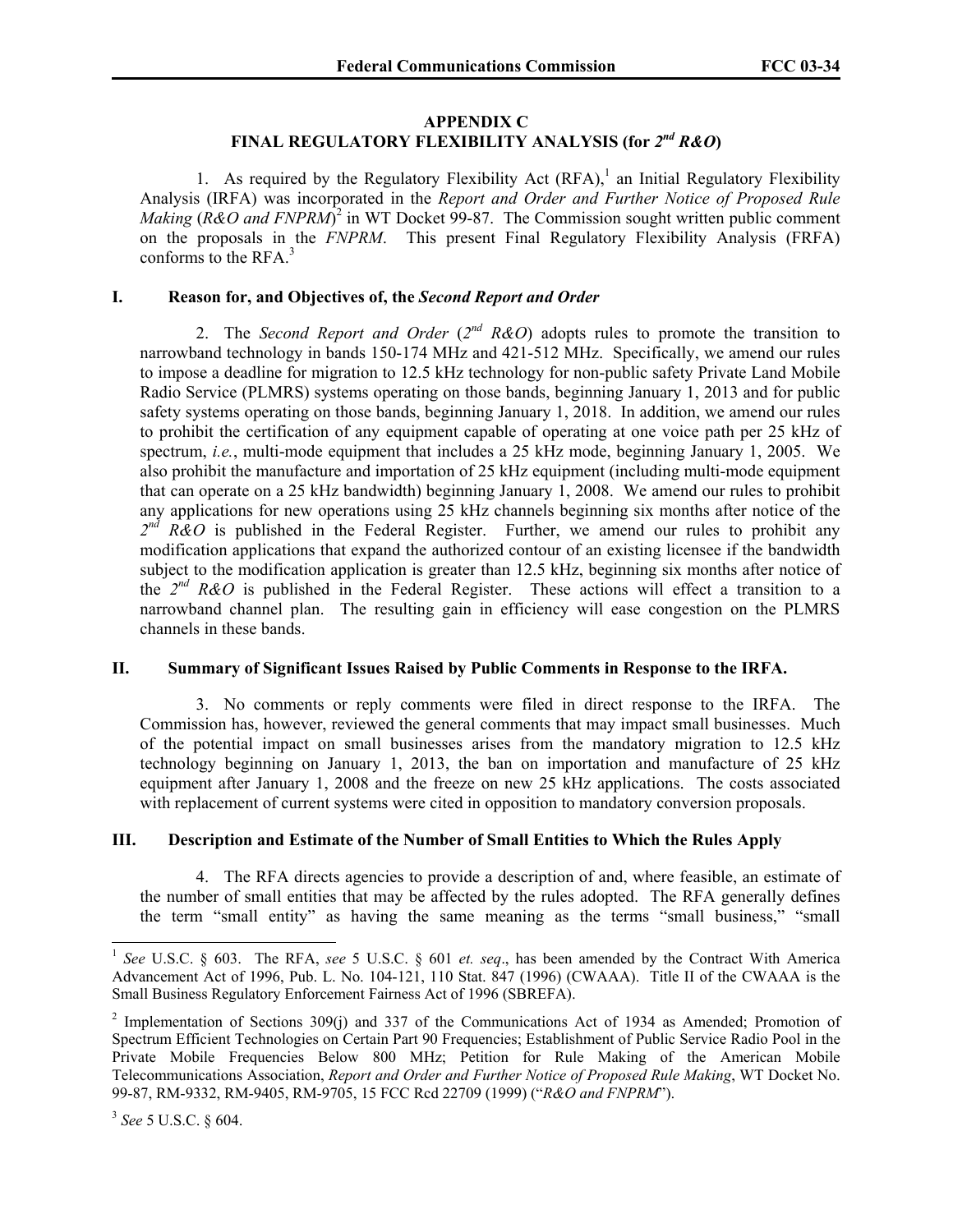organization," and "small governmental jurisdiction."<sup>4</sup> In addition, the term "small business" has the same meaning as the term "small business concern" under the Small Business Act.<sup>5</sup> A small business concern is one which: (1) is independently owned and operated; (2) is not dominant in its field of operation; and (3) satisfies any additional criteria established by the Small Business Administration  $(SBA)$ <sup>6</sup> A small organization is generally "any not-for-profit enterprise which is independently owned and operated and is not dominant in its field."<sup>7</sup> Nationwide, as of 1992, there were approximately  $275,801$  small organizations.<sup>8</sup>

5. The rule changes effectuated by this *2nd R&O* apply to licensees and applicants of private land mobile frequencies in the 150-174 MHz and 421-512 MHz bands, and to manufactures of radio equipment.

6. *Private Land Mobile Radio* (PLMR). PLMR systems serve an essential role in a vast range of industrial, business, land transportation and public service activities. These radios are used by companies of all sizes that operate in all U.S. business categories. Because of the vast array of PLMR users, the Commission had not developed, nor would it be possible to develop, a definition of small entities specifically applicable to PLMR users. For the purpose of determining whether a licensee is a small business as defined by the Small Business Administration (SBA), each licensee would need to be evaluated within its own business area. The Commission's fiscal year 1994 annual report indicates that, at the end of fiscal year 1994, there were 1,087,276 licensees operating 12,481,989 transmitters in the PLMR bands below 512 MHz.<sup>9</sup> Further, because any entity engaged in a commercial activity is eligible to hold a PLMR license, these rules could potentially impact every small business in the U.S.

7. *Public Safety*. Public safety radio services include police, fire, local governments, forestry conservation, highway maintenance, and emergency medical services.<sup>10</sup> The SBA rules

 $\overline{a}$ 

6 Small Business Act, 5 U.S.C. § 632 (1996).

 $^7$  5 U.S.C. § 601(4).

<sup>8</sup> 1992 Economic Census, U.S. Bureau of the Census, Table 6 (special tabulation of data under contract to the Office of Advocacy of the Small Business Administration).

<sup>9</sup> See Federal Communications Commission, 60<sup>th</sup> Annual Report, Fiscal Year 1994 at 120-121.

<sup>4</sup> *See* 5 U.S.C. § 601(6).

 $5$  5 U.S.C. § 601(3) (incorporating by reference the definition of "small business concern" in 15 U.S.C. § 632). Pursuant to the RFA, the statutory definition of a small business applies unless an agency, after consultation with the Office of Advocacy of the Small Business Administration and after opportunity for public comment, establishes one or more definitions which are appropriate to the activities of the agency and publishes such definition(s) in the Federal Register.

<sup>&</sup>lt;sup>10</sup> With the exception of the special emergency service, these services are governed by Subpart B of Part 90 of the Commission's rules. 47 C.F.R. §§ 90.15 through 90.27. The police service includes 26,608 licensees that serve state, county and municipal enforcement through telephony (voice), telegraphy (code) and teletype and facsimile (printed material). The fire radio service includes 22,677 licensees comprised of private volunteer or professional fire companies as well as units under governmental control. The local government service that is presently comprised of 40,512 licensees that are state, county or municipal entities that use the radio for official purposes not covered by other public safety services. There are 7,325 licensees within the forestry service which is comprised of licensees from state departments of conservation and private forest organizations who set up communications networks among fire lookout towers and ground crews. The 9,480 state and local governments are licensed to highway maintenance service provide emergency and routine communications to aid other public safety services to keep main roads safe for vehicular traffic. The 1,460 licensees in the Emergency Medical Radio Service (EMRS) use the 39 channels allocated to this service for emergency medical service communications related to the actual delivery of emergency medical treatment. 47 C.F.R. §§ 90.15 through 90.27. The 19,478 licensees in the special emergency service include medical services, rescue organizations, veterinarians, handicapped persons, disaster relief (continued....)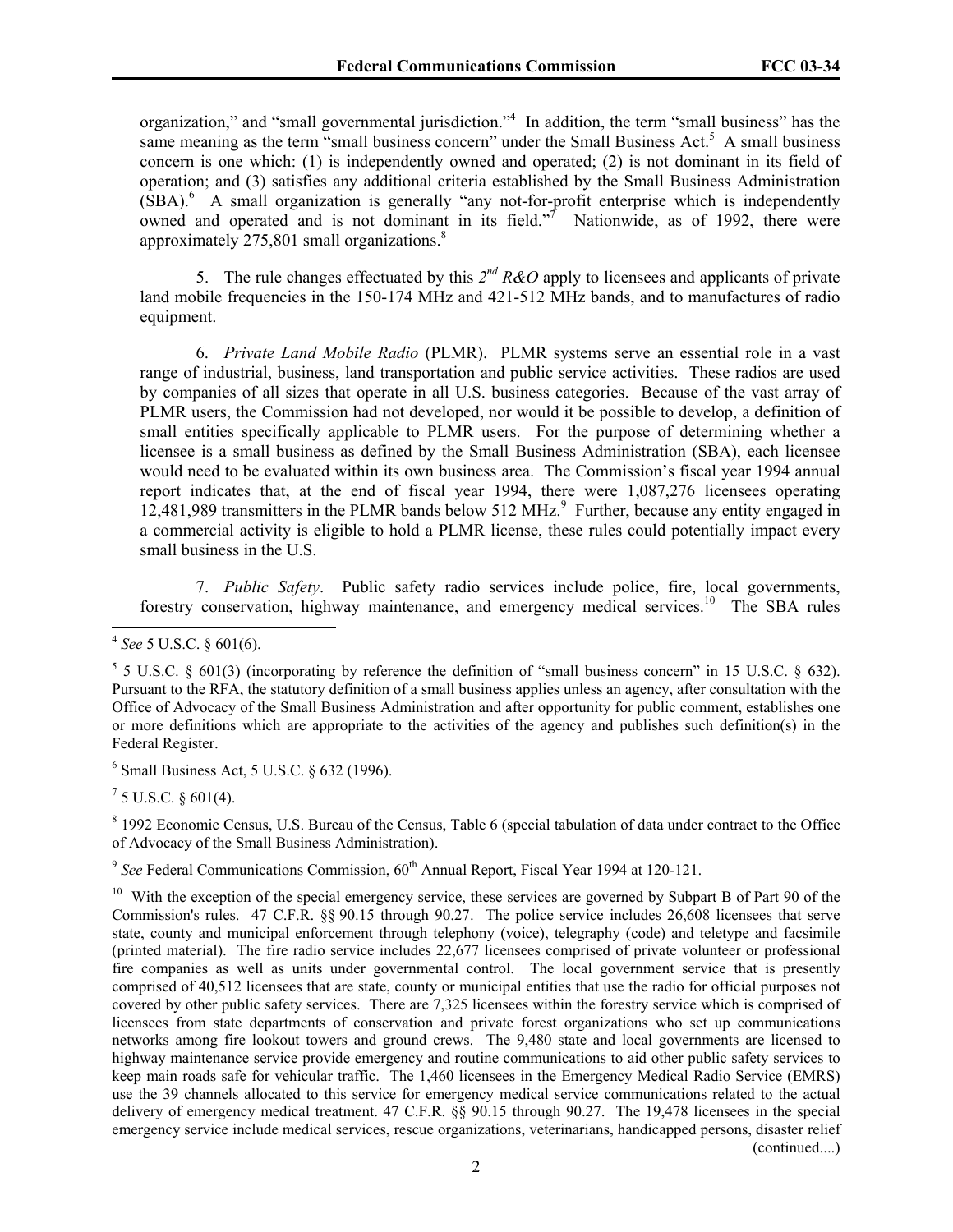contain a definition for small radiotelephone (wireless) companies, which encompasses business entities engaged in radiotelephone communications employing no more that  $1,500$  persons.<sup>11</sup> There are a total of approximately 127,540 licensees within these services. Governmental entities as well as private businesses comprise the licensees for these services. The RFA also includes small governmental entities as a part of the regulatory flexibility analysis.12 "Small governmental jurisdiction" generally means "governments of cities, counties, towns, townships, villages, school districts, or special districts, with a population of less than 50,000."<sup>13</sup> As of 1992, there were approximately 85,006 such jurisdictions in the United States.<sup>14</sup> This number includes 38,978 counties, cities and towns; of these,  $37,566$ , or 96 percent, have populations of fewer than  $50,000$ .<sup>15</sup> The Census Bureau estimates that this ratio is approximately accurate for all governmental entities. Thus, of the 85,006 governmental entities, the Commission estimates that 81,600 (96 percent) are small entities.

8. *Equipment Manufacturers*. We anticipate that at least six radio equipment manufacturers will be affected by our decisions in this proceeding. According to the SBA's regulations, a radio and television broadcasting and communications equipment manufacturer must have 750 or fewer employees in order to qualify as a small business concern.<sup>16</sup> Census Bureau data indicate that there are 858 U.S. firms that manufacture radio and television broadcasting and communications equipment, and that 778 of these firms have fewer than 750 employees and would therefore be classified as small entities.<sup>17</sup>

### **IV. Description of Projected Reporting, Recordkeeping and Other Compliance Requirements**

9. This *2nd Report and Order* adopts rules to promote the transition to narrowband technology for private land mobile licensees, in the 150-174 MHz and 421-512 MHz bands. In particular, applications for operations on 25 kHz equipment will no longer be accepted six months after publication of this item in the Federal Register. Additionally, modification applications that expand the authorized contour of an existing licensee if the bandwidth subject to the modification application is greater than 12.5 kHz will be prohibited beginning six months after publication of this item in the Federal Register. On January 1, 2005, certification will not be afforded any equipment capable of operating at one voice path per 25 kHz of spectrum. Further, this *2nd Report and Order* amends our current rules to prohibit the importation or manufacture of 25 kHz-only equipment beginning on January 1, 2008. All equipment utilized in non-public safety systems on or after January 1, 2018 must utilize a maximum channel bandwidth of 12.5 kHz. Lastly, all equipment utilized in public safety systems on or after January 1, 2018 must utilize a maximum channel bandwidth of 12.5 kHz.

<sup>(...</sup>continued from previous page)

organizations, school buses, beach patrols, establishments in isolated areas, communications standby facilities and emergency repair of public communication facilities. 47 C.F.R. §§ 90.33 through 90.55.

<sup>11</sup> *See* 13 C.F.R. § 121.201 (NAICS Codes 513321, 513322, 513330).

<sup>&</sup>lt;sup>12</sup> See 5 U.S.C. § 601(5) (including cities, counties, towns, townships, villages, school districts, or special districts).

 $13$  5 U.S.C.  $\delta$  601(5).

<sup>&</sup>lt;sup>14</sup> U.S. Dept. of Commerce, Bureau of the Census, "1992 Census of Governments."

<sup>15</sup> *Id.*

<sup>16 13</sup> C.F.R. § 121.201, Standard Industrial Code (SIC) 3663.

<sup>17</sup> U.S. Dept. of Commerce, *1992 Census of Transportation, Communications and Utilities* (issued May 1995), SIC 3663.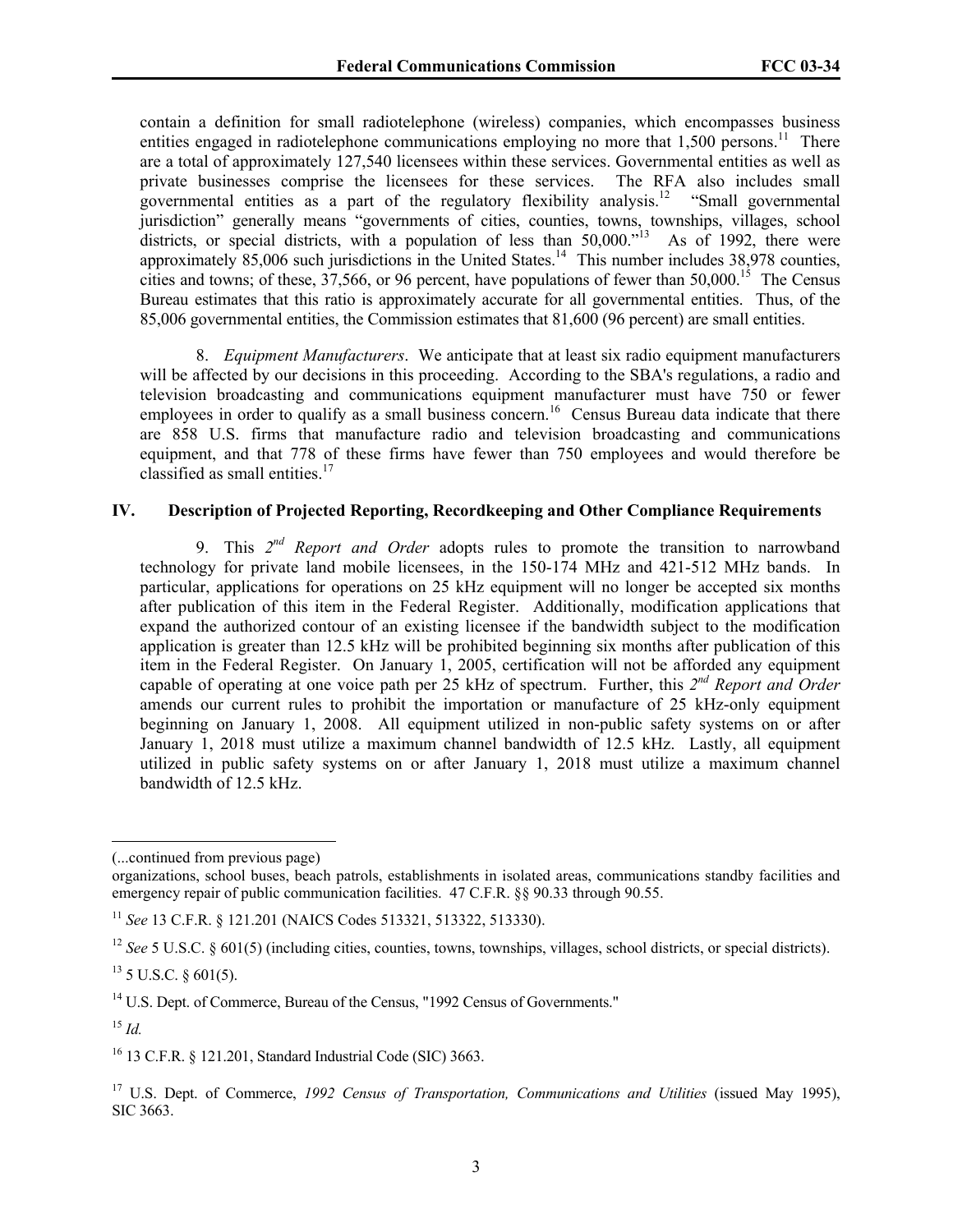## **V. Steps Taken to Minimize Significant Economic Impact on Small Entities and Significant Alternatives Considered**

10. The RFA requires an agency to describe any significant alternatives that it has considered in reaching its proposed approach, which may include the following four alternatives (among others): (1) the establishment of differing compliance or reporting requirements or timetables that take into account the resources available to small entities; (2) the clarification, consolidation, or simplification of compliance or reporting requirements under the rule for small entities; (3) the use of performance, rather than design, standards; and (4) an exemption from coverage of the rule, or any part thereof, for small entities.<sup>18</sup>

11. The Commission adopted rules in this *2nd R&O* upon consideration of the economic burden on small businesses. For instance, many commenters supported adoption of rules that would require conversion to 12.5 kHz equipment as early as January 1, 2005. Such a proposal fails to give any consideration to the amortization and life-span of current equipment and the resources available to small entities. Rather than require small business licensees to convert its system to 12.5 kHz or equivalent technology beginning on January 1, 2005, we delay mandatory migration to 12.5 kHz or equivalent technology until January 1, 2013 for non-public safety PLMR systems and until January 1, 2018 for public safety systems. Similarly, our proposed rule changes permit modification to existing licensees while the comments did not reflect such a consideration. We rejected a phased approach that would have burdened licensees to determine which market and which date applied to them. Although we also take intermediary steps to promote migration to 12.5 kHz equipment, we note that none of the intermediary steps require the incumbent to immediately cease use of 25 kHz equipment. Exemption from coverage of the rule changes for small businesses would frustrate the purpose of the rule, *i.e.*, migration to more efficient spectrum use, and facilitate continued inefficient use of spectrum.

**Report to Congress**: The Commission will send a copy of this *Second Report and Order and Second Further Notice of Proposed Rule Making*, including this FRFA, in a report to be sent to Congress pursuant to the Small Business Regulatory Enforcement Fairness Act of 1996, *see* 5 U.S.C. § 801(a)(1) (A). In addition, the Commission will send a copy of the *Second Report and Order and Second Further Notice of Proposed Rule Making*, including this FRFA, to the Chief Counsel for Advocacy of the Small Business Administration. A copy of the *Second Report and Order and Second Further Notice of Proposed Rule Making* and FRFA (or summaries thereof) will also be published in the Federal Register. *See* 5 U.S.C. § 604(b).

<sup>18</sup> *See* 5 U.S.C. § 603(c).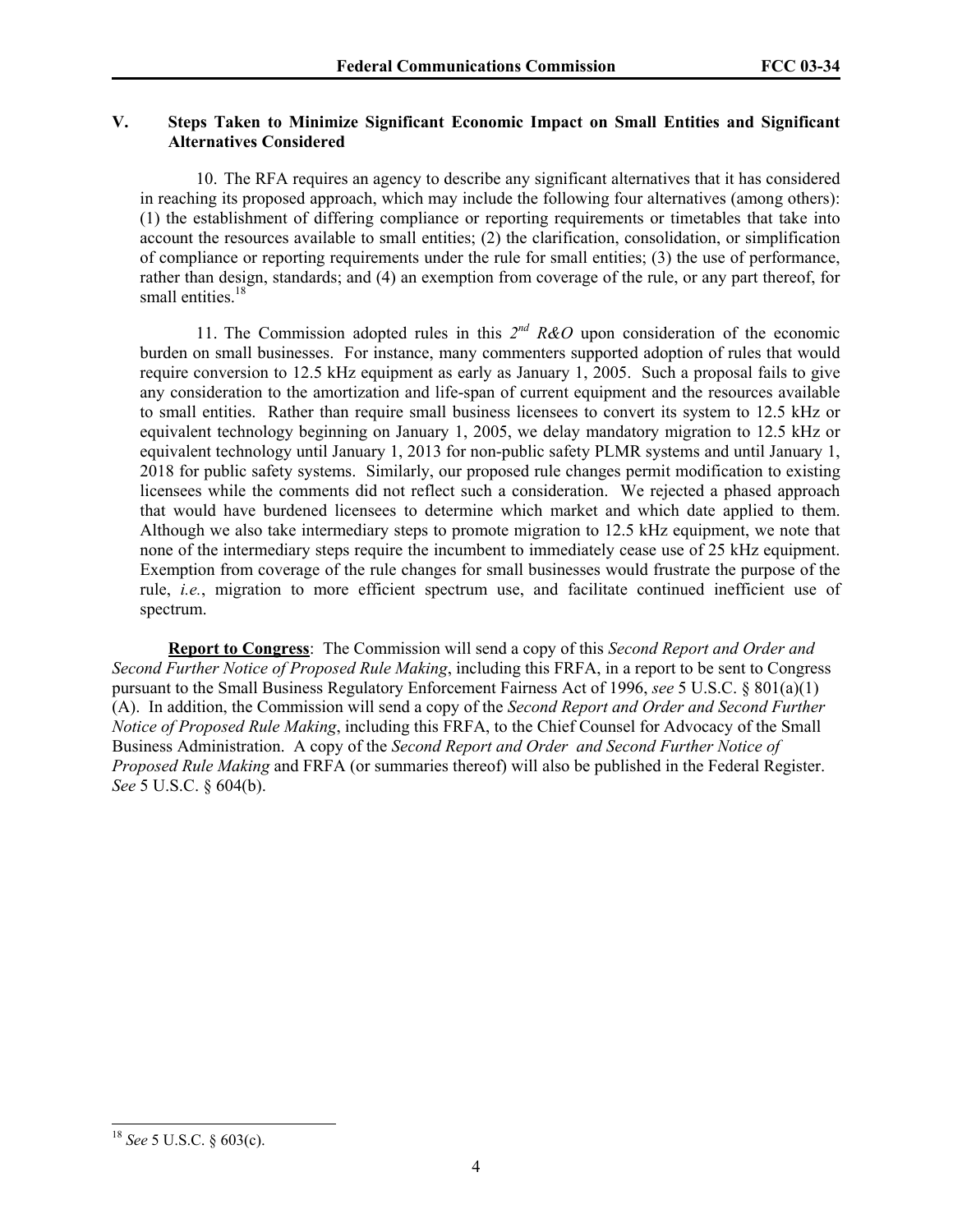#### **APPENDIX D INITIAL REGULATORY FLEXIBILITY ANALYSIS FOR SECOND FURTHER NOTICE OF PROPOSED RULE MAKING**

1. As required by the Regulatory Flexibility Act ("RFA"),<sup>1</sup> the Commission has prepared this present Initial Regulatory Flexibility Analysis ("IRFA") of the possible significant economic impact on small entities by the policies and rules proposed in this Second Further Notice of Proposed Rule Making  $($ "2<sup>nd</sup> Further Notice"). Written public comments are requested on this IRFA. Comments must be identified as responses to the IRFA and must be filed by the deadlines for comments on this Further Notice provided above in paras. 30-33, *supra*. The Commission will send a copy of the 2<sup>nd</sup> Further Notice, including this IRFA, to the Chief Counsel for Advocacy of the Small Business Administration ("SBA").<sup>2</sup> In addition, the  $2<sup>nd</sup>$  Further Notice and IRFA (or summaries thereof) will be published in the Federal Register.<sup>3</sup>

## **A. Need for, and Objectives of, the Proposed Rules:**

2. The purpose of this  $2<sup>nd</sup>$  Further Notice is to determine whether it would be in the public interest, convenience, and necessity to amend our rules governing private land mobile radio ("PLMR") licensees in the 150-174 MHz and 421-512 MHz bands in order to expedite the transition to 6.25 kHz narrowband technology. While the Commission sought comment regarding migration to 12.5 kHz technology in the *Further Notice of Proposed Rule Making* in this docket, the Commission did not seek comment regarding migration to 6.25 kHz technology.

3. Additionally, in this  $2^{nd}$  R&O, we amended our rules to impose a deadline of January 1, 2013 for mandatory migration to 12.5 kHz technology for non-public safety PLMR systems and a deadline of January 1, 2018 for mandatory migration to 12.5 kHz technology for public safety PLMR systems, and took other actions to encourage users to migrate from 25 kHz bandwidth to 12.5 kHz bandwidth before that date. In that connection, additional channels (*i.e.*, the 12.5 kHz channel between the center frequencies of each current 25 kHz channel) will become available due to increased spectral efficiency. Commenters speculate concerning the use of these additional channels.<sup>4</sup> However, the Commission did not seek comment concerning the use of the newly available spectrum. We take this opportunity to solicit comment regarding the use of vacant channels created by migration to 12.5 kHz technology

## **B. Legal Basis:**

4. Authority for issuance of this Second Further Notice is contained in Sections 4(i), 303(r), and  $332(a)(2)$  of the Communications Act of 1934, as amended.<sup>5</sup>

<sup>1</sup> *See* 5 U.S.C. § 603. The RFA, *see* 5 U.S.C. § 601 *et. seq*., has been amended by the Contract With America Advancement Act of 1996, Pub. L. No. 104-121, 110 Stat. 847 (1996) (CWAAA). Title II of the CWAAA is the Small Business Regulatory Enforcement Fairness Act of 1996 (SBREFA).

<sup>2</sup> *See* 5 U.S.C. § 603(a).

<sup>3</sup> *See id.*

<sup>4</sup> *See*, *e.g.*, API Comments at 6 (suggesting that commercial services providers would stand to gain additional channel assignments); AMTA Comments at 3 (acknowledging the broader public interest in maximizing the efficient use of limited spectrum resources); AAR Comments at 5 (recognizing the need for users of the radio spectrum to take steps to use this valuable national resource more efficiently); ITA Comments at 6 (stating that the entire industry would benefit from an increase in the amount of private land mobile channels available for use).

 $5$  47 U.S.C. §§ 154(i), 303(r), 332(a)(2).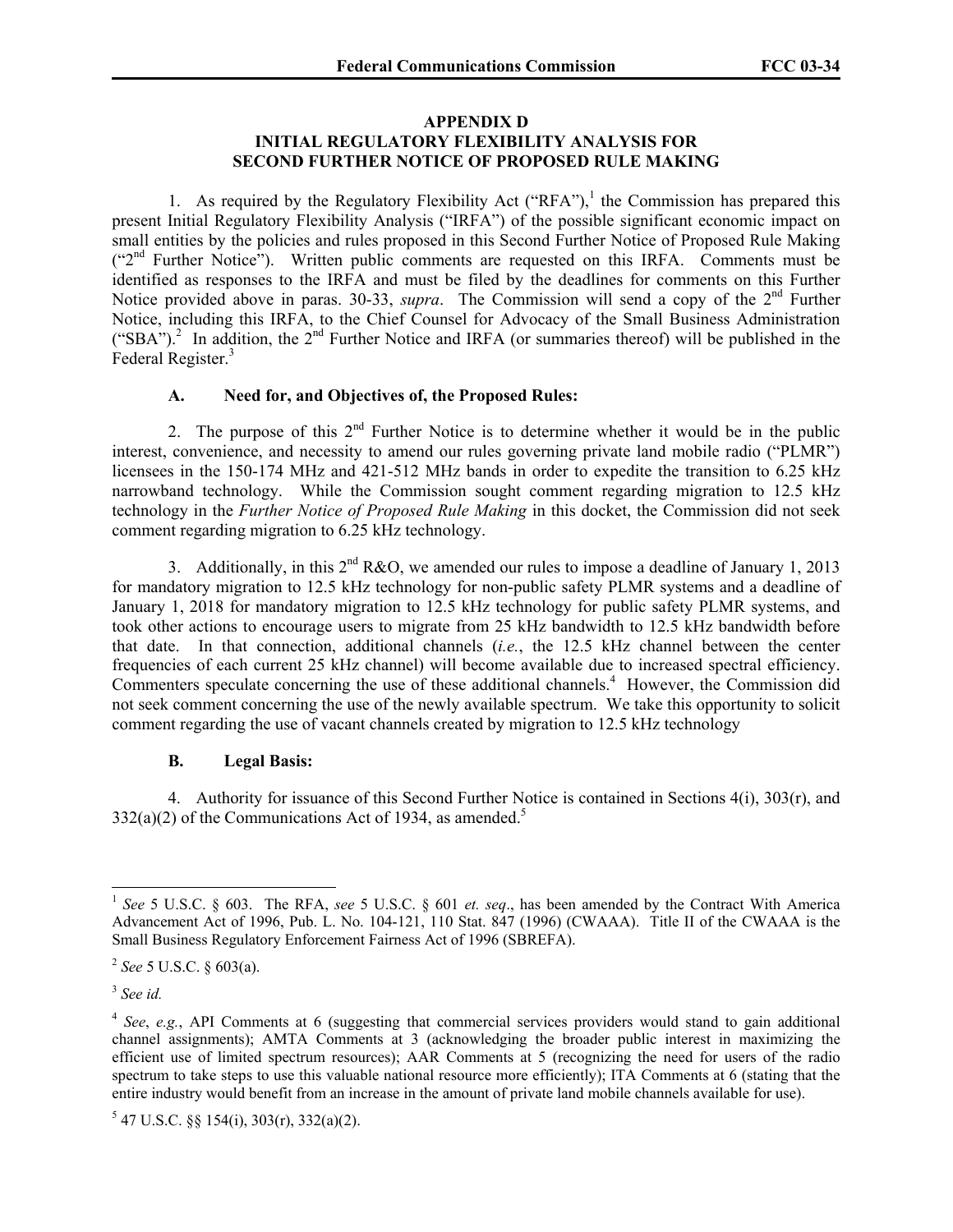## **C. Description and Estimate of the Number of Small Entities to Which the Proposed Rules Will Apply:**

5. The RFA directs agencies to provide a description of, and, where feasible, an estimate of the number of small entities that may be affected by the proposed rules, if adopted.<sup>6</sup> Under the RFA, small entities may include small organizations, small businesses, and small governmental jurisdictions.<sup>7</sup> The RFA generally defines the term "small business" as having the same meaning as the term "small business" concern" under the Small Business Act. $8$  A small business concern is one which: (1) is independently owned and operated; (2) is not dominant in its field of operation; and (3) satisfies any additional criteria established by the SBA.<sup>9</sup> A small organization is generally "any not-for-profit enterprise which is independently owned and operated and is not dominant in its field."<sup>10</sup> Nationwide, as of 1992, there were approximately 275,801 small organizations.<sup>11</sup>

6. The proposed rule amendments may affect users of public safety radio services and private radio licensees that are regulated under Part 90 of the Commission's rules, and may also affect manufacturers of radio equipment. An analysis of the number of small entities affected follows.

7. *Public Safety radio services and Governmental entities.* Public safety radio services include police, fire, local governments, forestry conservation, highway maintenance, and emergency medical services.<sup>12</sup> The SBA rules contain a definition for small radiotelephone (wireless) companies, which encompasses business entities engaged in radiotelephone communications employing no more that 1,500 persons.13 There are a total of approximately 127,540 licensees within these services. Governmental entities as well as private businesses comprise the licensees for these services. The RFA also includes

<sup>7</sup> *See* 5 U.S.C. § 601(6).

<sup>8</sup> *Compare* 5 U.S.C. § 601(3) (RFA) *with* 15 U.S.C. § 632 (SBA).

9 Small Business Act, 5 U.S.C. § 632 (1996).

 $10\,$  5 U.S.C.  $\delta$  601(4).

<sup>11</sup> 1992 Economic Census, U.S. Bureau of the Census, Table 6 (special tabulation of data under contract to the Office of Advocacy of the Small Business Administration).

<sup>12</sup> With the exception of the special emergency service, these services are governed by Subpart B of Part 90 of the Commission's rules. 47 C.F.R. §§ 90.15 through 90.27. The police service includes 26,608 licensees that serve state, county and municipal enforcement through telephony (voice), telegraphy (code) and teletype and facsimile (printed material). The fire radio service includes 22,677 licensees comprised of private volunteer or professional fire companies as well as units under governmental control. The local government service that is presently comprised of 40,512 licensees that are state, county or municipal entities that use the radio for official purposes not covered by other public safety services. There are 7,325 licensees within the forestry service which is comprised of licensees from state departments of conservation and private forest organizations who set up communications networks among fire lookout towers and ground crews. The 9,480 state and local governments are licensed to highway maintenance service provide emergency and routine communications to aid other public safety services to keep main roads safe for vehicular traffic. The 1,460 licensees in the Emergency Medical Radio Service (EMRS) use the 39 channels allocated to this service for emergency medical service communications related to the actual delivery of emergency medical treatment. 47 C.F.R. §§ 90.15 through 90.27. The 19,478 licensees in the special emergency service include medical services, rescue organizations, veterinarians, handicapped persons, disaster relief organizations, school buses, beach patrols, establishments in isolated areas, communications standby facilities and emergency repair of public communication facilities. 47 C.F.R.  $\S 90.33$  through 90.55.

<sup>13</sup> *See* 13 C.F.R. § 121.201 (SIC Code 4812).

 6 *See* 5 U.S.C. § 603(b)(3).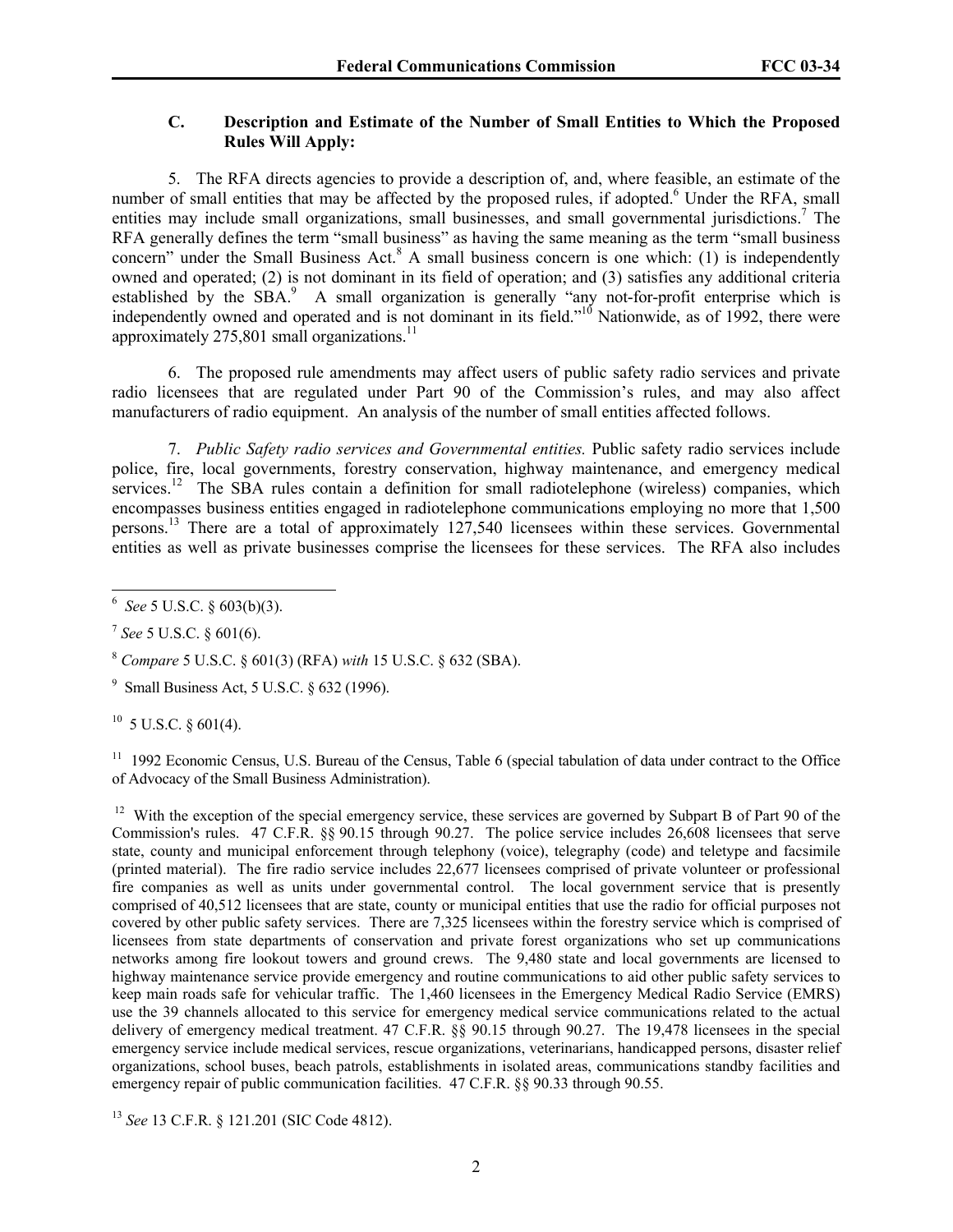small governmental entities as a part of the regulatory flexibility analysis.<sup>14</sup> "Small governmental" jurisdiction" generally means "governments of cities, counties, towns, townships, villages, school districts, or special districts, with a population of less than 50,000.<sup>15</sup> As of 1992, there were approximately 85,006 such jurisdictions in the United States.<sup>16</sup> This number includes 38,978 counties, cities and towns; of these, 37,566, or 96 percent, have populations of fewer than 50,000.<sup>17</sup> The Census Bureau estimates that this ratio is approximately accurate for all governmental entities. Thus, of the 85,006 governmental entities, the Commission estimates that 81,600 (96 percent) are small entities.

8. *Estimates for PLMR Licensees.* Private land mobile radio systems serve an essential role in a vast range of industrial, business, land transportation, and public safety activities. These radios are used by companies of all sizes operating in all U.S. business categories. Because of the vast array of PLMR users, the Commission has not developed a definition of small entities specifically applicable to PLMR users, nor has the SBA developed any such definition. The SBA rules do, however, contain a definition for small radiotelephone (wireless) companies.<sup>18</sup> Included in this definition are business entities engaged in radiotelephone communications employing no more that 1,500 persons.<sup>19</sup> Entities engaged in telegraph and other message communications with no more than \$5 million in annual receipts also qualify as small business concerns.<sup>20</sup> According to the Bureau of the Census, only twelve radiotelephone firms of a total of 1,178 such firms which operated during 1992 had 1,000 or more employees. For the purpose of determining whether a licensee is a small business as defined by the SBA, each licensee would need to be evaluated within its own business area. The Commission's fiscal year 1994 annual report indicates that, at the end of fiscal year 1994, there were 1,101,711 licensees operating 12,882,623 transmitters in the PLMR bands below 512 MHz.<sup>21</sup>

9. *Equipment Manufacturers*. We anticipate that at least six radio equipment manufacturers will be affected by our decisions in this proceeding. According to the SBA's regulations, a radio and television broadcasting and communications equipment manufacturer must have 750 or fewer employees in order to qualify as a small business concern.<sup>22</sup> Census Bureau data indicate that there are  $858$  U.S. firms that manufacture radio and television broadcasting and communications equipment, and that 778 of these firms have fewer than 750 employees and would therefore be classified as small entities.<sup>23</sup>

<sup>17</sup> *Id.*

 $\overline{a}$ 

<sup>18</sup> *See* 13 C.F.R. § 121.201 (SIC Code 4812).

<sup>19</sup> *Id.*

<sup>20</sup> *Id.* (SIC Code 4822).

<sup>21</sup> *See* Federal Communications Commission, 60th Annual Report, Fiscal Year 1994 at 120-121.

<sup>22</sup> 13 C.F.R. § 121.201, Standard Industrial Code (SIC) 3663.

<sup>&</sup>lt;sup>14</sup> See 5 U.S.C. § 601(5) (including cities, counties, towns, townships, villages, school districts, or special districts).

 $15$  5 U.S.C. § 601(5).

<sup>&</sup>lt;sup>16</sup> U.S. Dept. of Commerce, Bureau of the Census, "1992 Census of Governments."

<sup>23</sup> U.S. Dept. of Commerce, *1992 Census of Transportation, Communications and Utilities* (issued May 1995), SIC 3663.